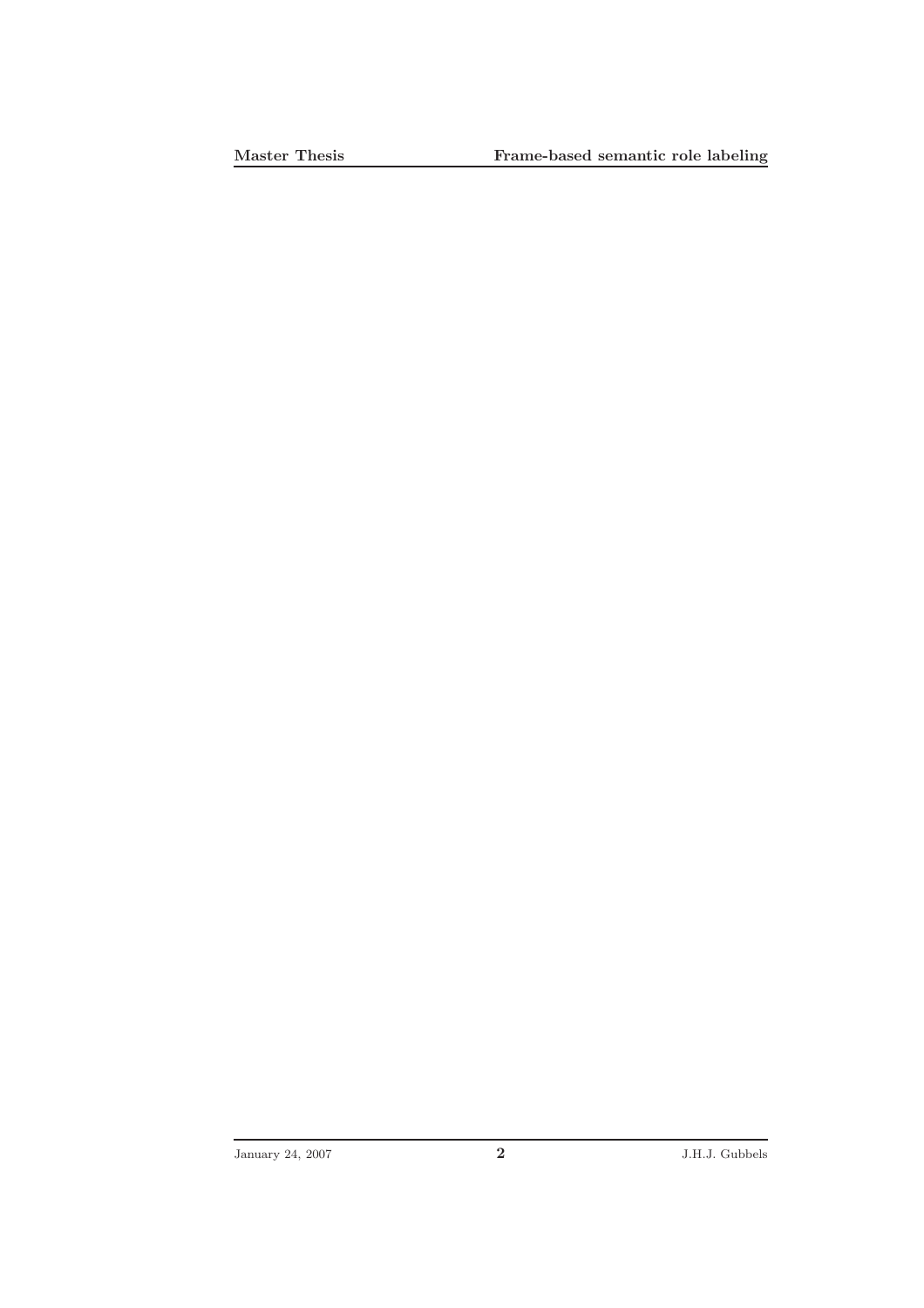# **Contents**

|          |                                 | Preface                                                                                                                                                                                                                     |  |  |  | 5                                            |
|----------|---------------------------------|-----------------------------------------------------------------------------------------------------------------------------------------------------------------------------------------------------------------------------|--|--|--|----------------------------------------------|
| 1        | 1.1<br>1.2<br>1.3<br>1.4        | Introduction                                                                                                                                                                                                                |  |  |  | 7<br>$\overline{7}$<br>8<br>8<br>10          |
| I        |                                 | Theory                                                                                                                                                                                                                      |  |  |  | 11                                           |
| $\bf{2}$ | 2.1<br>2.2<br>2.3               | Levin's Classification versus Frame Semantics<br>Premises of predicator classification<br>Corpora annotated with semantic roles $\ldots \ldots \ldots \ldots \ldots$                                                        |  |  |  | 13<br>13<br>13<br>16                         |
| 3        | 3.1<br>3.2<br>3.3               | Statistical approaches to semantic role labeling                                                                                                                                                                            |  |  |  | 19<br>19<br>19<br>23                         |
|          |                                 |                                                                                                                                                                                                                             |  |  |  |                                              |
| 4        |                                 | <b>Combinatory Categorial Grammar</b>                                                                                                                                                                                       |  |  |  | 25                                           |
| Н        |                                 | Practice                                                                                                                                                                                                                    |  |  |  | 33                                           |
| 5        | Task<br>5.1<br>5.2<br>5.3       | Test and training data $\ldots \ldots \ldots \ldots \ldots \ldots \ldots \ldots$<br>Handholds for replication and system requirements                                                                                       |  |  |  | 35<br>35<br>36<br>37                         |
| 6        | 6.1<br>6.2<br>6.3<br>6.4<br>6.5 | Algorithm<br>Short outline<br>Test-set and gold standard $\ldots \ldots \ldots \ldots \ldots \ldots \ldots$<br>Lexicon<br>Selection of Potential Role Fillers<br>6.4.1<br>CCG categories and FrameNet phrase types<br>6.4.2 |  |  |  | 39<br>39<br>40<br>41<br>43<br>43<br>44<br>45 |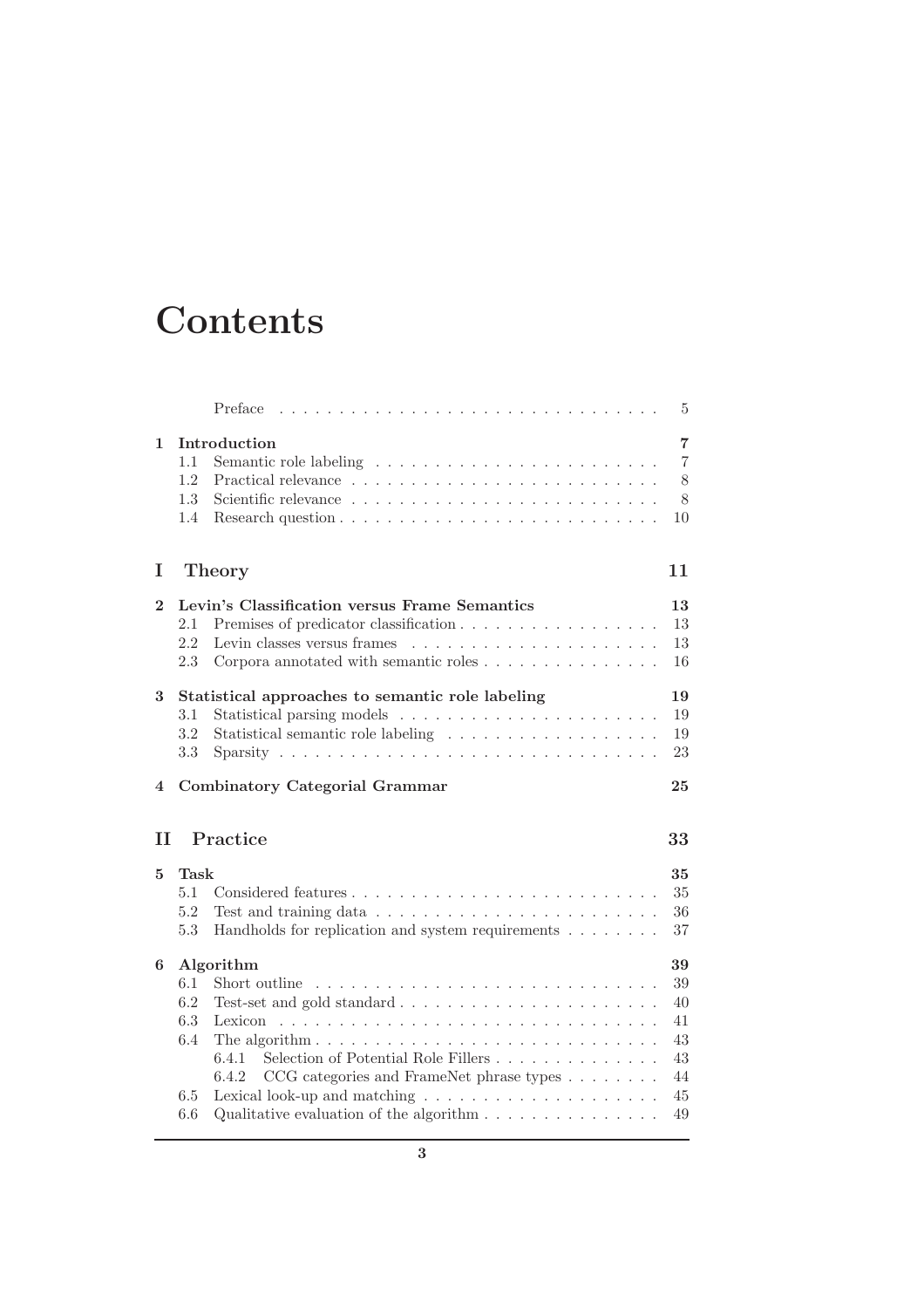|  | 7 Performance and conclusions | 53. |
|--|-------------------------------|-----|
|  |                               |     |
|  |                               |     |
|  |                               |     |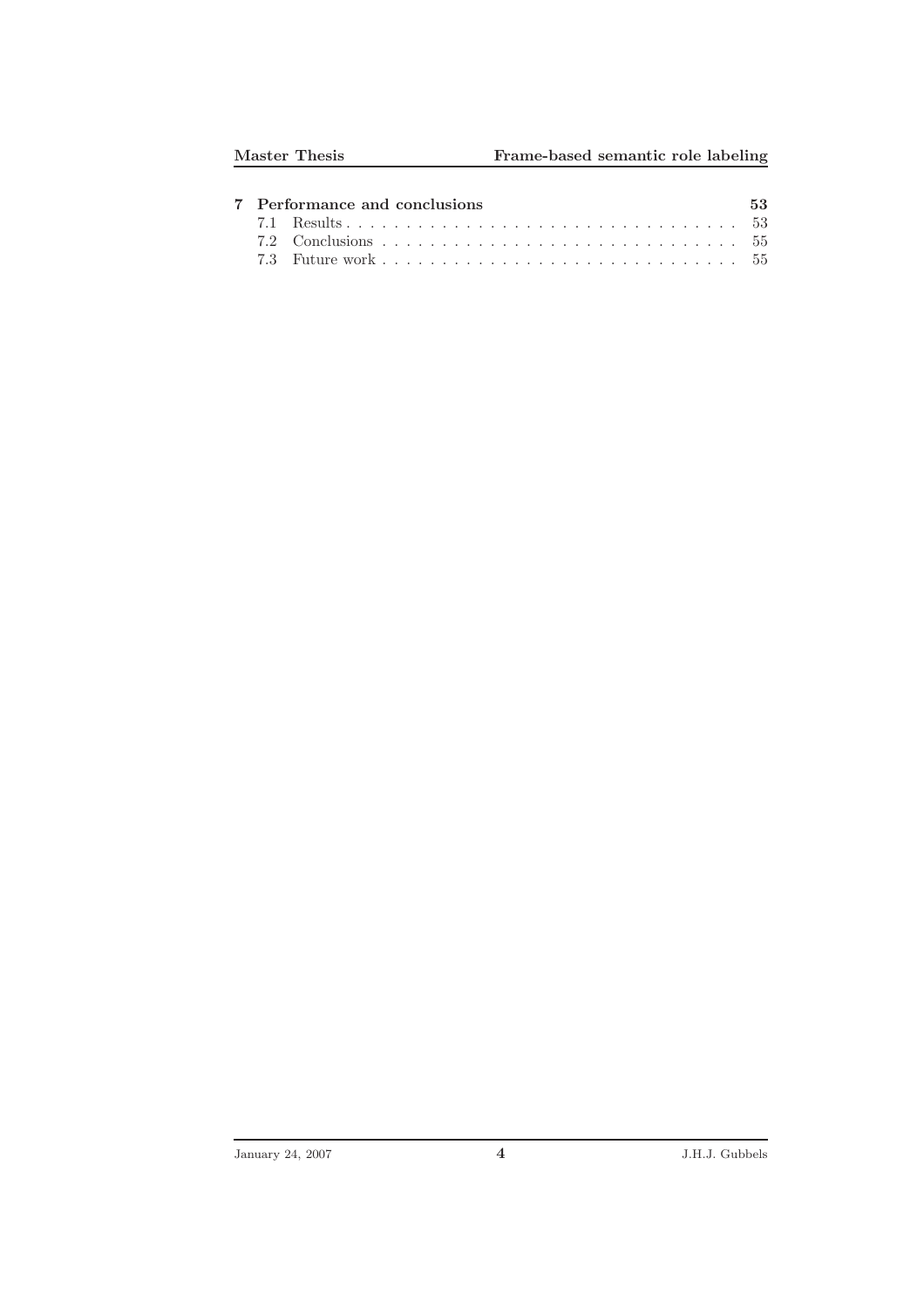#### Preface

The composition of this thesis was originally intended to be a three-month project aiming to combine semantic web techniques with modern natural language processing. Due to the common problem of initial lack of focus, the project started out as an expedition into many fields surrounding the two topics. The ultimate challenge was to find a topic in which semantically motivated knowledge bases, similar to the ontologies used on the semantic web, are adopted to construct semantic representations of natural language utterances. The search for knowledge bases that combine semantic knowledge on concepts with information on the syntactic realization of these concepts in natural language, narrowed the possibilities for research. In fact all found knowledge bases that live up to these criteria, were created to aid the automated detection of semantic roles. In semantic roles the topic of the thesis was found and the result was an attempt to build an automatic semantic role labeler based on one of the found knowledge bases. The thesis should present the reader with a good overview of recent research on semantic role labeling and with a nice example of what this research can lead to in practice.

I would like to take the opportunity of this preface to acknowledge my gratitude to some of my beloved ones. First, I would like to thank my partner Annette, a brilliant mathematician and astonishing mother, but also a keen editor and intellectual sparing partner, for being able to encourage and withstand me at the same time. Secondly, I owe gratitude to my two inspiring children Rafael and Ella. Both were born during the writing of this thesis. At difficult times of crashing computers and failing algorithms their sheer presence forced me to pick up pieces quickly and uphold my character as a well-balanced father. Third I need to thank my good friends Willem, Sander and Luite. I hope their constructive criticism and understanding will be as warm regarding upcoming issues in my life, as they were regarding my thesis proceedings. All these people and many more need to be mostly thanked for never seeming to have lost faith in my academic competences.

A special word of thanks should finally be addressed to my supervisor Prof. Dr. Michael Moortgat, who was fair and to-the-point at the scarce moments of me actually delivering revisable material, while remaining patient and understanding.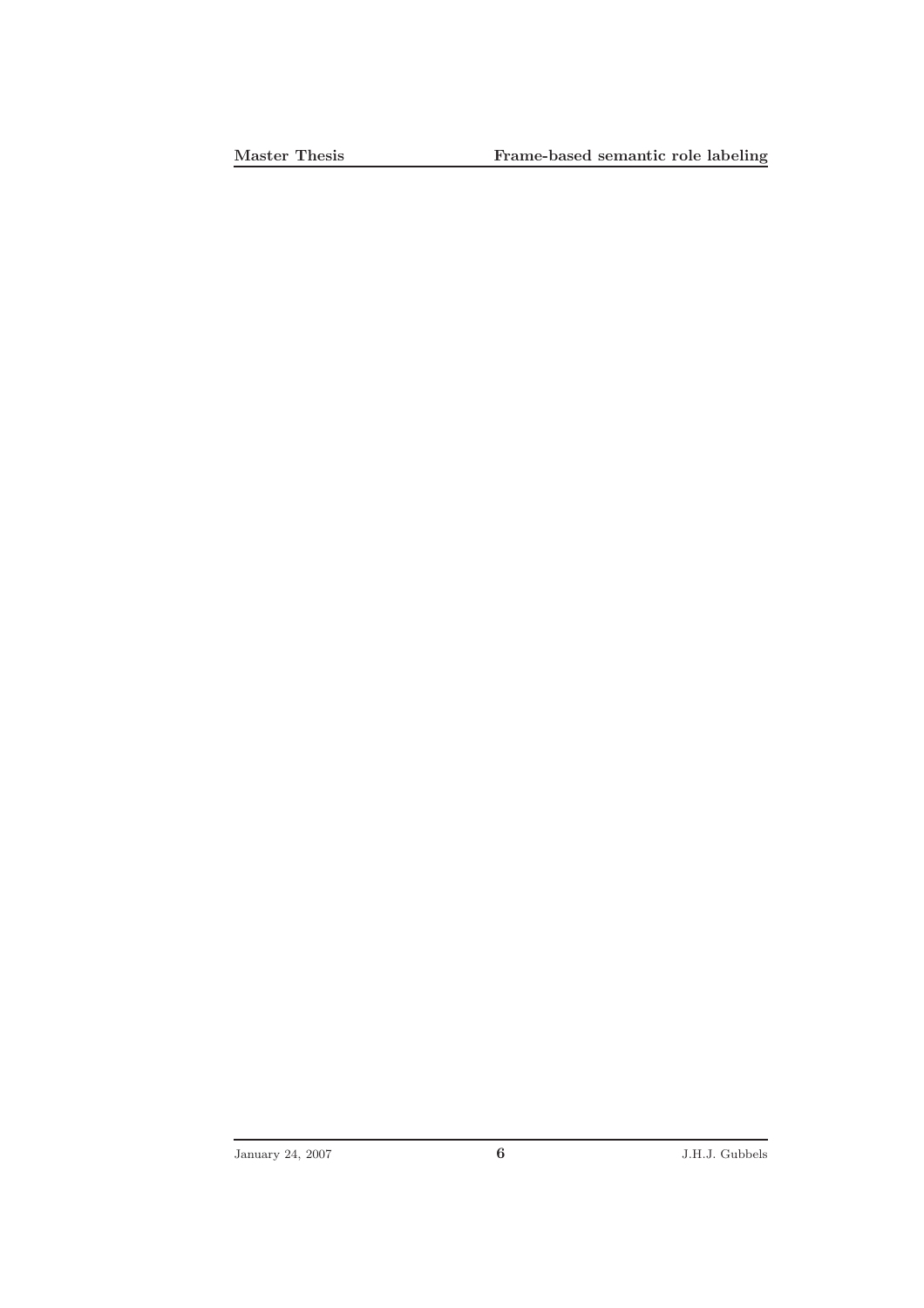## Chapter 1

## Introduction

### 1.1 Semantic role labeling

The assessment that now it is time to start applying well-known techniques for formal and computational semantics to a larger scale, and get detailed semantic analysis from wide-coverage parsers, is often heard among computational linguists [Bos 2005, Blackburn 2005, Gildea and Palmer 2002]. The Natural Language Processing (NLP) community has produced sophisticated parsers, achieving high coverage and producing accurate syntactic analysis. Having somehow mastered the artifact of syntax, it seems that computational linguistics can finally start to deal with the real focus of interest: linguistic meaning.

While the NLP community has started investigating challenging areas in computational semantics such as anaphora resolution, resolving ambiguity and scope construel, this thesis has more modest intentions. The thesis proposes an algorithm that identifies and labels constituents of English sentences that fill semantic roles evoked by a target *predicator* (e.g. a verb, noun or adjective).

A semantic role is the actual role a component (animate or inanimate particpant) plays in some real or imagined situation, apart from the linguistic encoding of those situations [Payne 1997]. The notion of semantic role is also known as semantic case, thematic role, theta role (in generative grammar), and deep case (in case grammar).

In the context of the mentioned task, a predicator denotes a predicate that describes the relation among different components in a situation or event. These participants can be considered the arguments of the predicate. The minimum number of arguments of a predicator is zero: Certain verbs indicating weather conditions such as rain and snow have no depending semantic roles. On the other hand there are examples, such as 1.1, in which a verb can take up to four arguments or more.

#### [John] **leased** [the apartment] [to Bill] [for 1000\$ a month]. (1.1)

Automated recognition of predicate-argument structures is made difficult by the multiple ways in which the same predicating target, evoking the same semantic roles, can be realized at syntactic level. The sentences in 1.2 and 1.3 for example, have different syntactic structures but describe the same event with the same components.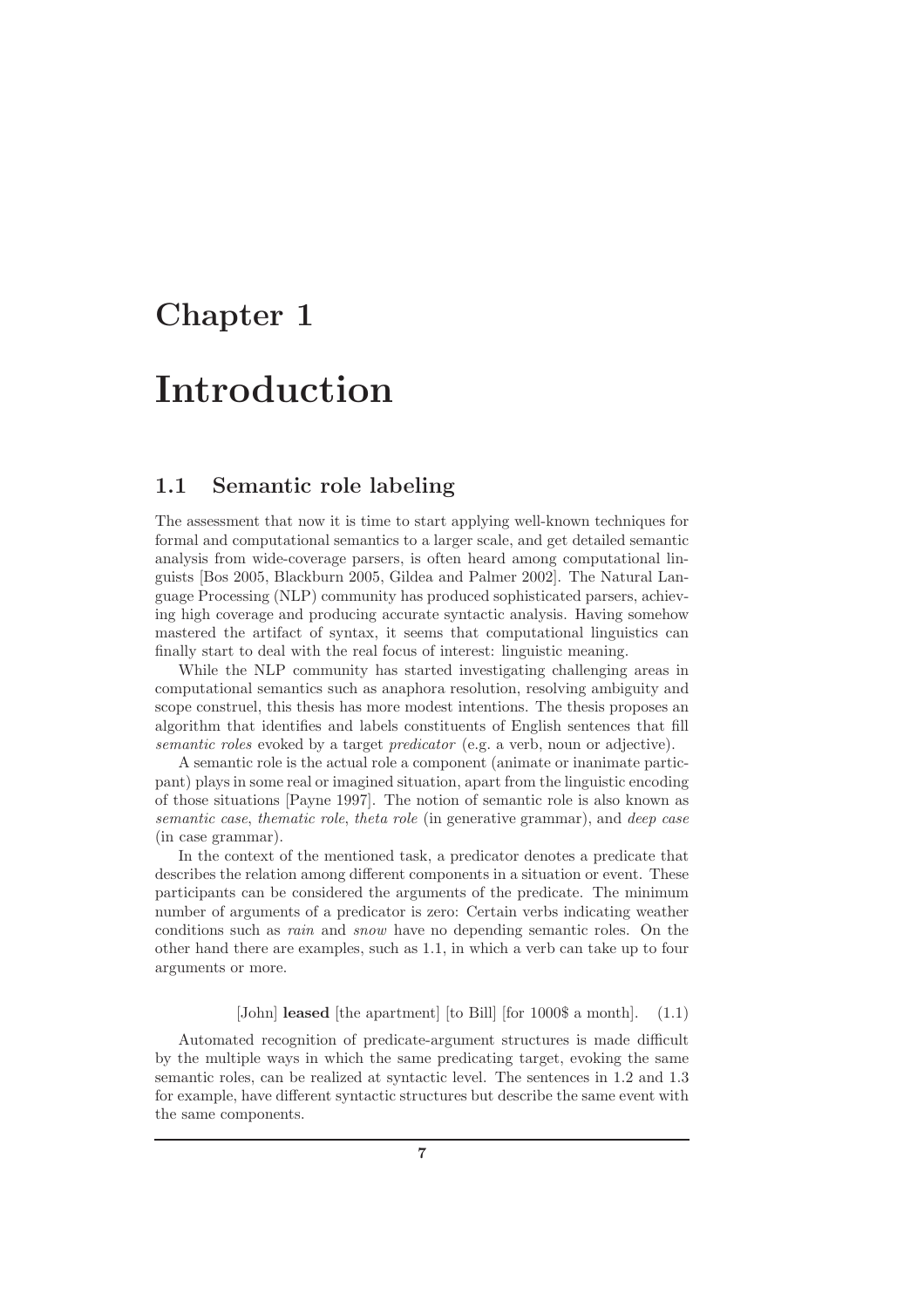$[John]$  will meet  $[Mary]$ .  $(1.2)$ [John] will meet [with Mary]. [John] and [Mary] will meet.

[The door] opened. (1.3) [John] opened [the door].

Task of the proposed algorithm is to correctly identify and label the participants in an event, no matter how they are syntactically expressed.

### 1.2 Practical relevance

Being able to annotate natural language with semantic roles would be of great use to a wide variety of linguistic research. Corpora with semantic role annotation offer rich data both to empirical investigations in lexical semantics and large-scale lexical acquisition for NLP applications [Ellsworth et al. 2005].

Correctly identifying the semantic roles of sentence constituents is a crucial part of interpreting text, and in addition to forming an important part of the information extraction problem, can serve as an intermediate step in machine translation or automatic summarizing [Gildea and Palmer 2002].

The shallow level of semantic interpretation of predicate-argument structure specified by semantic roles, can be put to use for word-sense disambiguation, where the roles associated with a word can be cues to its sense. The semantic representation can further be used by knowledge management systems to perform a semantic analysis similar to the one the Semantic Web community proposes. Also, incorporating semantic roles into probabilistic models of language may eventually yield more accurate parsers and better language models for speech recognition. [Gildea and Jurafsky 2002].

A concrete and simple example of the use of semantic roles in information retrieval is given in [Giuglea and Moschitti 2004] and considers a regular Internet search engine query trying to retrieve information about 'teenagers arrested'. Without a sense of semantic role information, this query will return all documents in which teenagers appear in the context of an arrest even if they are not the offender, or worse, even if they have nothing in common with the offense. The same happens when trying to find out 'who was arrested for robbing the jeweler in Fernley Shopping Centre?' in a question-answering system. In fact this case is even more complicated as the complexity of the question increases with its length. Now, if semantic role information would be available, it would be possible to look for a Suspect that committed a specific Offense in a particular situation. This would arguably result in a noticeable increase of the accuracy of the answer.

### 1.3 Scientific relevance

This thesis is strongly related to a field of research that emerged at the end of the 20th century. Due to the availability of large syntactically annotated cor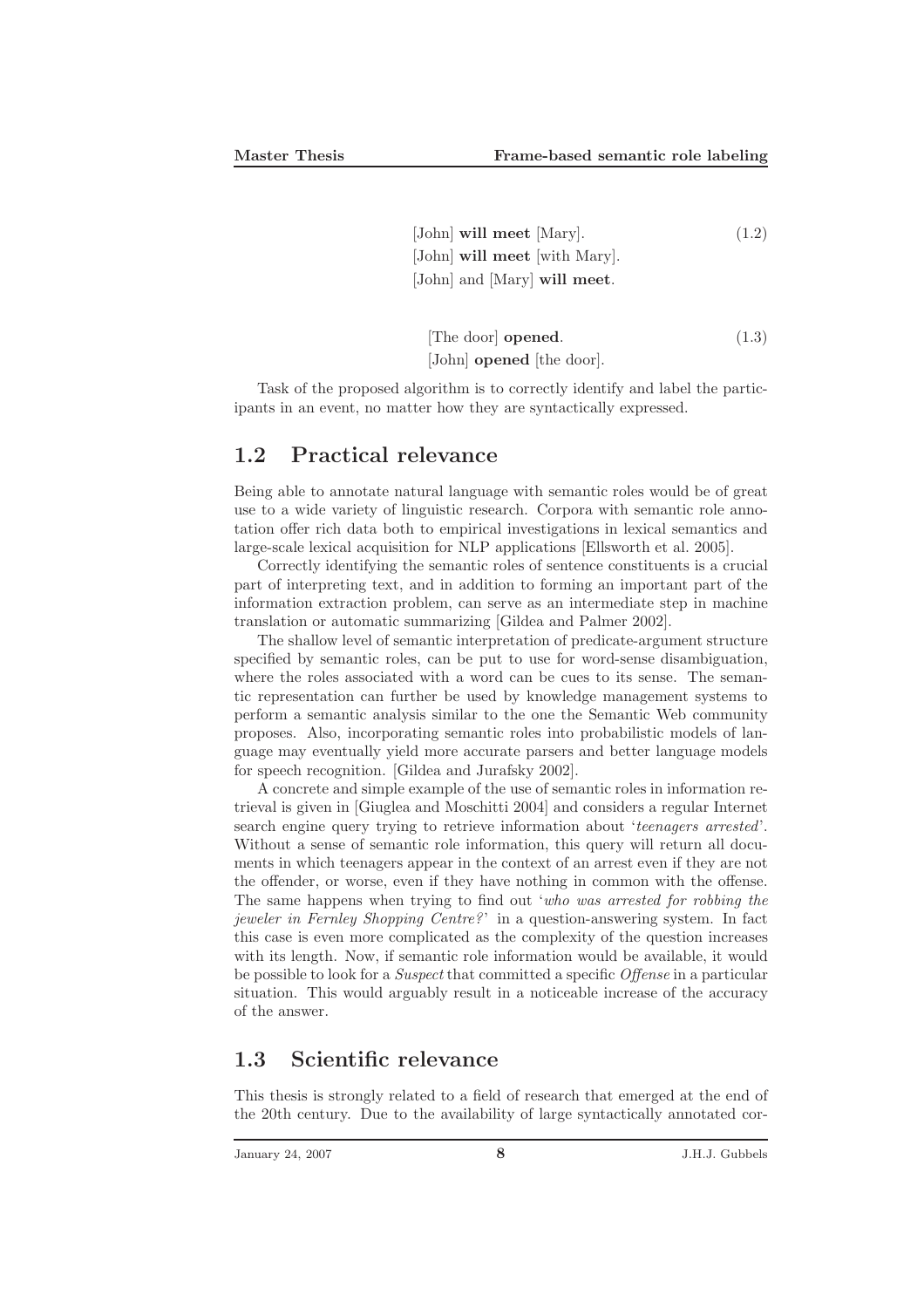pora and sophisticated systems to aid detection of predicate-argument structure, it became possible to automatically label sentence constituents with semantic roles.

Many recent information extraction systems for limited domains rely on finite-state systems that do not construct a full syntactic derivation for the sentence being analyzed. Some of these systems consist of finite-state recognizers for various entities, which are cascaded to form recognizers for higher-level relations [Hobbs et al. 1997]. Others use low-level 'chunks' from a general-purpose syntactic analyzer as observations in a trained Hidden Markov Model [Ray and Craven 2001].

Such approaches have a large advantage in speed, as the extensive search space that modern statistical parsers have to deal with, is avoided. Nevertheless it is often expected that the attachment decisions made by a parser are relevant to determine whether a constituent of a sentence denotes an argument of a particular predicate, and what its relation to the predicate is.

In [Gildea and Palmer 2002] a system to predict semantic roles from sentences and their parse trees as determined by a statistical parser [Collins 1997] is compared with a chunk-based system<sup>1</sup> [Tjong Kim Sang and Buchholz 2000]. First conclusion was that the latter performs worse than the former and that statistical parsers, although computationally expensive, do a good job of providing relevant information for semantic interpretation. Second conclusion is that parsers still have a long way to go and that improvements in parsing will translate directly into better semantic representations.

Table 1.1 sums more recent research that is of particular relevance to this thesis and the preliminaries on which this research is based. In short, the mentioned literature in the right column of table 1.1 reports results of performance testing for different automated semantic role labeling approaches. These approaches can be distinguished through two main points of difference:

- 1. The type of semantic classification of the predicators that are target of the labeling process;
- 2. The parsing model that is used for identifying the sentence constituents that might fill semantic roles.

The first point is elaborately discussed in sections 2.2 and 2.3, the second is subject to sections 3.1 and 3.2.

Of course recent research on automated semantic role labeling is not restricted to English. It is worth to mention the Dutch Language Corpus Initiative (D-Coi), which focuses among others on semantic role assignment for Dutch Corpora [Monachesi and Schuurman 2006]. Further the Chinese Language Processing program at Penn University (US), part of the Automatic Content Extraction (ACE) program, evokes simular research efforts for a Chinese corpus[Xue and Palmer 2005]. The program aims at the construction of a Chinese Proposition Bank, a corpus of Chinese text annotated with information about basic semantic propositions.

<sup>&</sup>lt;sup>1</sup>More precisely: the chunks are derived from a large collection parse trees using the *conver*sion described in [Tjong Kim Sang and Buchholz 2000]. Thus, the experiments were carried out using 'gold standard' rather than automatically derived chunk boundaries, which arguably provides an upper bound on the performance of a chunk-based system.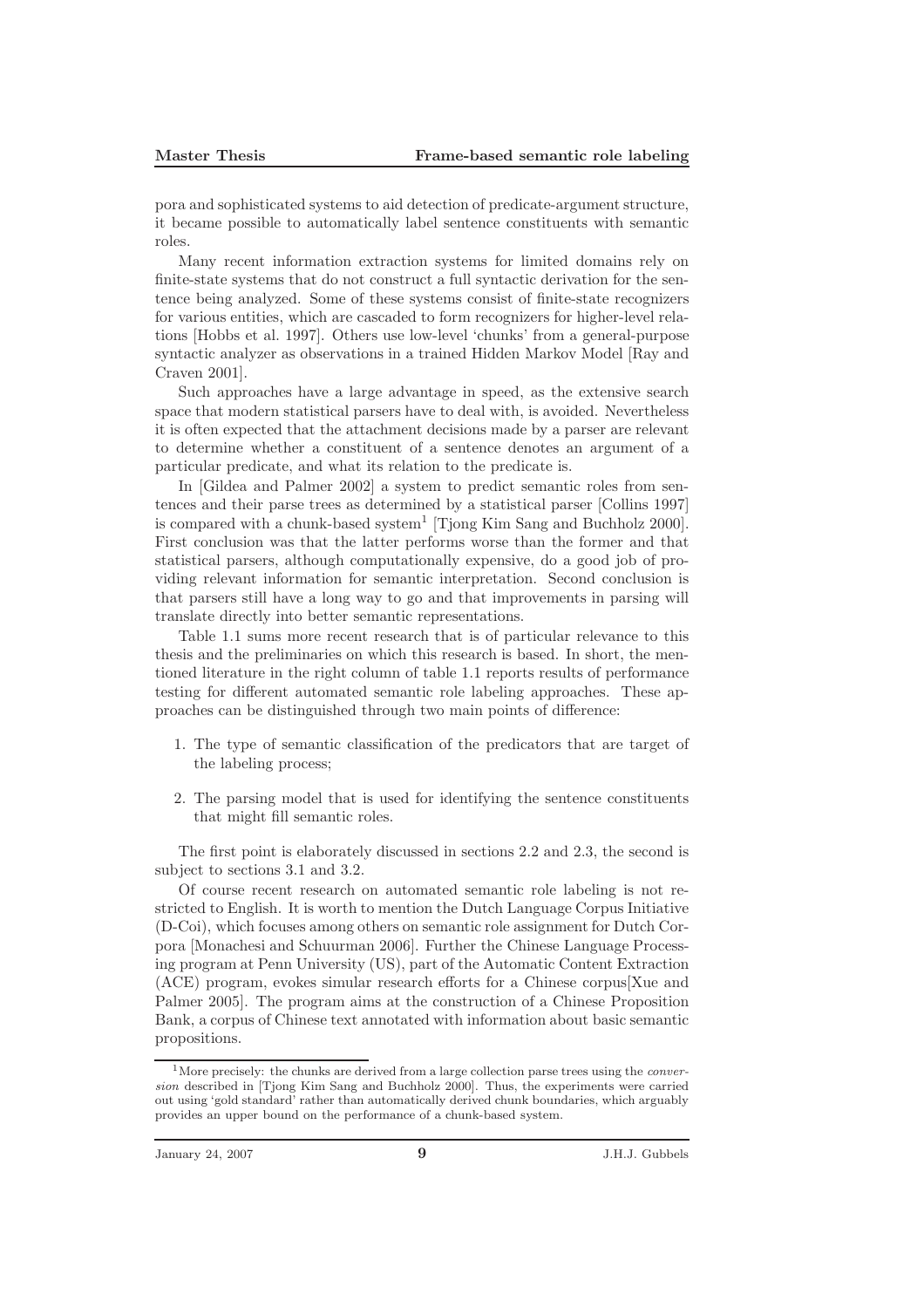| Levin's classification         |                               |  |  |  |
|--------------------------------|-------------------------------|--|--|--|
| Statistical Treebank Parser    | [Gildea and Hockenmaier 2003] |  |  |  |
| [Collins 1997]                 |                               |  |  |  |
| Statistical CCG Parser         | [Gildea and Hockenmaier 2003] |  |  |  |
| Hockenmaier and Steedman 2002  |                               |  |  |  |
| Frame Semantics                |                               |  |  |  |
| Statistical Treebank Parser    | [Gildea and Jurafsky 2002]    |  |  |  |
| [Collins 1997]                 |                               |  |  |  |
| Statistical CCG Parser         |                               |  |  |  |
| Hockenmaier and Steedman 2002] |                               |  |  |  |

Table 1.1: Recent research regarding automated semantic role labeling. CCG abbreviates Combinatory Categorial Grammar [Steedman 2000].

### 1.4 Research question

The algorithm presented in part two of this thesis makes use of a linguistic resource that is based on frame semantics and considers predicating verbs, nouns, adverbs and prepositions. This sets the algorithm apart from the research in [Gildea and Hockenmaier 2003], which adopts a resource based on Levin's verb classification and does therefor not consider predicators other than verbs. In [Gildea and Jurafsky 2002] predicators are classified based on frame semantics, however, both the algorithm for semantic role labeling and the parser of choice differ from those proposed in this thesis. The latter gives rise to the research question central to the second part of the thesis:

Can the use of a statistical CCG parser combined with a rule-based labeling algorithm lead to higher coverage and accuracy on a common labeling task than the use of the tree parser and a statistical labeling algorithm as proposed in [Gildea and Jurafsky 2002]? And why  $(not)?$ 

A description of the exact differences between the two approaches and thus the nature of the comparison has to wait until part two of this thesis. First, part one provides context to the main issues of automated semantic role assignment.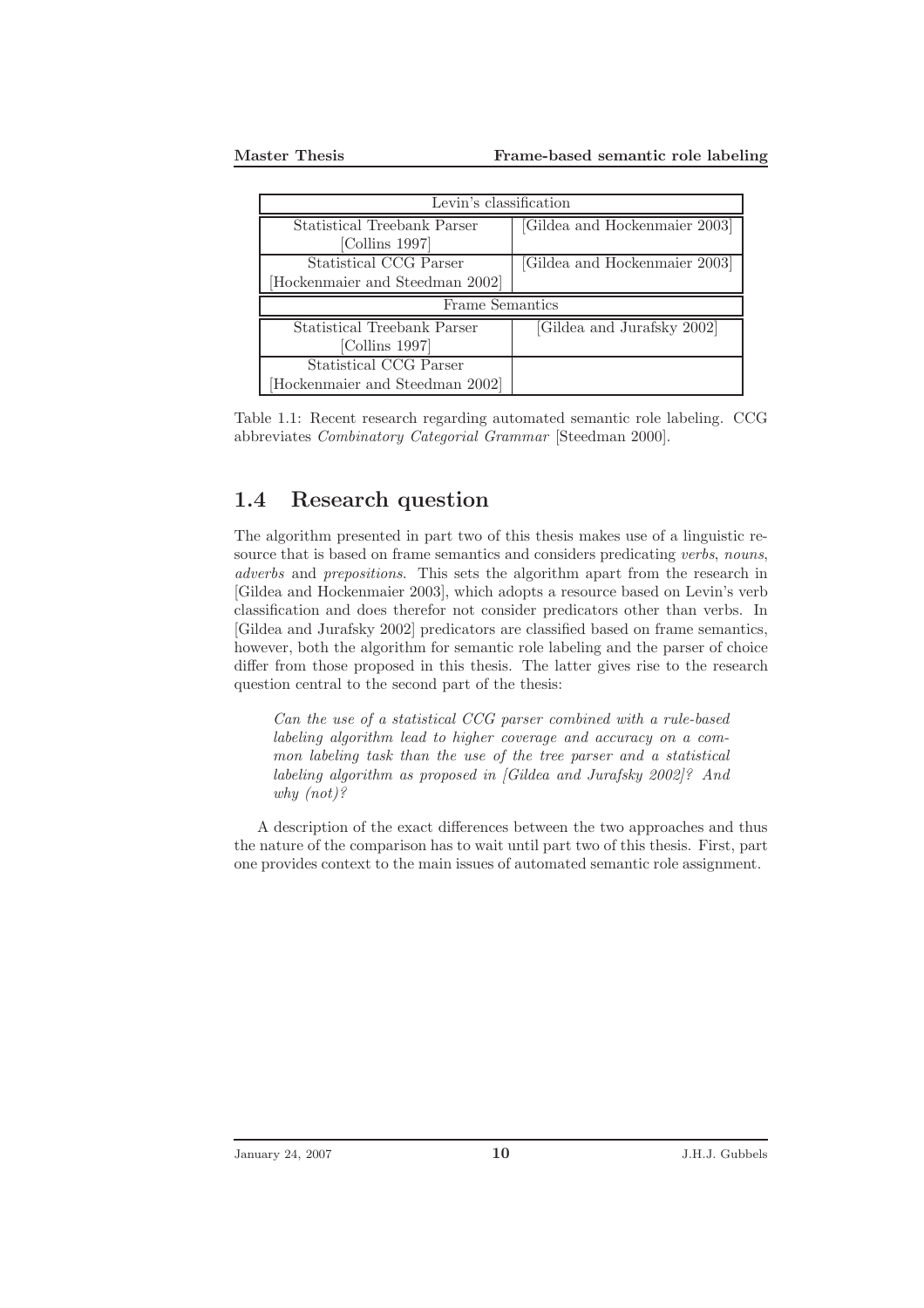Part I **Theory**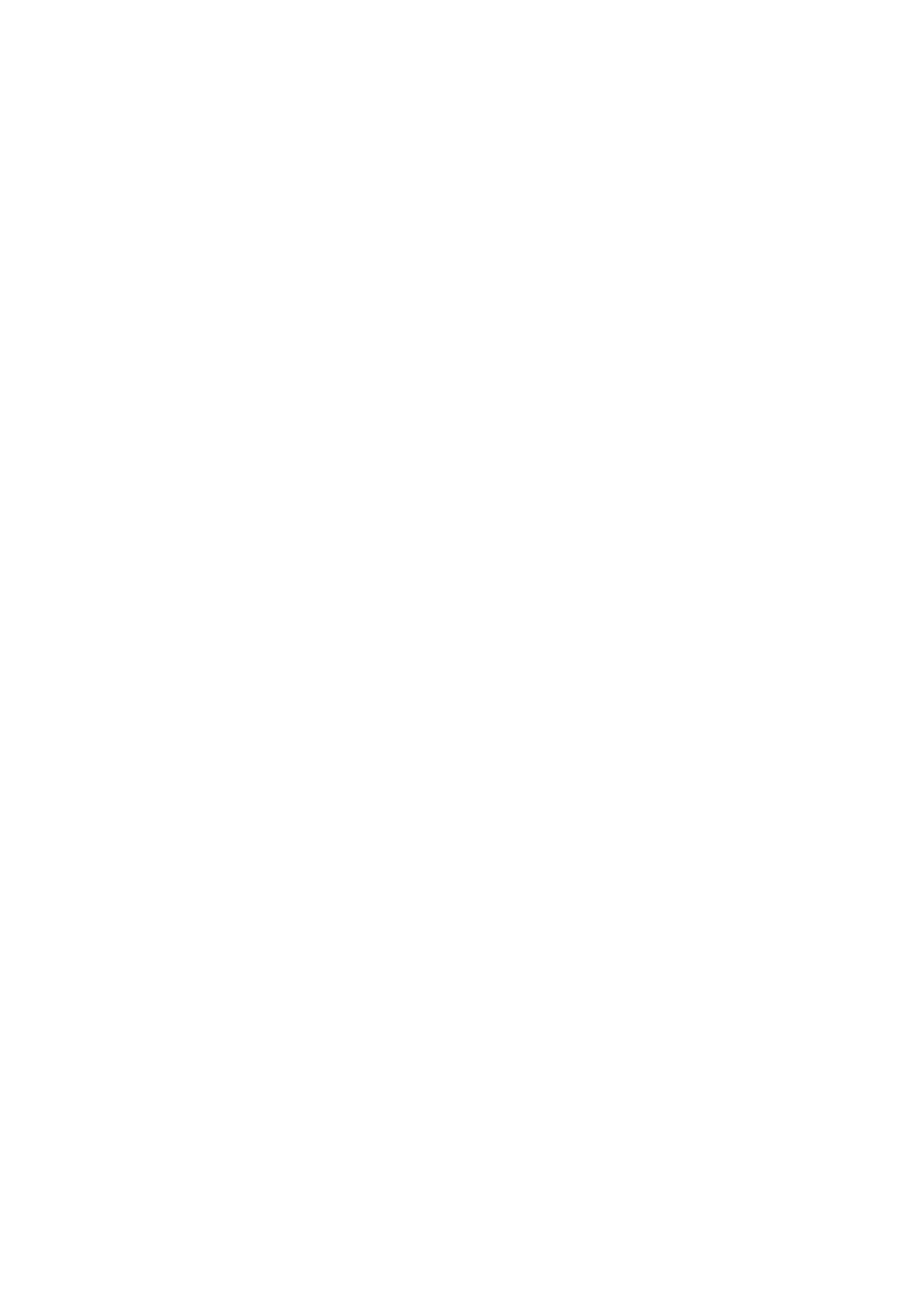### Chapter 2

# Levin's Classification versus Frame Semantics

### 2.1 Premises of predicator classification

The previous chapter mentioned the existence of different semantic classifications of predicators. The algorithm for semantic role labeling proposed in part two this thesis adopts a lexical resource that adheres to so-called frame semantics. The use of this purely semantically motivated predicator classification is, perhaps surprisingly, relatively new to computational linguistics. Most research on semantic role labeling makes use of predicator classifications that are, fundamentally, syntactically motivated. In order to provide the reader with the necessary background knowledge, this chapter simplifies the issue of syntactic versus semantic premises of predicator classification, to a discussion of Levin's classification versus frame semantics respectively. Given the difference, existing linguistic resources that might aid automated semantic role labeling will be put forward and the adoption of a semantically motivated classification in this thesis will be explained.

### 2.2 Levin classes versus frames

In most of the research presented in chapter one, the notion of semantic role is determined by the adoption of Levin's verb classification [Levin 1993]. In this classification verbs are grouped together based on their syntactic behavior. The resulting *Levin classes* are coherent from a semantic point of view, as all verbs in such a class share, by definition, the same semantic roles.

Levin classes are formed according to a large set of *diathesis alternation* criteria. Diathesis alternations are variations in the way verbal-arguments are grammatically expressed consistently with a specific semantic phenomenon. Consider the examples of two different types of diathesis alternation in 2.1 and 2.2.

> Middle Alternation: (2.1) [The butcher  $_{Subject, Agent}$ ] cuts [the meat  $_{Direct, District}$ ]. [The meat  $_{Subject\_Pattern}$ ] cuts easily.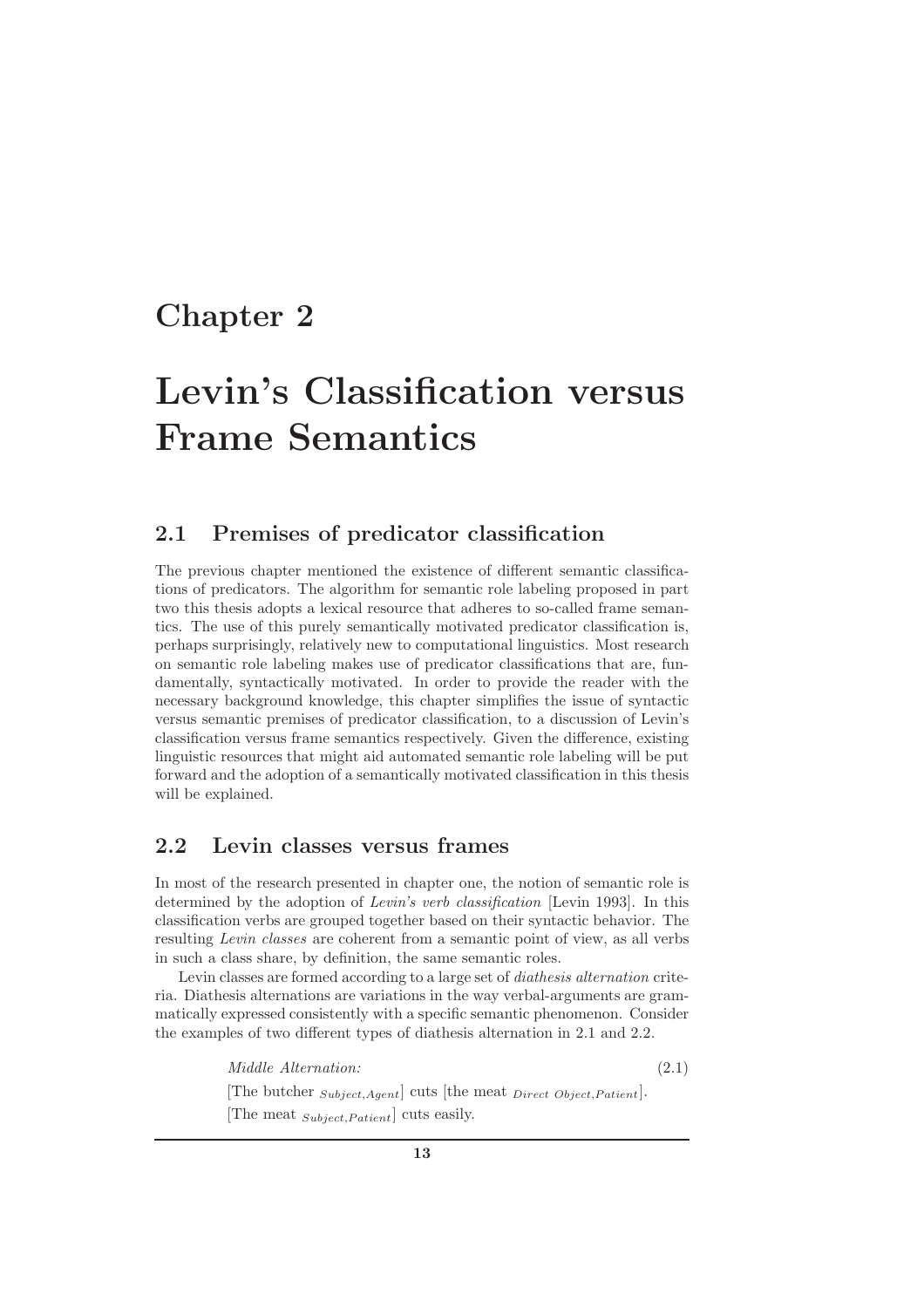#### Causative/inchoative Alternation: (2.2)

[Janet  $\textit{Subject}, \textit{Agent}$ ] broke [the cup  $\textit{Direct Object}, \textit{Pattern1}.$ 

[The cup  $_{Subject, Patient}$ ] broke.

In both cases what is alternating is the grammatical function that the Patient role takes when changing from the transitive use of the verb to the intransitive use. More precisely the semantic role of the subject of the intransitive use of the verb is the same as the semantic role of the direct object of the transitive use. If the two mentioned alternation criteria were the only ones that existed, the syntactic behavior of cut and break in these alternations, would cause them to be members of the same Levin class.

Levin builds her classification starting from the assumption that there is a strong connection between syntax and semantics. This connection can be exploited by annotating arguments with semantic roles at diathesis level: For verbs pertaining to the same Levin class the semantic roles will be the same. From the perspective of an annotation task this is useful as the identification of the predicate-argument structure by a sophisticated parser combined with knowledge on the Levin class are sufficient to predict the semantic roles filled by sentence constituents.

The use of Levin's classification nevertheless has some important down-sides. The first that needs to be mentioned considers the low granularity of the classification. Levin's list of 193 verb classes is divided into 51 sections, with two further levels of subdivision. The sections reflect a limited attempt to group verb classes related by meaning together. However, there is little hierarchical organization compared to the number of classes identified [Levin 1993]. Because roles labels are defined per verb class, the classification of verb classes into higher-level classes is not trivial.

Secondly, although the whole thesis of Levin's work is that grouping words according to alternations tends to produce semantically coherent classes, it can also split words that are close in meaning, or lump semantically disparate words together [Baker and Ruppenhofer 2002]. Alternations dictate for example that fill and load be in a separate class. These could however also be considered idiosyncrasies belonging to the same semantic grouping.

Finally, Levin classifies only verbal predicators. There is however much evidence that also other parts-of-speech can act as predicator. Consider for example the noun *argument* in the sentence  $I$  witnessed a heated argument among the players over a game of cards. In this sentence argument could be considered evoking semantic roles Arguers (the players) and Issue (a game of cards). The role of diathesis alternations regarding noun phrases are less clear with nouns as they are with verbs.

The mentioned downsides are of great importance when considering the value of the semantic representations that are build when specifying predicate argument structure through semantic roles. From the perspective of interpretation of these representations, i.e. their use in reasoning tasks, it is of great value to have a semantically consistent and fine-grained classification of predicators and their arguments.

An example: Since alternation patterns are critical in Levin's system, alternators and non-alternators cannot be in the same verb class. This means the interchangeability between the verbs fill and load in 2.3 is not captured as fill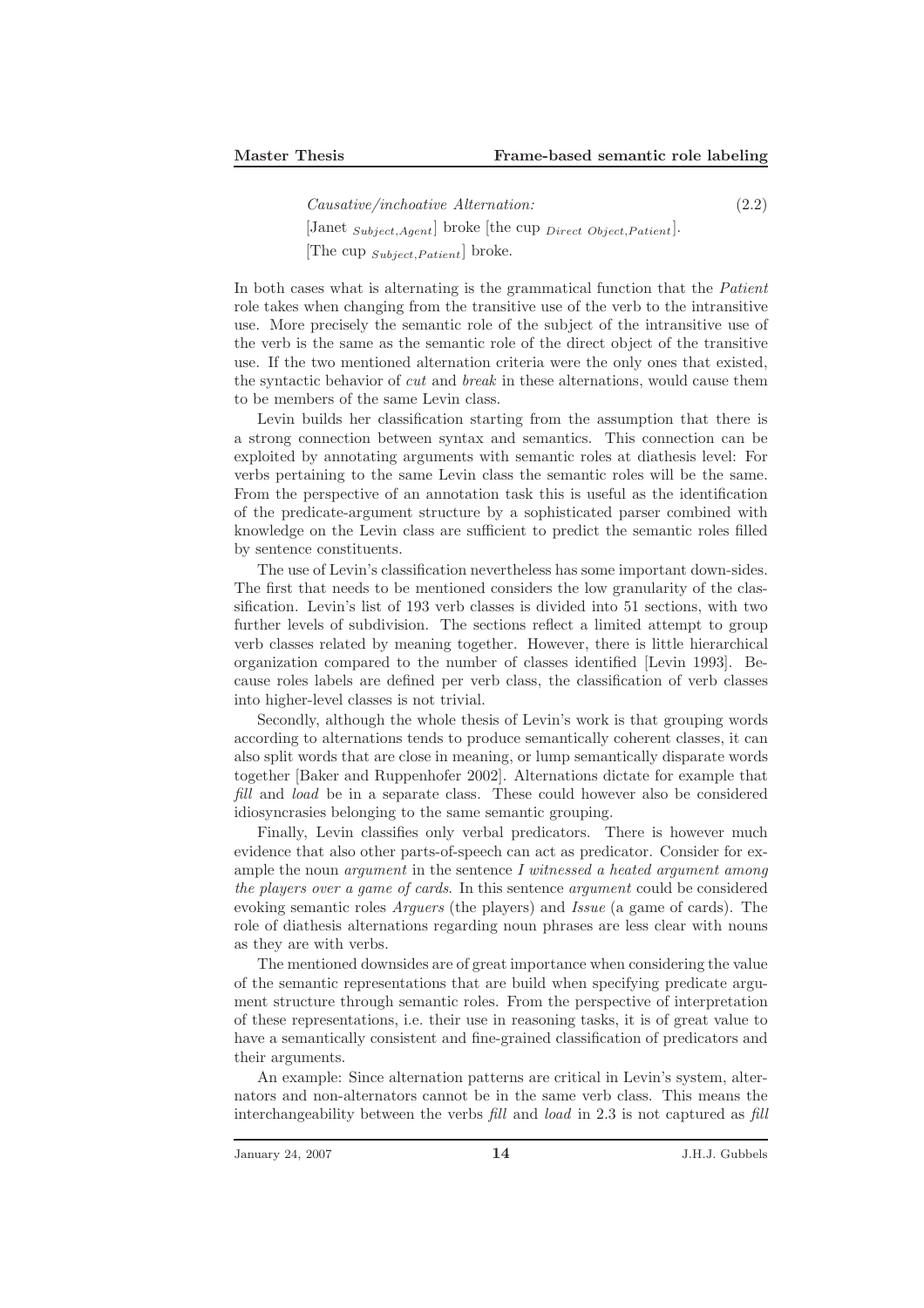is subject to causative/inchoative alternation  $(2.4)$ , while *load* is not  $(2.5)$ .

John loaded the barrow with paving stones. (2.3)

Mary waited as the barrow filled with paving stones. (2.4)

\*Mary waited as the barrow loaded with paving stones.  $(2.5)$ 

This would mean that this classification would not be supportive to a 'reasoning task' to determine the answer to the question Who filled the barrow with paving stones? through analysis of 2.3. Reasoning should yield that the Agents of a Fill and a Load event are the same if the 'events' are equivalent.

In order to overcome the problems with Levin's classification a more semantically motivated approach to verb classification needs to be pursued. An approach in which verbs are grouped according to the conceptual structures that underlie them. This means that verbs might be grouped together that are semantically similar but have different (or no) alternations, and that verbs which share the same alternation might be represented in two different semantic frames.

A theory that classifies predicates by the concepts which they express is called frame semantics. In frame semantics a predicator activates, or evokes, a frame of semantic knowledge relating to the specific concept it refers to. The basic idea is that one cannot understand the meaning of a single word without access to all the essential knowledge that relates to that word. For example, one would not be able to understand the word *sell* without knowing anything about the situation of Commercial Transfer, which involves, among other things, a Seller, a Buyer, Goods, Money and so on. The participants in such a situation are called frame elements and can be considered semantic role fillers.

Defining semantic roles at this intermediate frame level allows some generalization across the roles of different predicators. Predicators add additional semantics to a general frame, or highlight a particular aspect of that frame. Also several types of relations between frames can be defined. The most common are:

- *Inheritance*: The child frame is a subtype of the parent frame, and each frame element in the parent is bound to a corresponding frame element in the child. An example might be the Revenge frame which inherits from the Rewards\_and\_punishments frame;
- Use: The child frame presupposes the parent frame as background, e.g. the Speed frame might 'use' (or presuppose) the Motion frame. Here not all parent frame elements need to be bound to child frame elements;
- Sub-frame: The child frame is a sub-event of a complex event represented by the parent, e.g. the Criminal process frame might have sub-frames Arrest, Arraignment, Trial, and Sentencing.

It is not hard to imagine how these relations would be of great benefit to reasoning tasks such as the one presented in the load/fill example above.

One way of thinking about traditional abstract semantic roles, such as Agent and Patient, in the context of frame semantics, is that they are frame elements defined by abstract frames such as Action and Motion, at the top of an inheritance hierarchy of semantic frames [Fillmore and Baker 2000].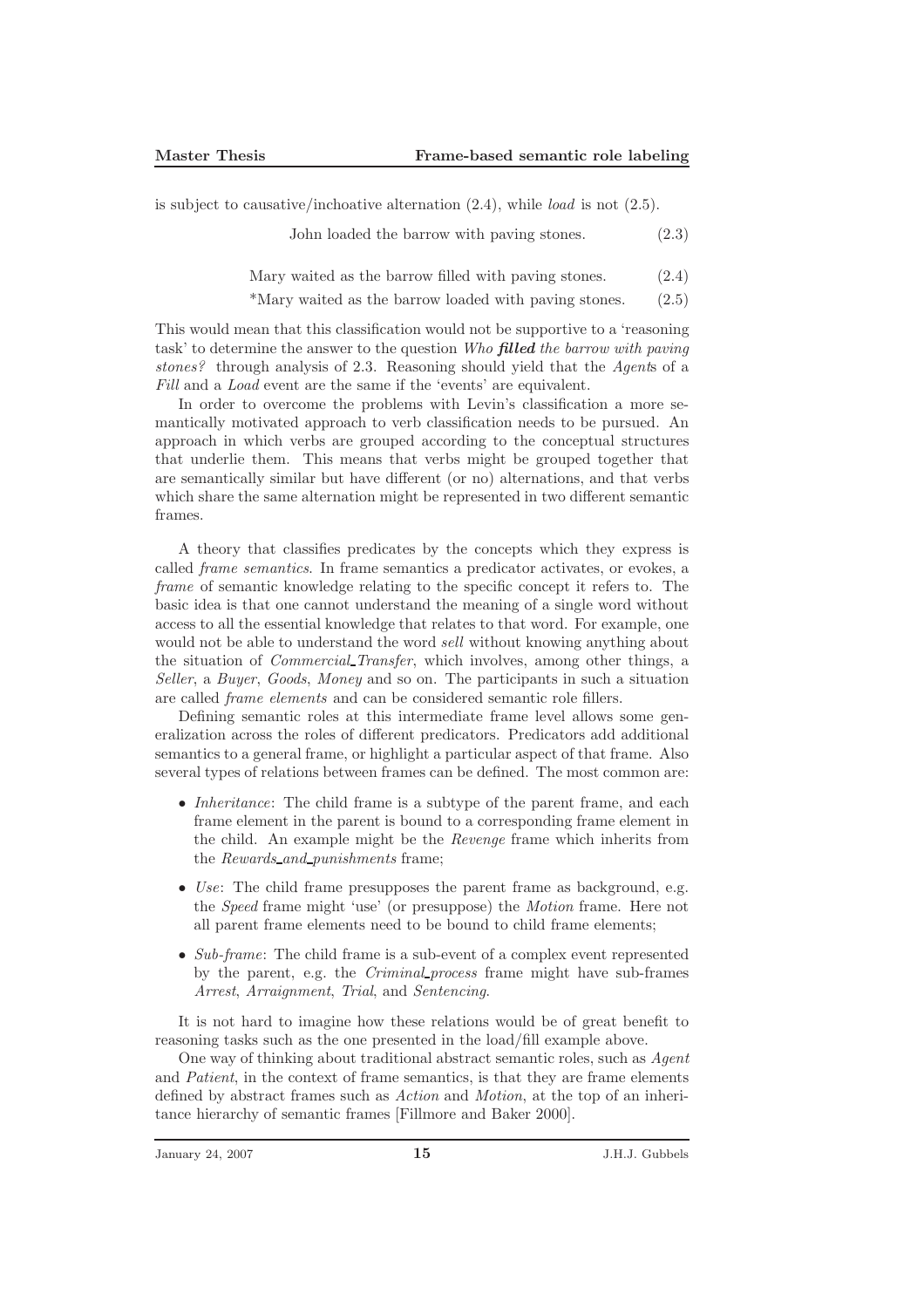### 2.3 Corpora annotated with semantic roles

Any approach to wide-coverage automated semantic role labeling will depend on some large resource that records variations in syntactic realization of predicateargument structure. The distinction between Levin's classification and frame semantics can be used to classify the resources that are available for this purpose. In the short list below the wide variety of taxonomies, ontologies, knowledge bases, lexicons and thesauri, such as SUMO, WordNet, FreeNet, ConceptNet etc., aiming at representing lexical concepts underlying words are left out. Only those corpora and lexicons that are explicitly documenting the range of semantic and syntactic combinatory possibilities (valences) of each word in each of its senses, are of interest here.

- VerbNet [Kipper et al. 2000], a lexicon that implements a refinement of Levin's classification. Levin's verb classes are used to systematically construct lexical entries;
- PropBank [Kingsbury et al. 2002], the Penn TreeBank [Marcus et al. 1993] annotated with the predicate-argument structure of occurring verbs. The Penn TreeBank is a corpus of linguistic parse trees of sentences stemming from the Wall Street Journal. The annotation in PropBank is based on the verb classes defined in the VerbNet lexicon;
- FrameNet [Ruppenhofer et al. 2005], a full lexical resource based on frame semantics and supported by corpus evidence.

VerbNet only records a specific part of the syntactic realization of predicateargument structure. Besides the actual classification of verbs, VerbNet contains small sentences that illustrate the different diathesis alternations of predicating verbs belonging to a particular verb class. Consider for example the benefactive alternations for the verb carve, which are recorded in VerbNet as depicted in table 2.1. The second line in each alternation indicates the predicator (indicated by a  $V$ ) and the chunks of the sentence that fill the class specific semantic roles. The precise syntactic relation between these chunks or the words forming them is not provided.

Mapping VerbNet alternation patterns to the derivation trees in the Penn TreeBank has produced PropBank, i.e. the Penn TreeBank corpus annotated with VerbNet's semantic roles. This way PropBank extends VerbNet with a corpus of examples of syntactic relations between VerbNet semantic roles and predicators.

The Berkeley FrameNet project is committed to defining rich semantic frames on which annotation is based. FrameNet is less concerned with annotating complete texts, concentrating instead on annotating a set of examples of each syntactic syntactic realization for each predicator (including verbs, nouns and adjectives), and attempting to describe the network of relations among the semantic frames through an ontology. In FrameNet, predicators belong to frames based on a shared semantics. They need not exhibit all the same syntactic behaviors in order to be grouped together. Moreover FrameNet does not only define inheritance relations between frames, but also has a parallel, detailed set of inheritance relationships among the frame elements: the semantic roles.

PropBank and FrameNet have different aims, which are reflected in their design. The practical aim of PropBank was to obtain a complete semantic role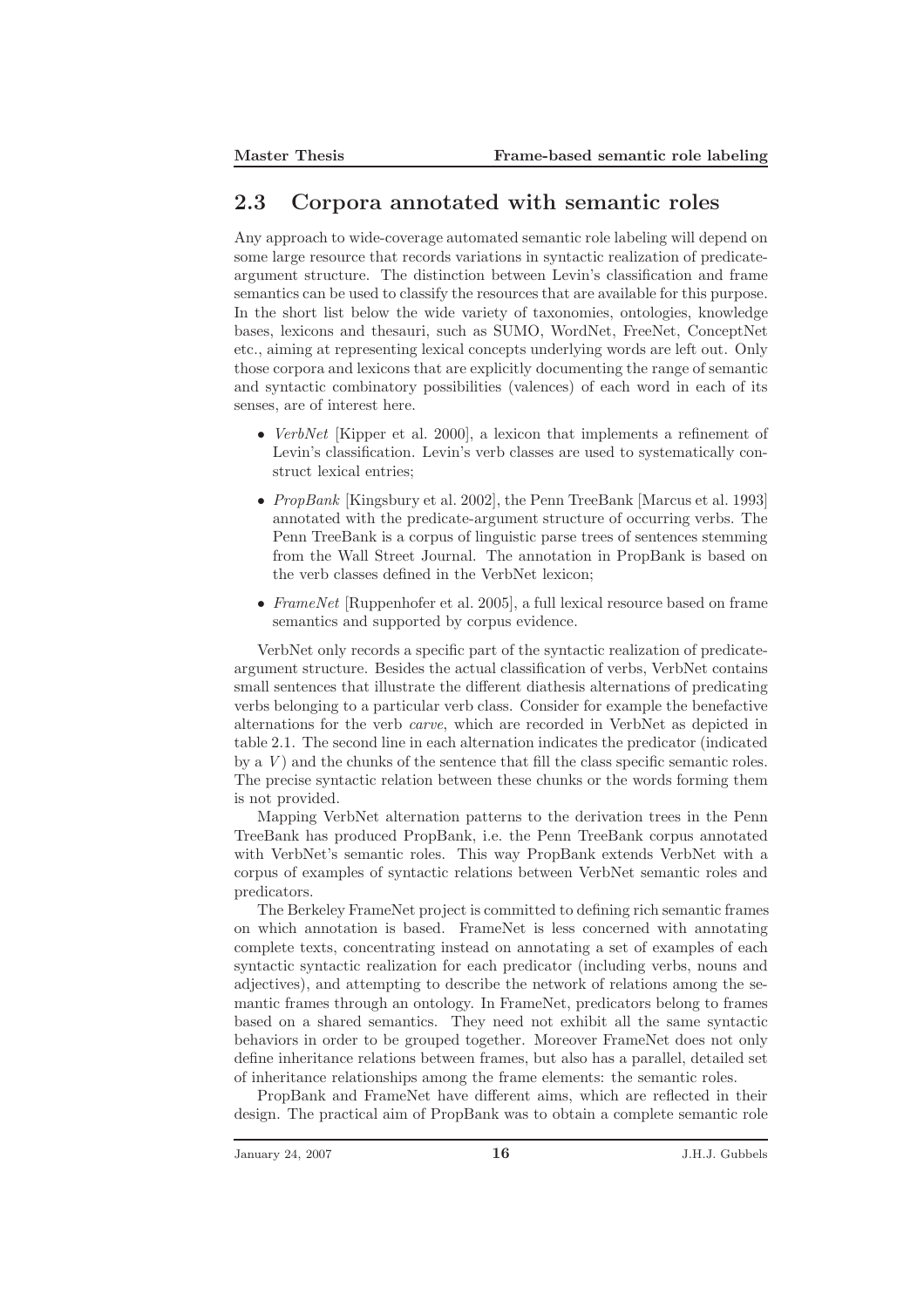| Benefactive Alternation (double object)                          |
|------------------------------------------------------------------|
|                                                                  |
| Martha carved the baby a toy out of a piece of wood              |
| Agent V Beneficiary Product Prep(from out of) Material           |
| Benefactive Alternation (for variant)                            |
| Martha carved a piece of wood for the baby                       |
| Agent V Material Prep(for) Beneficiary                           |
| Benefactive Alternation (for variant)                            |
| Martha carved a piece of wood into a toy for the baby            |
| Agent V Material Prep(into) Product Prep(for) Beneficiary        |
| Benefactive Alternation (for variant)                            |
| Martha carved a toy for the baby                                 |
| Agent V Product Prep(for) Beneficiary                            |
| Benefactive Alternation (for variant)                            |
| Martha carved a toy out of a piece of wood for the baby          |
| Agent V Product Prep(from out of) Material Prep(for) Beneficiary |

Table 2.1: Benefactive alternations for the verb carve as recorded in VerbNet (version 1.0).

annotation of the Penn TreeBank. Although the VerbNet verb classes projected in PropBank represent powerful generalizations for the syntactic behavior of verbs, most of the time the traditional abstract semantic roles used, are too generic to capture scenarios similar to those that can be represented using a semantic frames. The difference in design leads to differences in product. For instance: The buyer of a buy event and the seller of a sell event would both be agents in PropBank, while in FrameNet one is the Buyer and the other is the Seller [Ellsworth et al. 2005].

In this thesis a lexicon of unique pairs of predicators and valence patterns is extracted from the FrameNet repositories. FrameNet is chosen over Prop-Bank as the resulting semantic representations of predicate argument structure is much more fine-grained and offers much more potential regarding reasoning tasks than representations that would result from the use of PropBank. Secondly, FrameNet captures valence patterns of non-verbs allowing semantic representations that can not be derived from PropBank.

The use of a semantically motivated resource such as FrameNet prompts the question of whether it will still be possible to map syntactic analysis of sentences, delivered by the mentioned state-of-the-art NLP techniques, to semantically motivated valence patterns. This is exactly the question that will need to be answered in the second part of this thesis.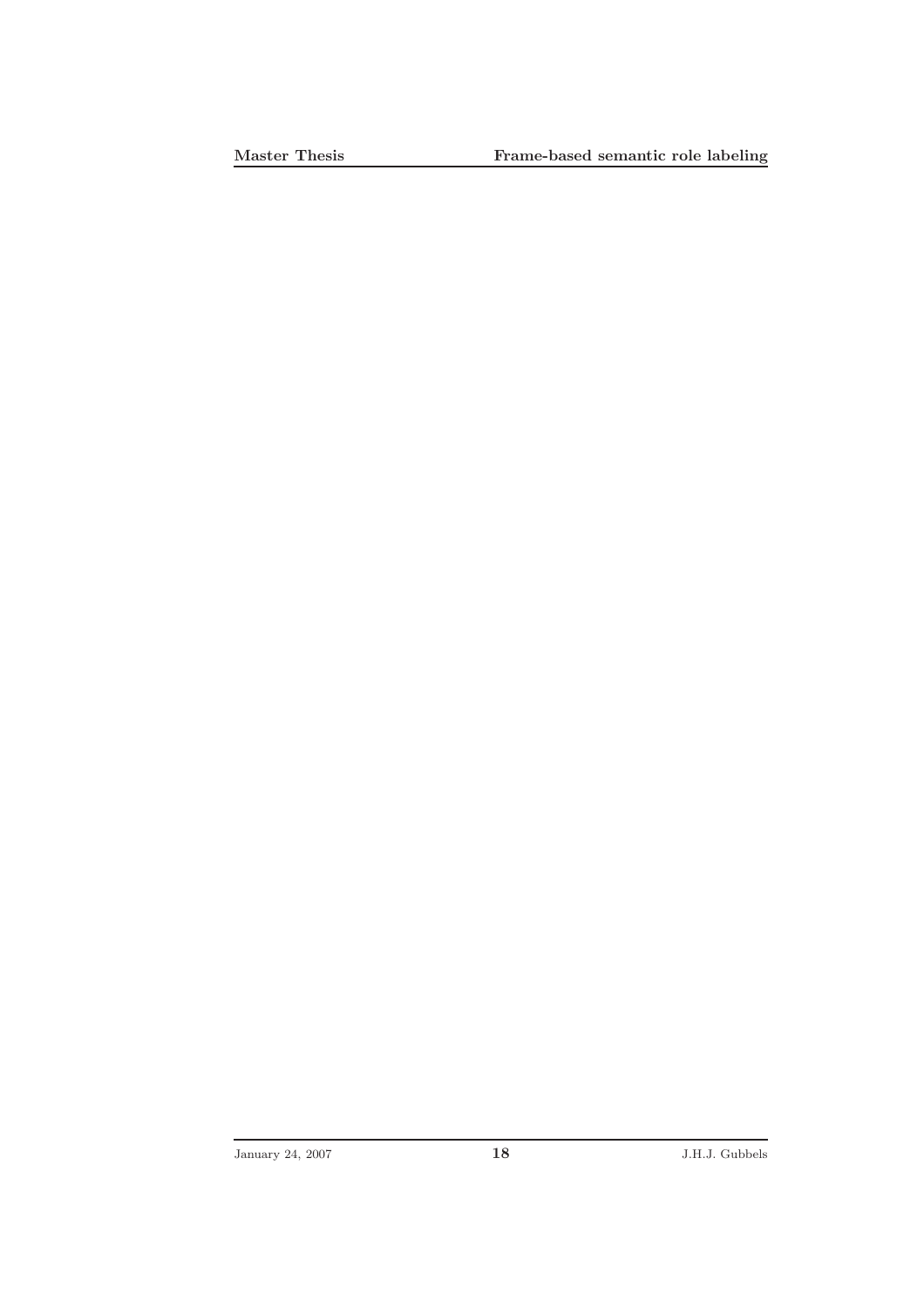### Chapter 3

# Statistical approaches to semantic role labeling

### 3.1 Statistical parsing models

The parsers described in both [Collins 1997] and [Hockenmaier and Steedman 2002] (left column of table 1.1 on page 10) construct syntactic derivation trees based on a set of rules that recursively generate well-formed English expressions. Generative models of syntax have been central in computational linguistics since they were introduced in [Chomsky 1957].

Each sentence-tree pair  $(S, T)$  in a language has an associated top-down derivation consisting of a sequence of rule applications of a grammar. These models can be extended to be statistical by defining probability distributions at points of non-determinism in the derivations, thereby assigning a probability  $P = (S, T)$  to each  $(S, T)$  pair. The parser itself is an algorithm which searches for the tree,  $T_{best}$ , that maximizes  $P(T | S)$ .

A generative model uses the observation that maximizing  $P(T, S)$  is equivalent to maximizing  $P(T | S)$ :

$$
T_{best} = argmax_{T} P(T | S) = argmax_{T} \frac{P(T, S)}{P(S)} = argmax_{T} P(T, S)
$$

This is true as  $P(S)$  is constant.

The sets of rules, the grammar, used to build well-formed expressions can be of rather different nature. [Collins 1997] uses a lexicalized context free grammar, while [Hockenmaier and Steedman 2002] propose to use a specific categorial grammar. It goes beyond the scope of this thesis to fully describe both grammar formalisms and their relations. The derivation trees that result from adoption of both grammars will nevertheless be analyzed to illustrate how a semantic role labeler can benefit from them.

### 3.2 Statistical semantic role labeling

The approaches proposed by both [Gildea and Jurafsky 2002] and [Gildea and Hockenmaier 2003] (right column of table 1.1 on page 10) estimate, based on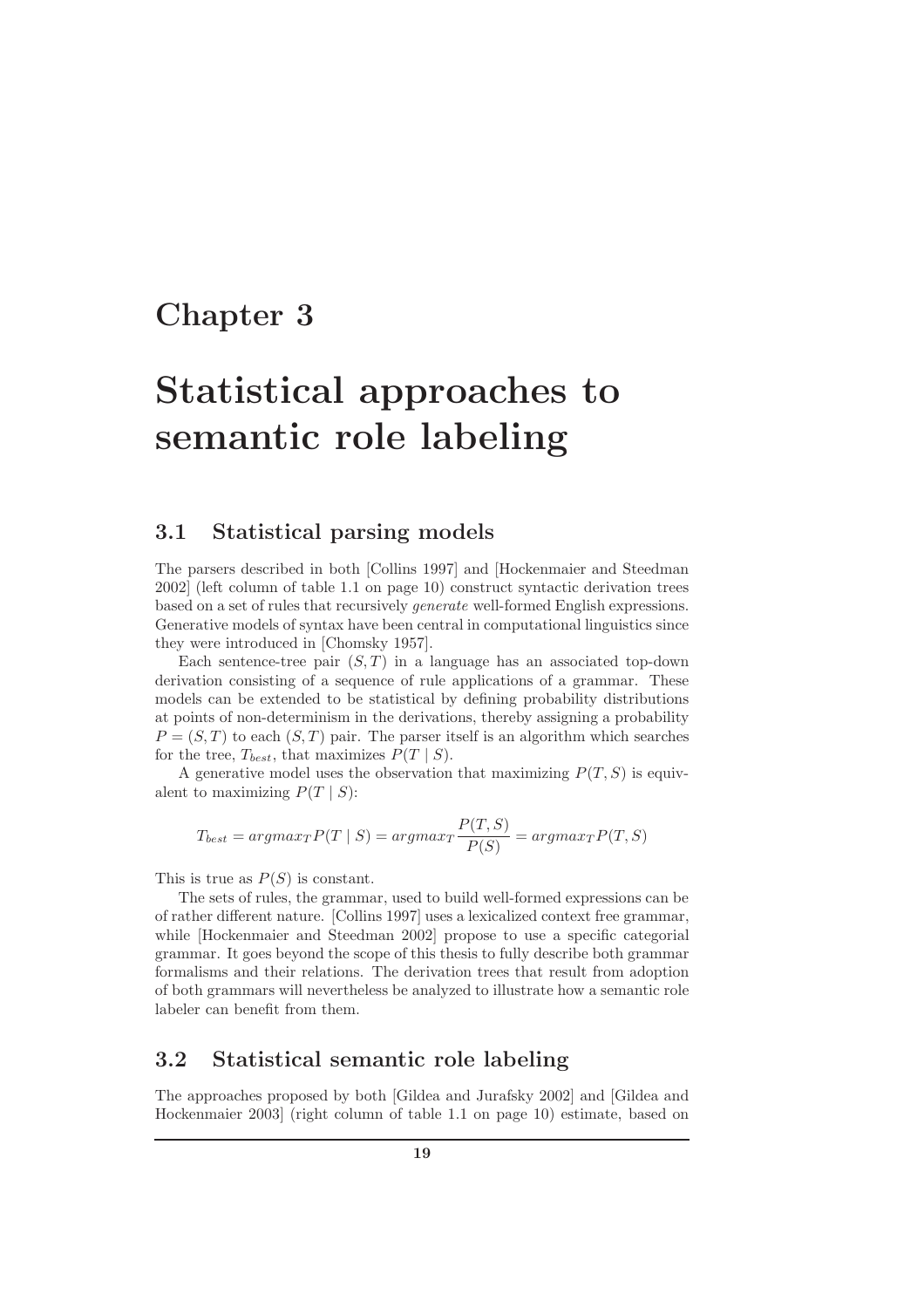some training corpus, the probability distribution of the occurrence of a role  $r_j$  given all combinations of features  $F_{1...n}$ . The features regard both the constituent *i* and the target predicator *p*:

$$
P(r_j \mid pt_i, voice_p, path_{ip}, head_i, pred_p)
$$

With:

- $r_i \in R$ , with R the set of semantic roles;
- $pt_i \in PT$ , with PT the set of phrase types of (NP, PP, VP, S etc.);
- voice<sub>i</sub>  $\in$  *VOICE*, with *VOICE* the set of voices ({*active, passive*});
- path<sub>i</sub>  $\in$  PATH, with PATH the set of all possible 'syntactic relations' between constituent  $i$  and a predicator  $p$ ;
- head<sub>i</sub>  $\in HEAD$ , with HEAD the set of words that may occur as the head of the constituent;
- $pred_i \in PRED$ , with PRED the set of predicates that can be denoted by the target verb form.

Theoretically the set of feature combinations for which, per role, a probability will need to be determined, is immense:

 $|F| = |PT| \times |VOICE| \times |PATH| \times |HEAD| \times |PRED|$ 

Although not all possible feature combinations will occur in natural language, the subset of combinations that do, will be very large. This is mainly due to the amount of possible predicates  $(-PRED-)$ , the amount of words that can appear as head word of a constituent  $(-HEAD-)$  and the number of possible predicator-constituent relations in parse trees  $(-PATH-)$ .

One should realize that a fine-grained set of almost predicate specific semantic roles, such as defined in FrameNet, can only be assigned on the basis of actually knowing which predicate pred is dealt with or at least to which frame this predicate belongs. One way to distinguish between for instance He bought a car (a commercial transaction) and He bought it (an act of deceiving), is by recognizing that a constituent with head word car is not likely to fill the role of Falsehood in the Deceiving frame. One might argue that the task of assigning semantic roles to sentence constituents will often be dependent on some sort of word-sense disambiguation in which the HEAD and PRED features are of great importance.

The PATH feature is designed to capture the syntactic relation of a constituent to the predicator. This relation is determined in a derivation tree produced by a syntactic parser. Two possible 'path' representations are defined in figure 3.2 and 3.1.

In the Penn TreeBank derivation predicate-argument structure is not explicitly determined. The relation between two words can (only) be represented by the shortest route through the derivation tree that connects them. Certain paths might be typical for a particular predicate-argument relation, but there is no way assure this relation.

When analyzing *London* had denied plans on Monday the following paths between London and denied will be found using the two parsers: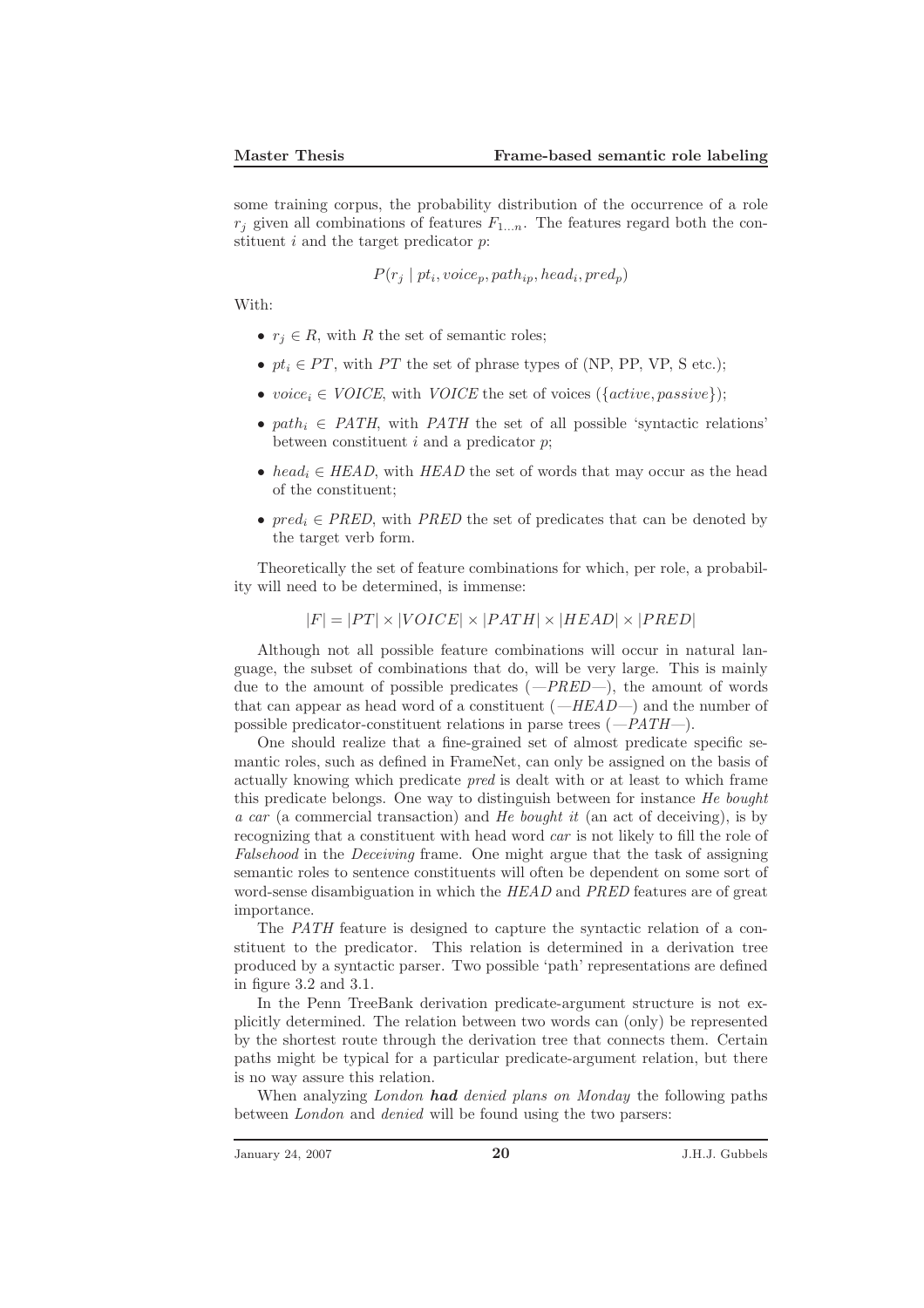

Figure 3.1: The path feature relating the predicator (or functor) denied to the other constituents of the sentence as determined by a CCG derivation. London and plans are the heads of the constituents that denote the arguments of the predicate denoted by denied, while on is the head of the constituent that modifies this predicate. The relation between words  $w$  and  $w'$  is determined by the category of the predicator  $((S\ N P_1)/N P_2)$ , the index of the 'argument' filled by the constituent and an arrow to indicate whether  $w \leftrightarrow w' \leftrightarrow w'$  is the predicator.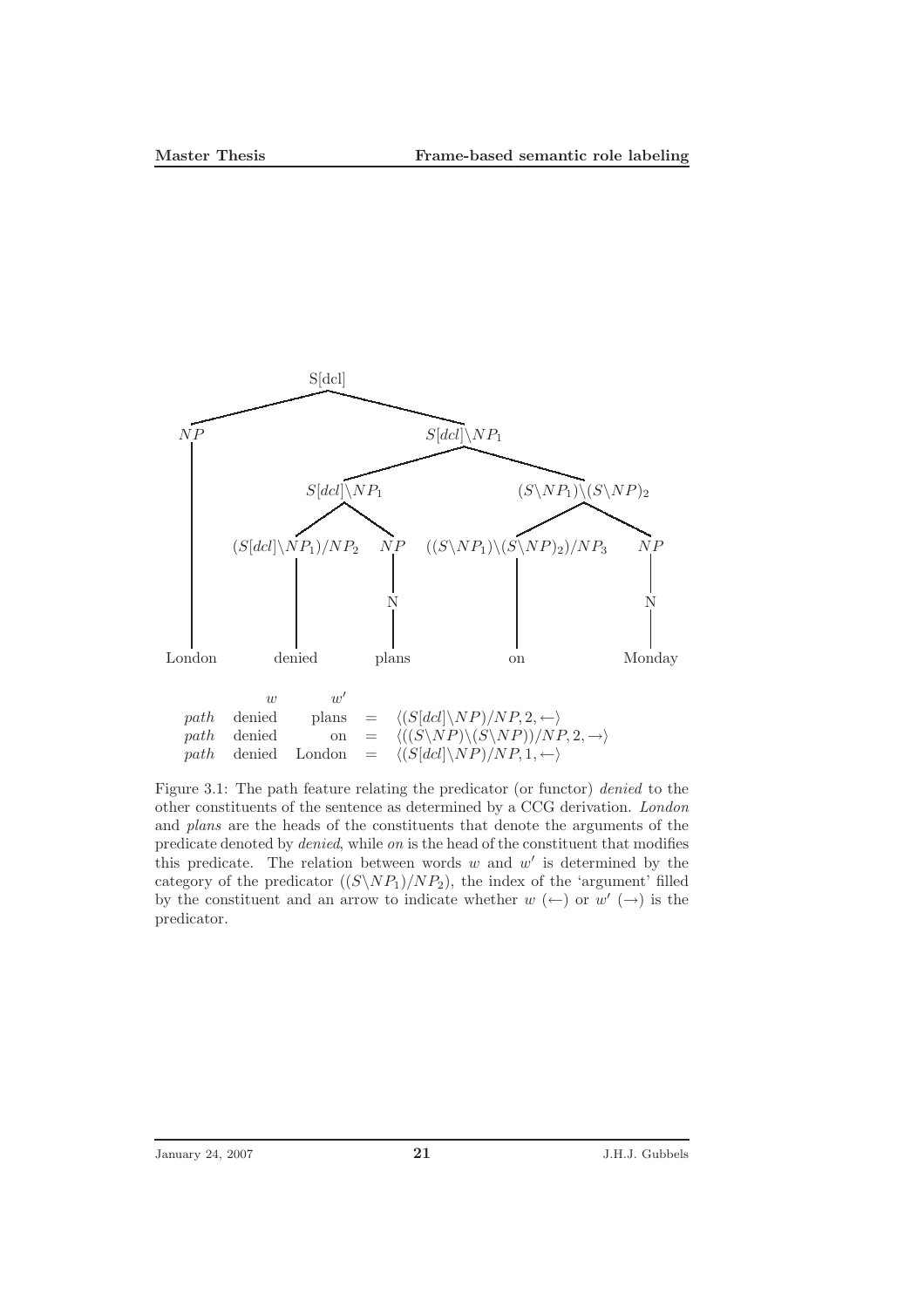

Figure 3.2: The path feature relating the predicator denied to the other constituents of the sentence as determined by a Penn TreeBank style derivation. Again London and plans are the heads of the constituents that denote the arguments of the predicate denoted by denied, while on is the head of the constituent that modifies this predicate. This is however no longer explicitly specified.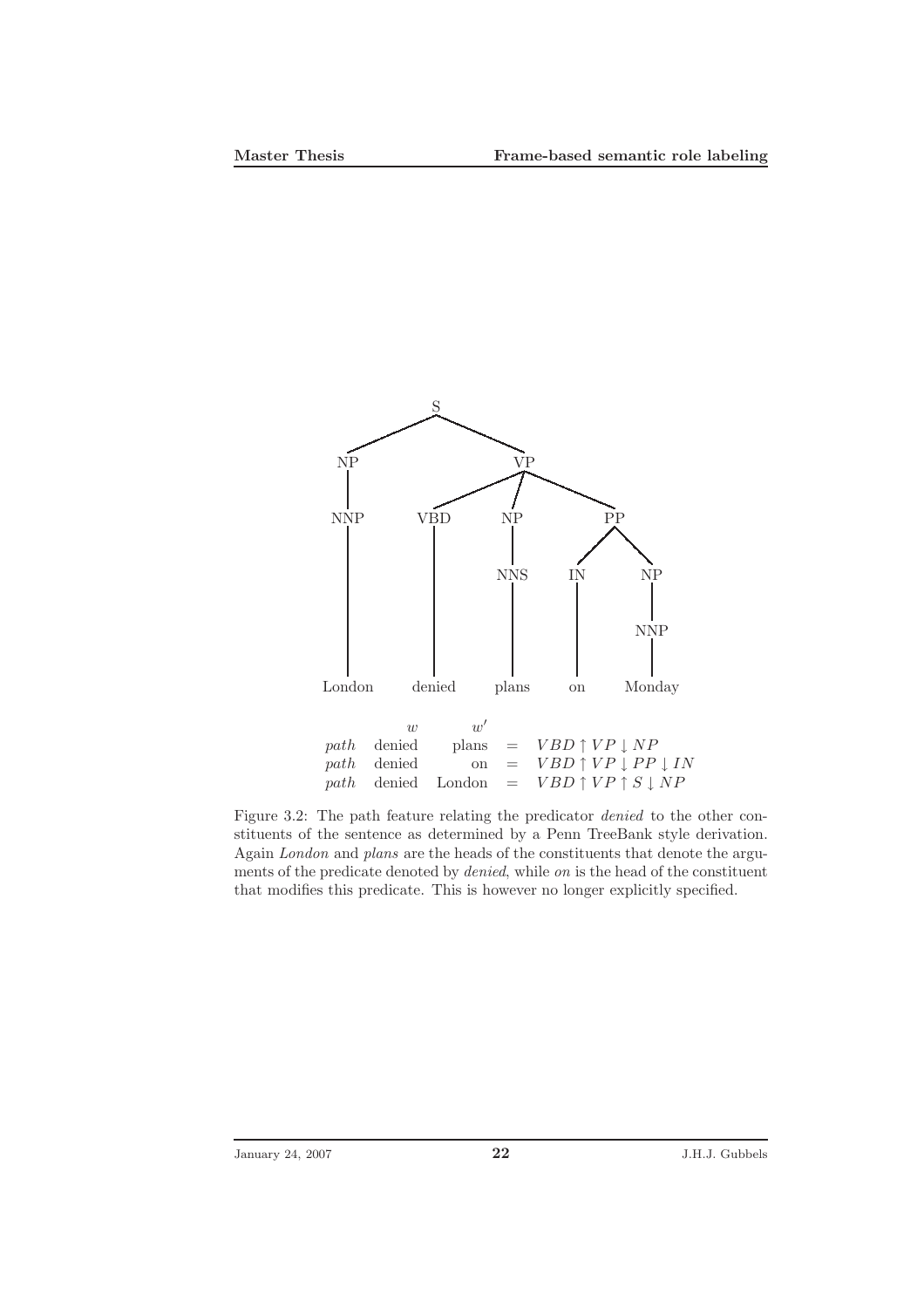- (CCG)  $\langle (S[dcl]\setminus NP)/NP, 1, \leftarrow \rangle$
- (Penn)  $\langle VBD \uparrow VP \uparrow \mathbf{VP} \uparrow S \downarrow NP, \leftarrow$ )

The path feature determined from the CCG derivation is equal to that in found in figure 3.1. The addition of the auxiliary had has no influence on the value of the path function. The Penn TreeBank style derivation determines a path that differs from the one found in figure 3.2. This difference will also occur in sentences with long distance dependencies (*[The man] who is thought* to [love] Mary ...) or cases of coordination  $(|I|)$  loathe and [detest] opera). This illustrates how the use of CCG will produce a much smaller PATH set and thus a smaller number of probability distributions needed to be estimated. Section 4 will more extensively document the differences.

In fact this very effect, the size of PATH, is investigated in [Gildea and Hockenmaier 2003] by an analysis of the performance of two semantic role labelers. The only difference between the two was the chosen path feature. Both the training and test sets were equal for both labelers. As expected the CCGbased approach performed better than the approach using Penn TreeBank style parses.

In general stronger generalization regarding any of the features in  $F$  will make performance less sensitive to sparsity of training data, causing higher coverage. The danger of achieving higher coverage at the cost of lower accuracy is often present. Regarding the path feature this danger is cancelled by the grammar formalism that just more accurately expresses predicate-argument structure.

### 3.3 Sparsity

In order to deal with the sparsity of training data when estimating probabilities  $P(r_i | F_j)$  [Gildea and Jurafsky 2002] proposes and compares several approaches. In many cases, a particular combination of features will never be seen in the training data, and in others a combination will only occur a small number of times, providing a poor estimate of the probability. The small number of training sentences for each target word and the large number of values that the HEAD feature in particular can take (any word in the language) contribute to the sparsity of the data. This means often the probability of a role can only be estimated by combining probabilities from distributions conditioned on a variety of subsets of F.

In order to combine the strengths of the various distributions, they can be merged in various ways to obtain an estimate of the full distribution

 $P(r_j | pt_i, voice_p, path_{ip}, head_i, pred_p)$ 

The first combination method is linear interpolation, which simply averages the probabilities given by each of the chosen distributions. E.g.:

> $P(r \mid constituent) = \lambda_1 P(r \mid pred) + \lambda_2 P(r \mid pt, pred) +$  $\lambda_3P(r \mid pt, path, pred) + \lambda_4P(r \mid pt, voice) +$  $\lambda_5 P(r \mid pt, voice, pred) + \lambda_6 P(r \mid pred) + ...$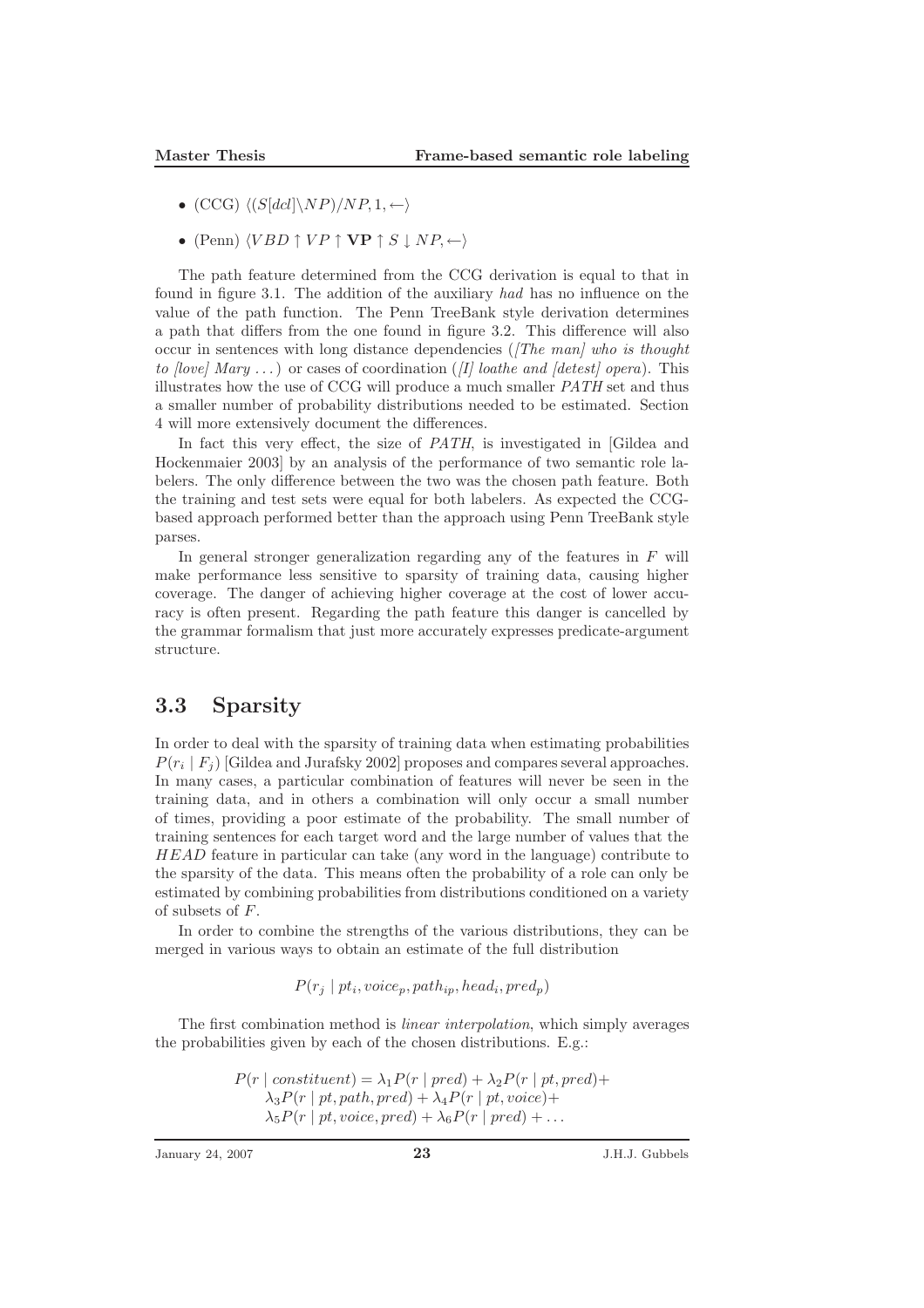Other approaches are to calculate the *geometric mean*<sup>1</sup> or, more sophisticated, to choose interpolation weights using the Expectation Maximization  $(EM)$  algorithm<sup>2</sup>EM alternates between performing an expectation  $(E)$  step, which computes an expectation of the likelihood by including the latent variables as if they were observed, and a maximization (M) step, which computes the maximum likelihood estimates of the parameters by maximizing the expected likelihood found on the E step. The parameters found on the M step are then used to begin another E step, and the process is repeated.).

Another combination method uses a lattice to select a subset of the available distributions to combine. In this case the less specific distributions are used only when no data is present for any more specific distribution. The selected probabilities can again be combined with both linear interpolation and a geometric mean.

[Gildea and Jurafsky 2002] investigates the influence of the mentioned merging approaches and concludes that differences in percentage of correctly predicted roles are very small (1% or less).

It needs to be mentioned that the distributions calculated are simply the empirical distributions from the training data. That is, occurrences of each role and each set of conditioning events are counted, and probabilities calculated by dividing the counts for each role by the total number of observations for each conditioning event. For example, the distribution  $P(r | pt, pred)$  would be calculated as follows:

$$
P(r | pt, pred) = \frac{\#(r, pt, pred)}{\#(pt, pred)}
$$

In general the sparsity of training data causes probabilities to be estimated from combinations of distributions that are (too) little specific. This means that in order to be able to estimate the probability of a certain semantic role, there needs to be (too) much reliance on little information. This is a fundamental problem of stochastic approaches to many machine learning tasks.

<sup>&</sup>lt;sup>1</sup>The geometric mean of a set of positive data is defined as the nth root of the product of all the members of the set, where n is the number of members. 2 (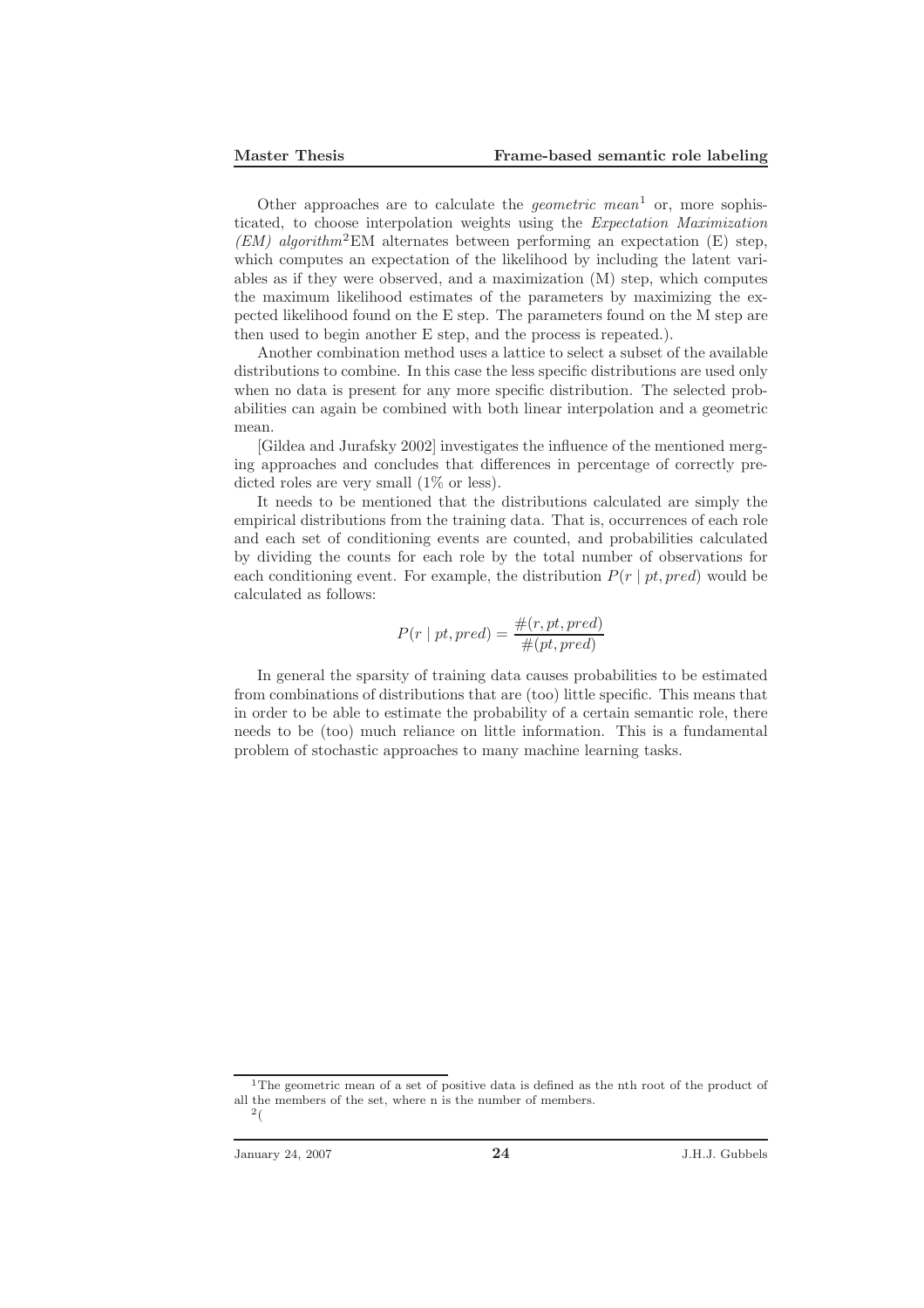### Chapter 4

# Combinatory Categorial Grammar

The previous section already mentioned the possibility of a more general PATH feature when using Combinatory Categorial Grammar as grammar formalism. This section discusses the benefits of using CCG, in stead of the context free grammar used in [Gildea and Jurafsky 2002], in more detail.

In CCG, as in other varieties of categorial grammar, syntactic behavior is encoded in categories. The structure of a category is derived from the meaning it expresses. Categories are either atomic (usually S, N, NP and PP) or functional. The latter means that in CCG elements like verbs are associated with a category that specifies the type and directionality of their arguments and the type of their result. For example, the transitive verb loves can be a function from an (object)  $NP$  into a predicate, in turn a function from a (subject)  $NP$  into  $S<sup>1</sup>$ :

$$
loves \vdash (S \backslash NP) / NP
$$

In CCG categories combine through a small set of combinatory rules thought to be universal. Simplest are two application rules which allow a functional category to consume its argument either on its right  $(>)$  or on its left  $($ .

$$
\begin{array}{ccc}\nP/Q & Q & \Rightarrow & P & (\gt) \\
Q & P\backslash Q & \Rightarrow & P & (\lt) \\
\end{array}
$$

Four other rules allow functions to *compose* with other functions<sup>2</sup>:

$$
\begin{array}{rcl}\nP/Q & Q/S & \Rightarrow & P/S & (\gt; \mathbf{B}) \\
Q \setminus S & P \setminus Q & \Rightarrow & P \setminus S & (\lt; \mathbf{B}) \\
P/Q & Q \setminus S & \Rightarrow & P \setminus S & (\gt; \mathbf{B}_\times) \\
Q/S & P \setminus Q & \Rightarrow & P/S & (\lt; \mathbf{B}_\times)\n\end{array}
$$

Finally there are two further rules of *type-raising* which turn an argument into a function over functions that seek that argument:

<sup>&</sup>lt;sup>1</sup>In this thesis 'result leftmost' notation is used in which a rightward-combining functor over a domain  $\beta$  into a range  $\alpha$  is written  $\alpha/\beta$ , while the corresponding leftward-combining functor is written  $\alpha \backslash \beta$ .

<sup>2</sup>B stems from a similar combinator in Haskell Curry's combinatory logic [Curry and Feys 1958]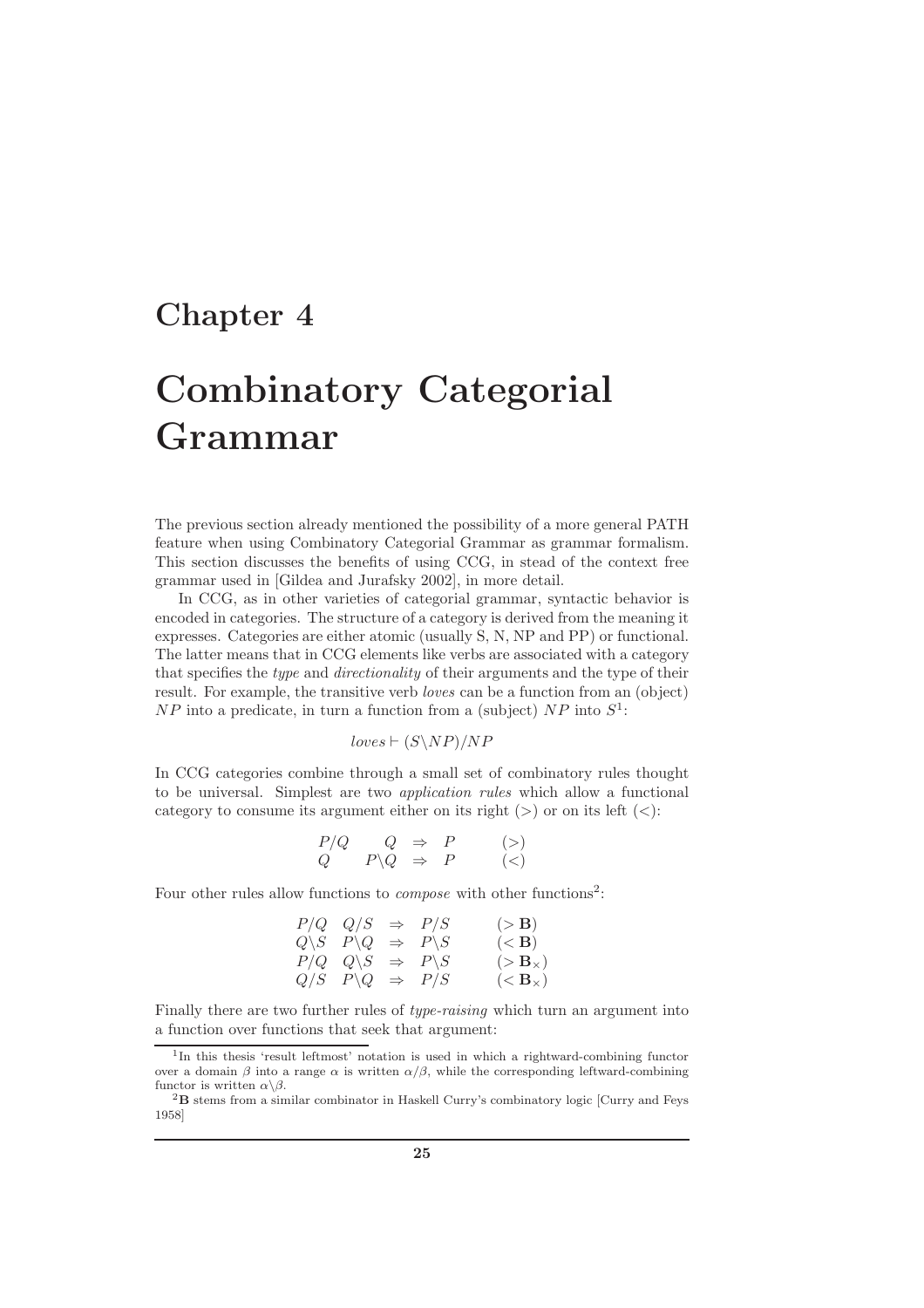

Figure 4.1: Analysis of The man broke the cup by the statistical CCG parser (above) and by Collins statistical tree parser (below). The applied combinatory rules are depicted between brackets next to the resulting category. See table 4.1 and the text below for more details on the features marking the categories.

| Q | $\Rightarrow$ $P/(P\backslash Q)$ | $($ T)       |
|---|-----------------------------------|--------------|
| Q | $\Rightarrow P\setminus (P/Q)$    | $(<{\bf T})$ |

Examples of syntactic derivations for The man broke the cup. can now be constructed as depicted in the example in figure 4.1. The corresponding Penn TreeBank style derivation is also depicted in the same figure. In both CCG derivations in the figure it can easily be seen which phrases fill which argument category of the functional category for broke, despite the different order of resolving.

Cases of coordination can also be treated rather elegantly. Suppose for a language there exists a category  $CONJ$  and a rule for conjunction:

 $P \quad CONJ \quad P \Rightarrow P \quad (\langle \& \rangle)$ 

Then this would allow the derivation of I loathe and detest opera in figure 4.2 on page 27 and even that of I dislike and Mary likes musicals in figure 4.3 on page 28. Both examples illustrate how predicate-argument structure can directly be derived from the derivation as the indexes on the functional categories of the predicating verbs indicate which constituents fill which arguments.

January 24, 2007 26 J.H.J. Gubbels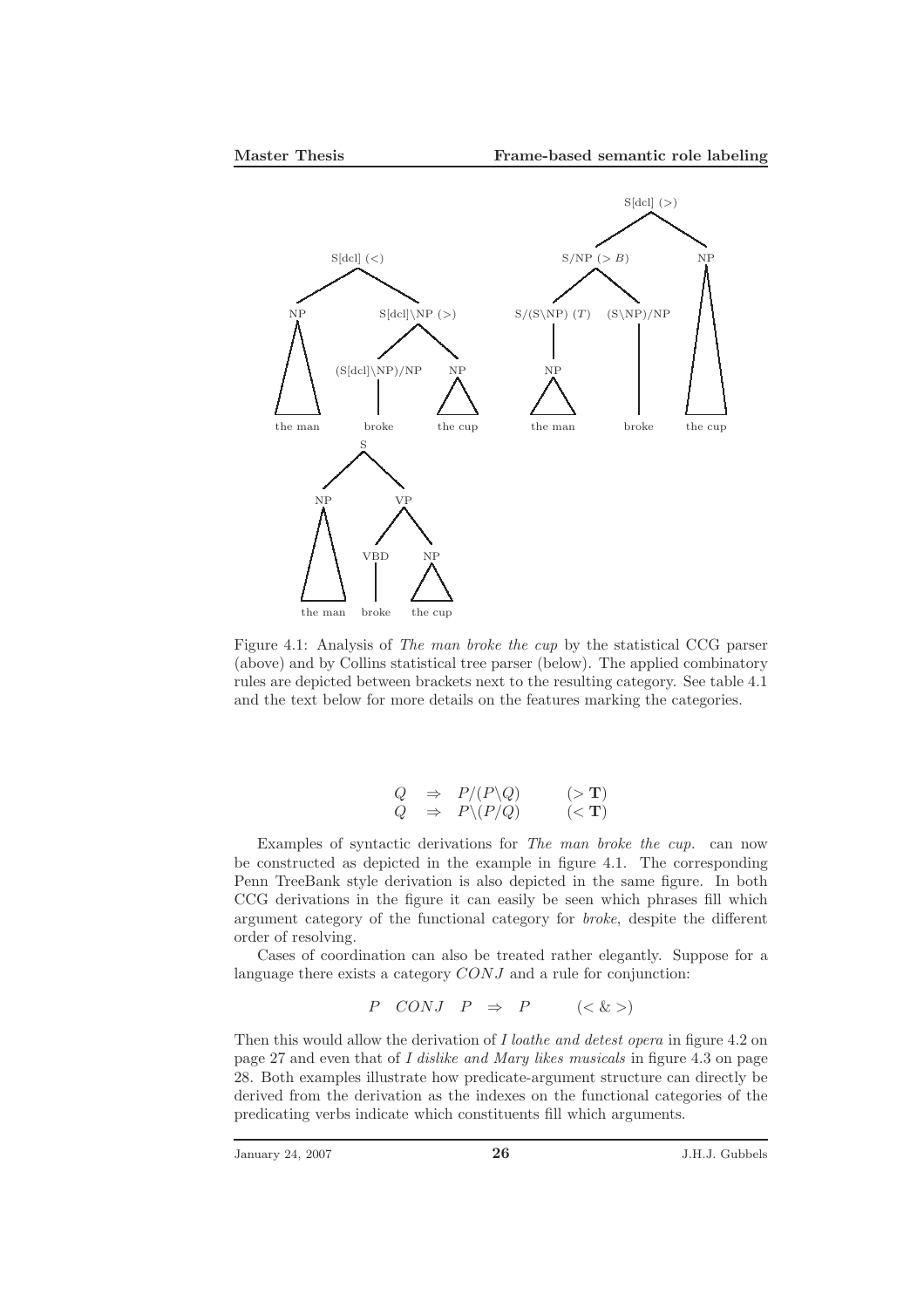

Figure 4.2: Analysis of I loathe and detest opera by the statistical CCG parser (top) and by Collins statistical tree parser (bottom).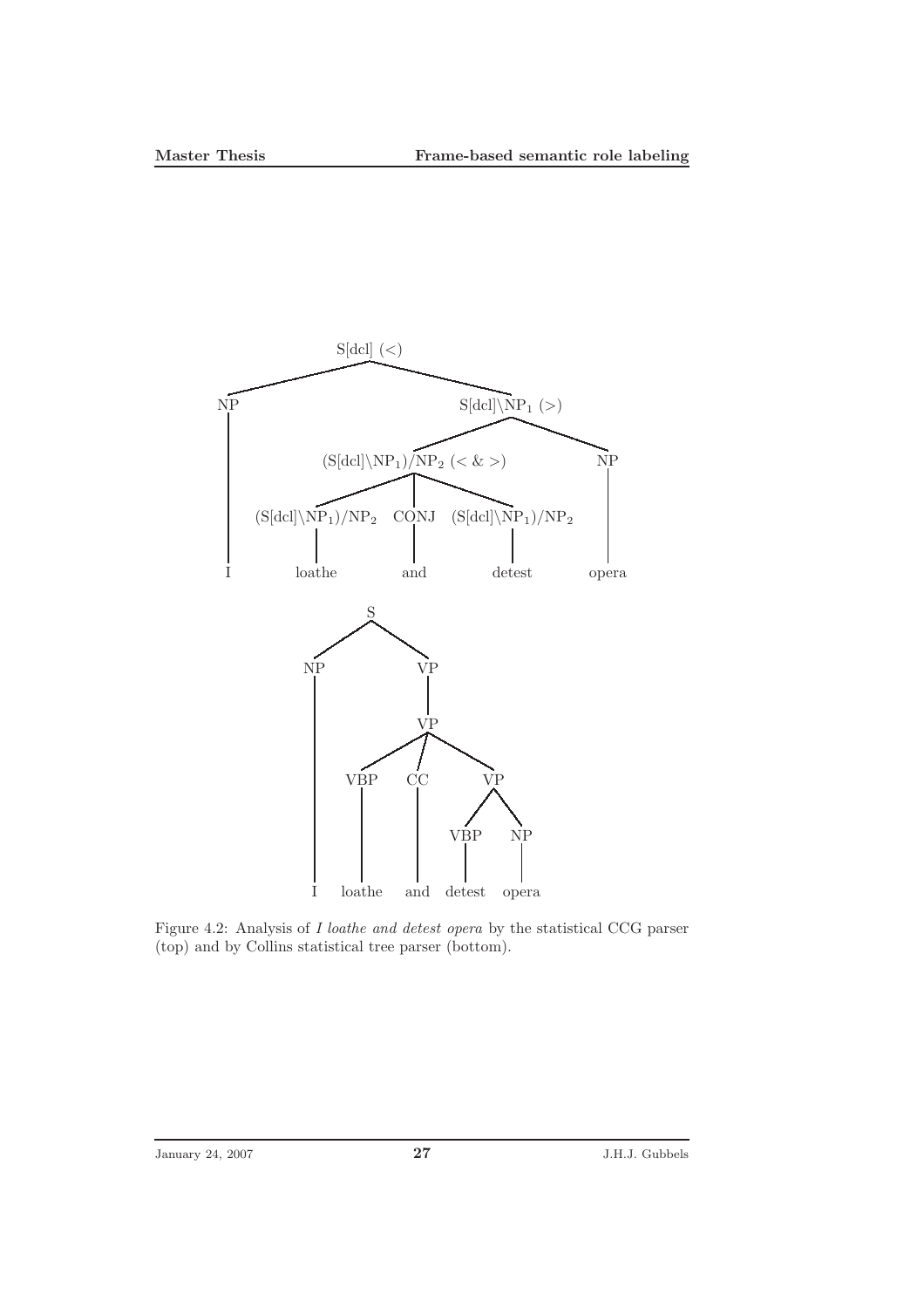

Figure 4.3: Analysis of I dislike and Mary likes opera by the statistical CCG parser (top) and by Collins statistical tree parser (bottom).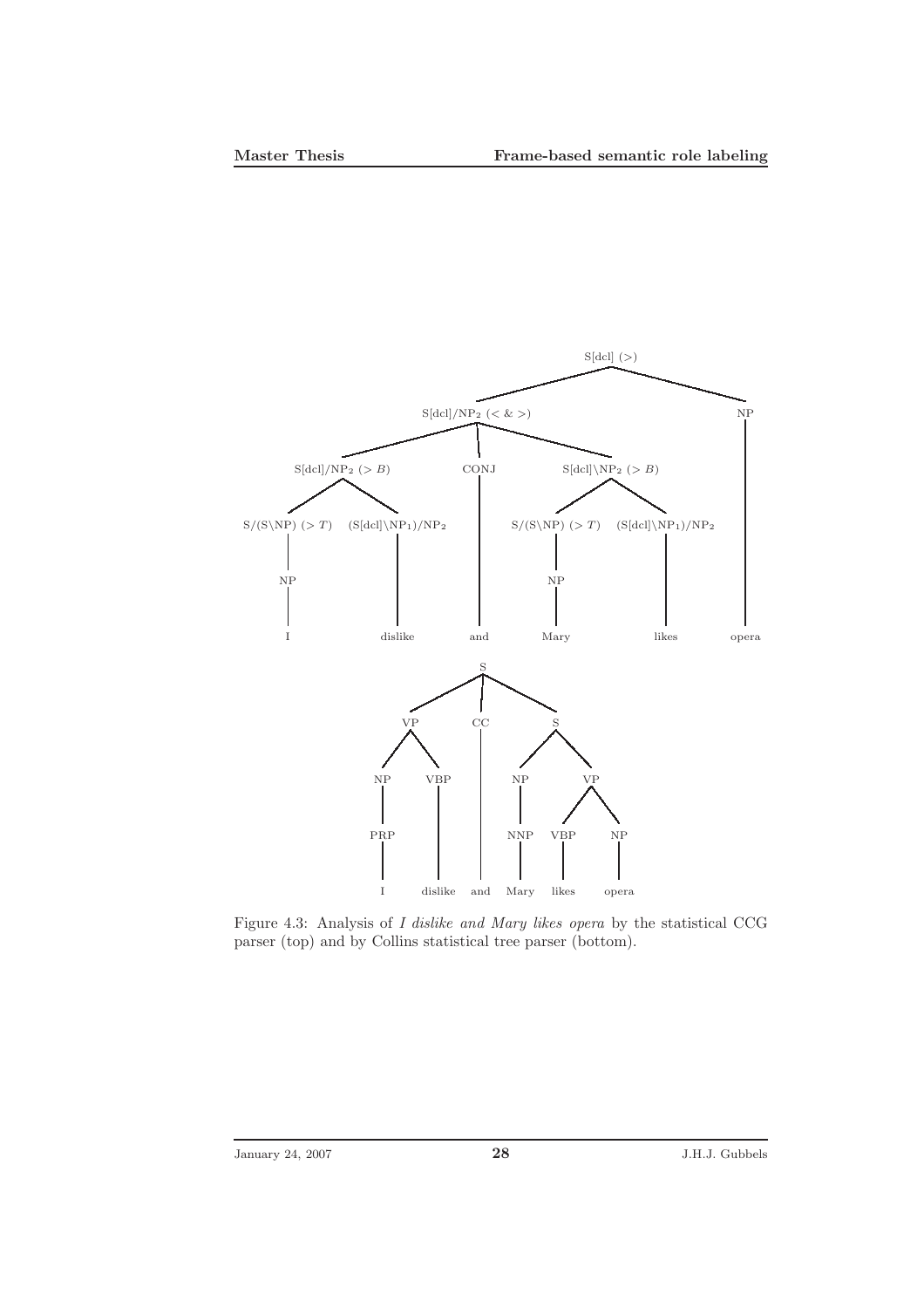Finally CCG also deals with long distance dependency in a similar fashion. Figure 4 on page 30 depicts the derivations of Who do you think broke the cup in which who fills a role evoked by broke in the embedded sentence.

The reason for the use of the CCG variety of categorial grammar in this thesis is twofold. For one, as illustrated by the examples, CCG provides an accurate syntactic analysis of phenomena like extraction, coordination, and long distance dependencies. This allows a PATH feature that directly captures predicate argument structure. Secondly CCG has a completely transparent interface between surface syntax and underlying semantic representation. This means that providing a compositional semantics for CCG simply amounts to assigning semantic representations to the lexical entries and interpreting the combinatory rules.

The example derivations in this section correspond to the output of StatCCG, a statistical CCG parser [Hockenmaier 2003, Hockenmaier and Steedman 2002]. This parser has been trained on a preliminary version of CCGBank<sup>3</sup> [Hockenmaier and Steedman 2005]. The version used in this thesis comes with a pre-trained dependency model. StatCCG assumes the atomic categories S, N,  $NP$  and  $PP$ , and employs features to distinguish between declarative sentences  $(S[dc]),$  wh-questions  $(S[wd]),$  yes-no questions  $(S[q]),$  embedded declaratives  $(S[emb])$  and embedded questions  $(S[qem])$ . StatCCG further distinguishes different kinds of verb phrases  $(S\Yedge NP)$ , such as bare innitives, to-innitives, past participles in normal past tense, present participles, and past participles in passive verb phrases. This information is encoded as an atomic feature on the category, e.g.  $S[pss] \backslash NP$  for passive verb phrase. Table 4.1 sums the atomic features that may show up in the CCG derivation trees that will be constructed as part of the role labeling algorithm presented in part two of this thesis.

<sup>3</sup>which differs from the one that is released by the LDC!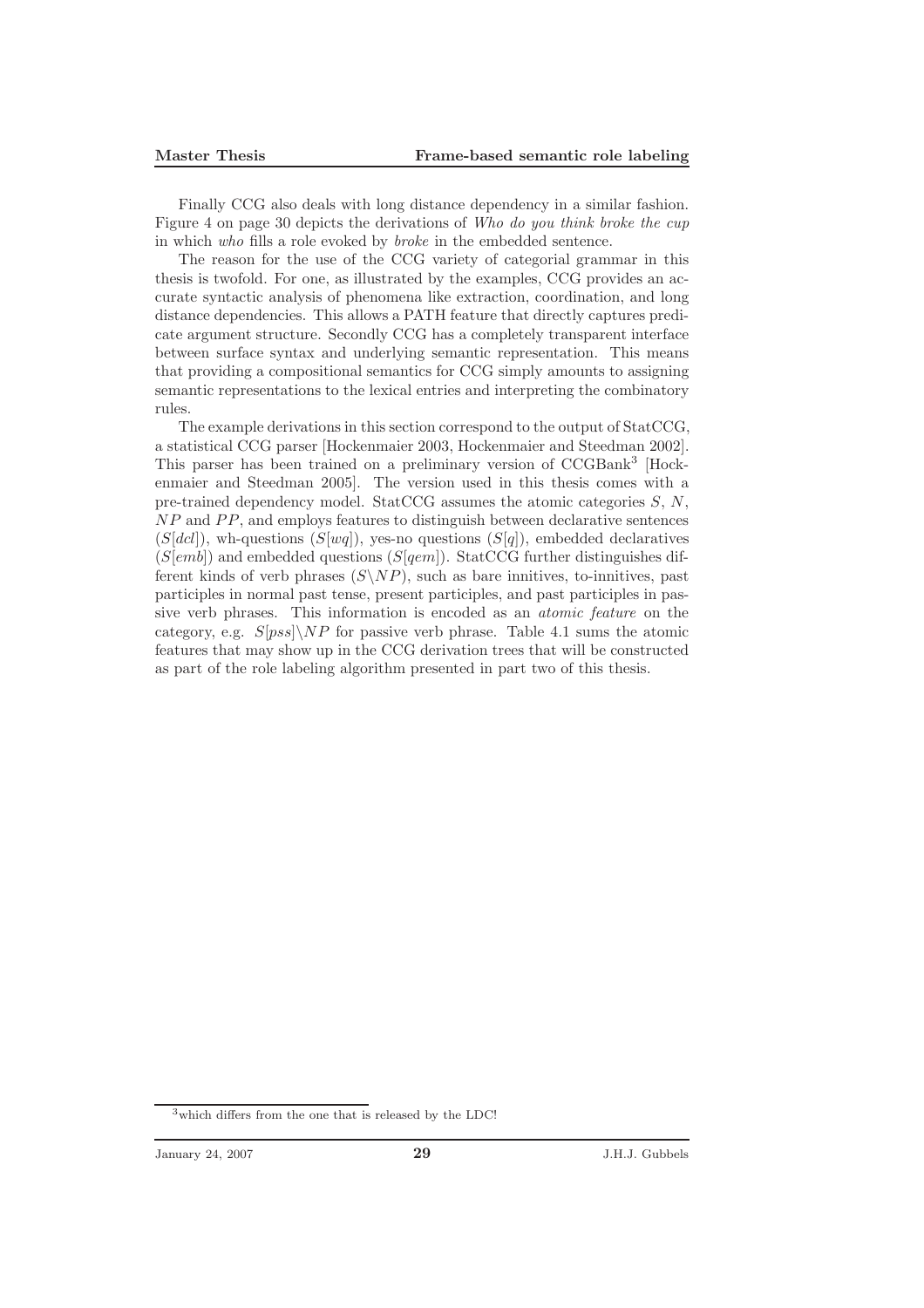

Figure 4.4: Analysis of the Who do you think broke the cup? by the statistical CCG parser (above) and the Collins statistical tree parser (below).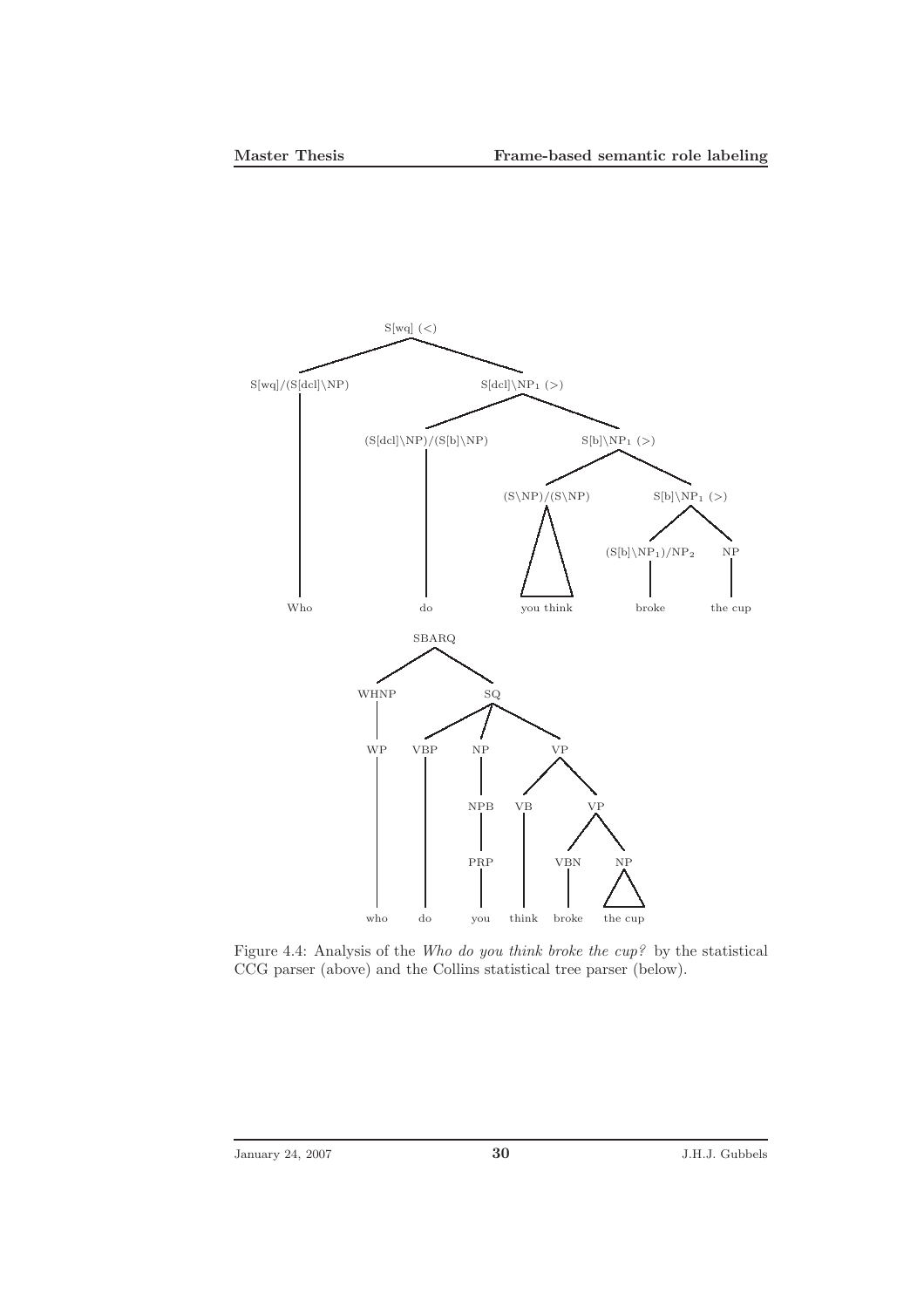r

 $\overline{\phantom{a}}$ 

| Atomic categories        |                                                |  |  |  |
|--------------------------|------------------------------------------------|--|--|--|
| N                        | Noun                                           |  |  |  |
| ${\rm NP}$               | Noun phrase                                    |  |  |  |
| PP                       | Prepositional phrase                           |  |  |  |
| S                        | Sentence                                       |  |  |  |
| Sentential features      |                                                |  |  |  |
| S[dc]                    | Declarative sentences                          |  |  |  |
| S[wq]                    | Wh-questions                                   |  |  |  |
| S[q]                     | Yes-no questions                               |  |  |  |
| S[qem]                   | Embedded questions                             |  |  |  |
| S[em]                    | Embedded declaratives                          |  |  |  |
| S[bern]                  | Embedded sentences in subjunctive mood         |  |  |  |
| S[b]                     | Sentences in subjunctive mood                  |  |  |  |
| S[frg]                   | Sentence fragments                             |  |  |  |
| S[for]                   | Small clauses headed by for                    |  |  |  |
| $S$ [intj]               | Interjections                                  |  |  |  |
| $S$ [inv]                | Elliptical inversion                           |  |  |  |
| Verb phrase features     |                                                |  |  |  |
| $S[b]\setminus NP$       | Bare infinitives, subjunctives and imperatives |  |  |  |
| $S[to]\Bigr\setminus NP$ | To-infinitives                                 |  |  |  |
| $S[pss] \backslash NP$   | Past participles in passive mode               |  |  |  |
| $S[pt]\backslash NP$     | Past participles used in active mode           |  |  |  |
| $S[ng]\NP$               | Present participles                            |  |  |  |
| $S[adj]\N P$             | Predicative adjectives                         |  |  |  |
| $S[adj]\setminus NP$     | Attributive adjective phrases                  |  |  |  |

Table 4.1: CCGBank categories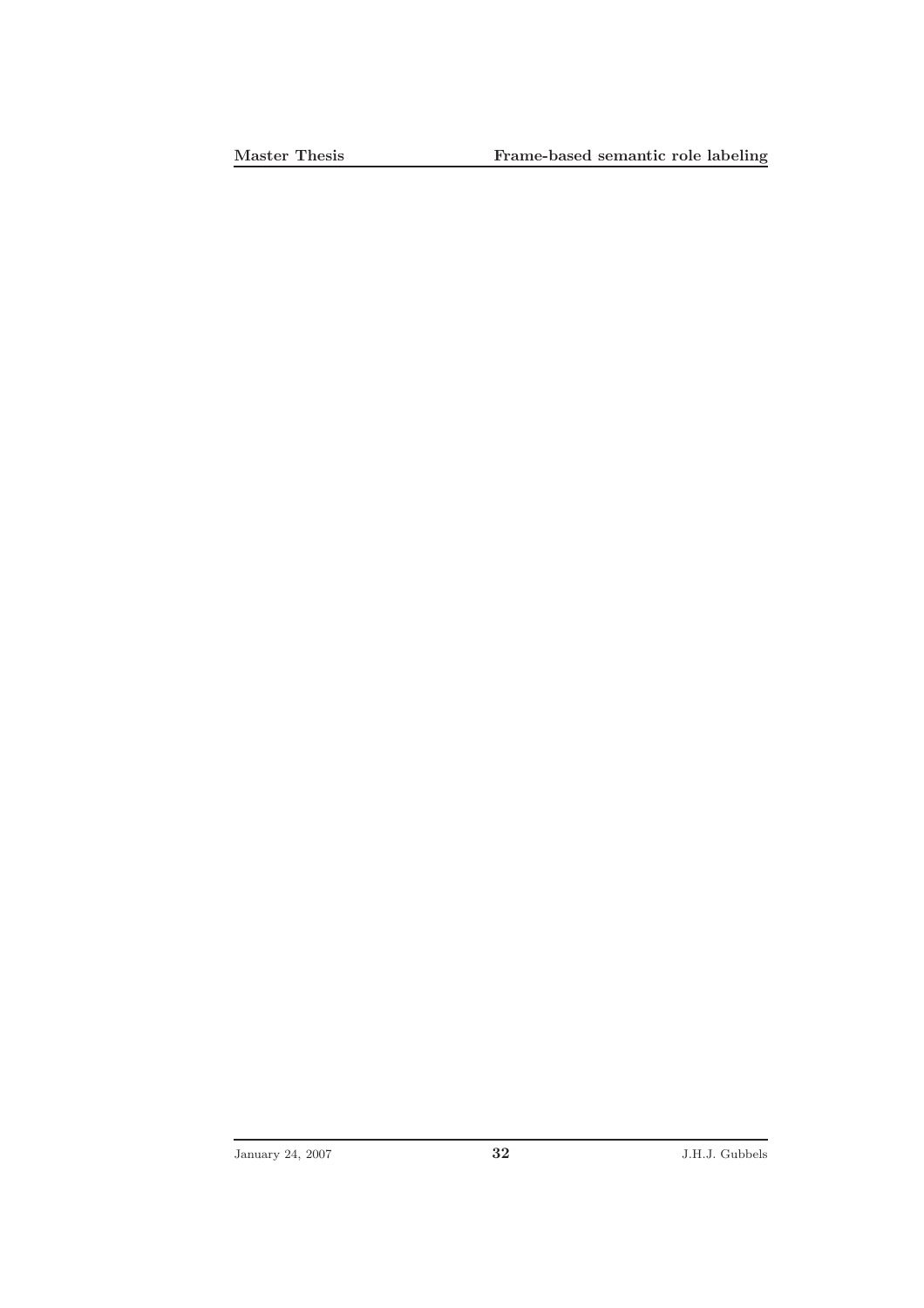Part II Practice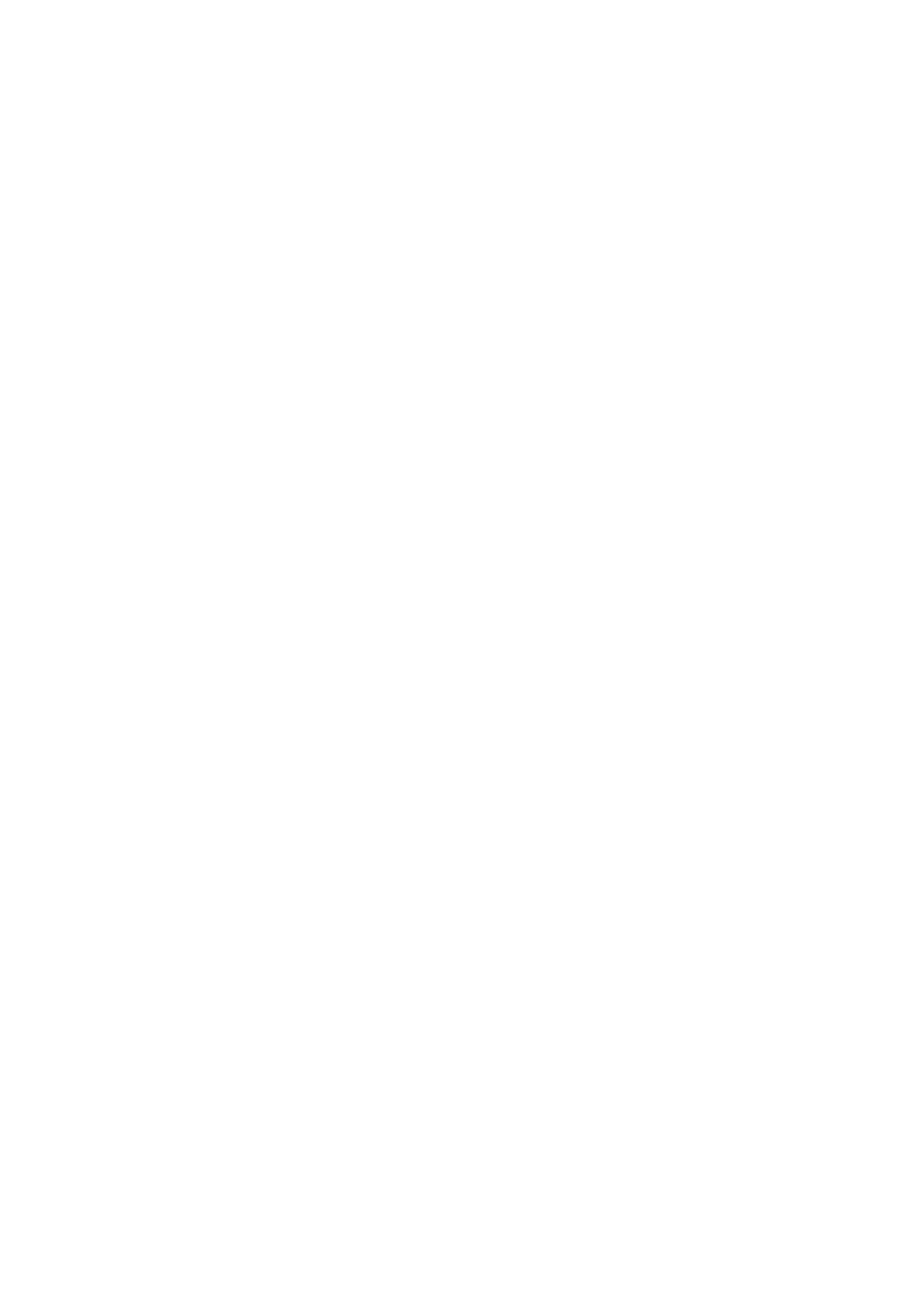## Chapter 5

## Task

### 5.1 Considered features

The main research question of this thesis was presented in chapter one: Does the use of a statistical CCG parser combined with a rule-based labeling algorithm lead to higher coverage and accuracy on a common labeling task than the use of the tree parser and stochastic labeling algorithm proposed in [Gildea and Jurafsky 2002]? In order to properly answer this question it is necessary compare the conditions of the experiments in [Gildea and Jurafsky 2002] with those in this thesis. Table 5.1 does just that with respect to the type of assigned roles and the input of both systems. Section 5.2 compares training data and test sets.

Regarding 'role level', it will only be possible to compare performance results on labeling with domain specific semantic roles. These domain specific roles are in fact equal to the desired FrameNet frame element labels. The set of abstract roles also defined in [Gildea and Jurafsky 2002] mainly serves investigation into the labeling of semantic roles evoked by predicates unseen in the training data. This (interesting) issue is not treated in this thesis.

The input of the role labeling approaches differs in more subtle ways than table 5.1 suggests. When both approaches consider the same feature they ob-

|            | [Gildea and Jurafsky 2002]       | In this thesis  |
|------------|----------------------------------|-----------------|
| Role level | Abstract (custom)                | not considered  |
|            | Domain specific (frame elements) | also considered |
| Input      | Sentence                         | also considered |
|            | Target                           | also considered |
|            | Target voice                     | also considered |
|            | Constituent phrase type          | also considered |
|            | Constituent governing category   | also considered |
|            | Constituent position             | also considered |
|            | Constituent head word            | not considered  |

Table 5.1: Comparison of types of assigned roles and system input between the algorithm presented in this thesis and in the stochastic approach of [Gildea and Jurafsky 2002]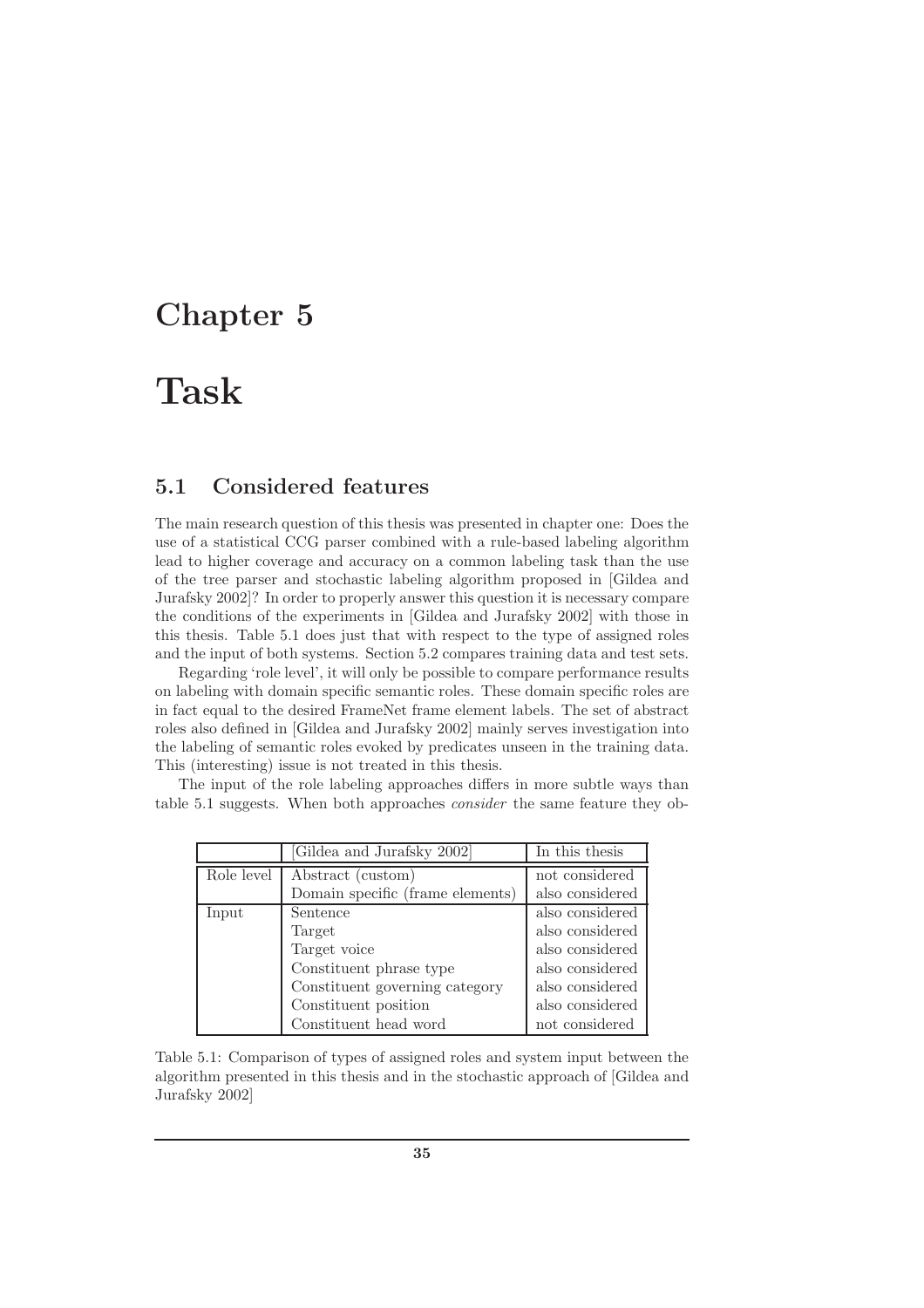viously do not treat this feature in the same way. The difference between the stochastic and rule-based approach determines the consideration of the feature as a statistical classifier or a conditional respectively.

The consideration of the head word in [Gildea and Jurafsky 2002] is of minor importance to performance of the stochastic approach. This is due to the immense sparsity problem from which this feature suffers. This is the reason why the approach proposed in this thesis does not consider this feature. The feature might however, if the sparsity issue could be resolved, be the only feature that can improve semantic role labeling.

The attentive reader might have noticed the path feature (section 3.2) is missing in the table. In both the stochastic approach and approach presented in this thesis the path feature is ultimately used to determine whether a constituent is or is not a potential frame element, and not tot determine what frame element label is appropriate. For this reason the path feature is not in the table.

### 5.2 Test and training data

Table 5.2 provides specification of the data sets that are used to train ant test the algorithms of both approaches under investigation. [Gildea and Jurafsky 2002] 'train' by determining probability distributions of the realization of frame elements from a selection of an early version of the FrameNet repositories. In this thesis a lexicon will be extracted from a recent version of these repositories.

Both data sets are constructed by only selecting those predicators that have manually annotated sentences to illustrate the valence patterns of their frame elements. Both size and structure of the data sets are different<sup>1</sup>.

Some remarks on the figures in table 5.2: Although the total number of annotated sentences has almost doubled between the two FrameNet releases, the average number of sentences per predicator has stayed almost equal. This means that the problem of sparsity of training data of the stochastic approach will still be apparent when using the new training data.

Secondly the increase in noun and adjective predicators has led to an increase of frames that evoke only one (or even none) frame element. This is why the total number of assigned frame elements in the training data has not not increased as spectacular as the total number of predicators.

Finally this thesis considers only those predicators that are illustrated by a minimum of 20 annotated sentences. This was necessary in order to suppress the total amount of training data, and thus the run-time of the experiments. The figures on the average number of sentences per predicator do however indicate that this number is not of much influence on the sparsity of training data that the stochastic approach would encounter on the new set.

In both approaches, the resulting corpus was divided as follows: one-tenth of the annotated sentences for each target word were reserved as a test set with a corresponding gold-standard, and another one-tenth were set aside as a tuning set for developing the systems. The rest of the sentences were used to either determine probability distributions or to construct a lexicon.

<sup>&</sup>lt;sup>1</sup>It was not possible to recollect the exact set of annotated sentences used in the experiments in [Gildea and Jurafsky 2002].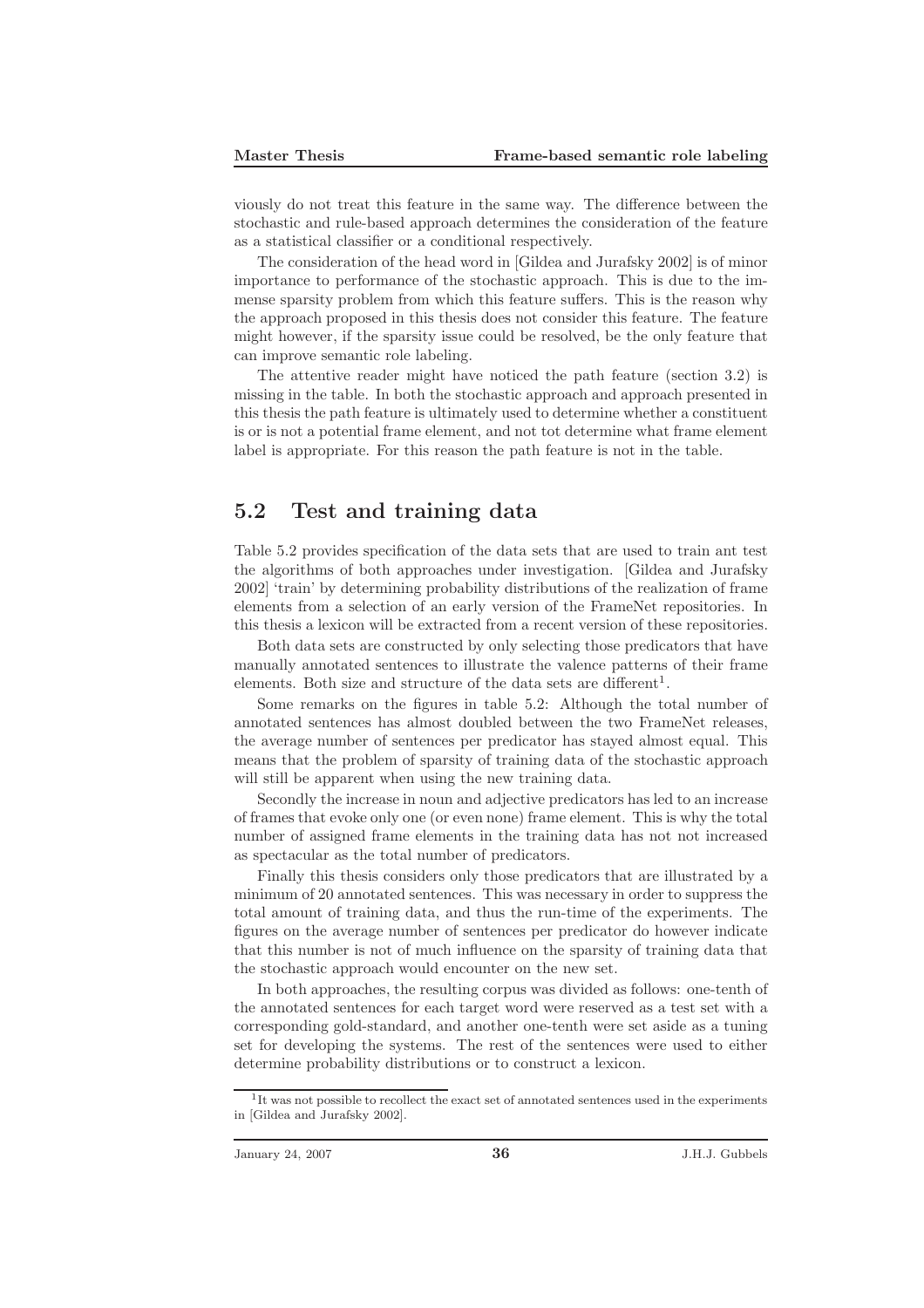|                             | Gildea and Jurafsky 2002 | Thesis  |
|-----------------------------|--------------------------|---------|
| minimum number of annotated | 10                       | 20      |
| sentences per predicator    |                          |         |
| total number of annotated   | 49,013                   | 97,967  |
| sentences in data set       |                          |         |
| total number of verb        | 927                      | 1,077   |
| predicators                 |                          |         |
| total number of noun        | 339                      | 1,041   |
| predicators                 |                          |         |
| total number of adjective   | 175                      | 446     |
| predicators                 |                          |         |
| total number of preposition | 0                        | 4       |
| predicators                 |                          |         |
| total number of assigned    | 99,232                   | 135,471 |
| frame elements              |                          |         |
| average number of sentences | 34                       | 38      |
| per predicator              |                          |         |

Table 5.2: Specification of the FrameNet data used in [Gildea and Jurafsky 2002] and in this thesis.

### 5.3 Handholds for replication and system requirements

Before commencing with a detailed outline of the test set, the goldstandard, the lexicon and the actual algorithm, it is necessary to provide some hand-holds for possible future replication of the labeling task. As the processes of both preparation of auxiliary resources and the setup of the labeling algorithm have a modular character, it is possible to provide the reader with the outcome of each single step taken. This allows careful inspection of the entire chain of procedures that leads to the final results as presented in section 7.1.

The outcomes of all crucial steps are recorded on the CD-ROM that is attached to this thesis. In the outline below, there will often be referred to files on this CD-ROM. It is recommended to actually look into the files, as the description of the algorithm in this thesis will mainly be aided by pseudo-code and it might sometimes be helpful to inspect the real thing. References to files on the CD-ROM are presented in footnotes in the appropriate sections. The format of a reference is as follows:

#### $CDROM - [directoryA]/[file1]$

This represents the path of a file named file1 in a directory named directory $A$ , which is accessible from the root of the file system on the CD-ROM.

The following file formats, all UTF-8 encoded, can be found on the CD-ROM:

• Text files, recording data that serves as input to a CCG parser and Part-Of-Speech (POS) tagger;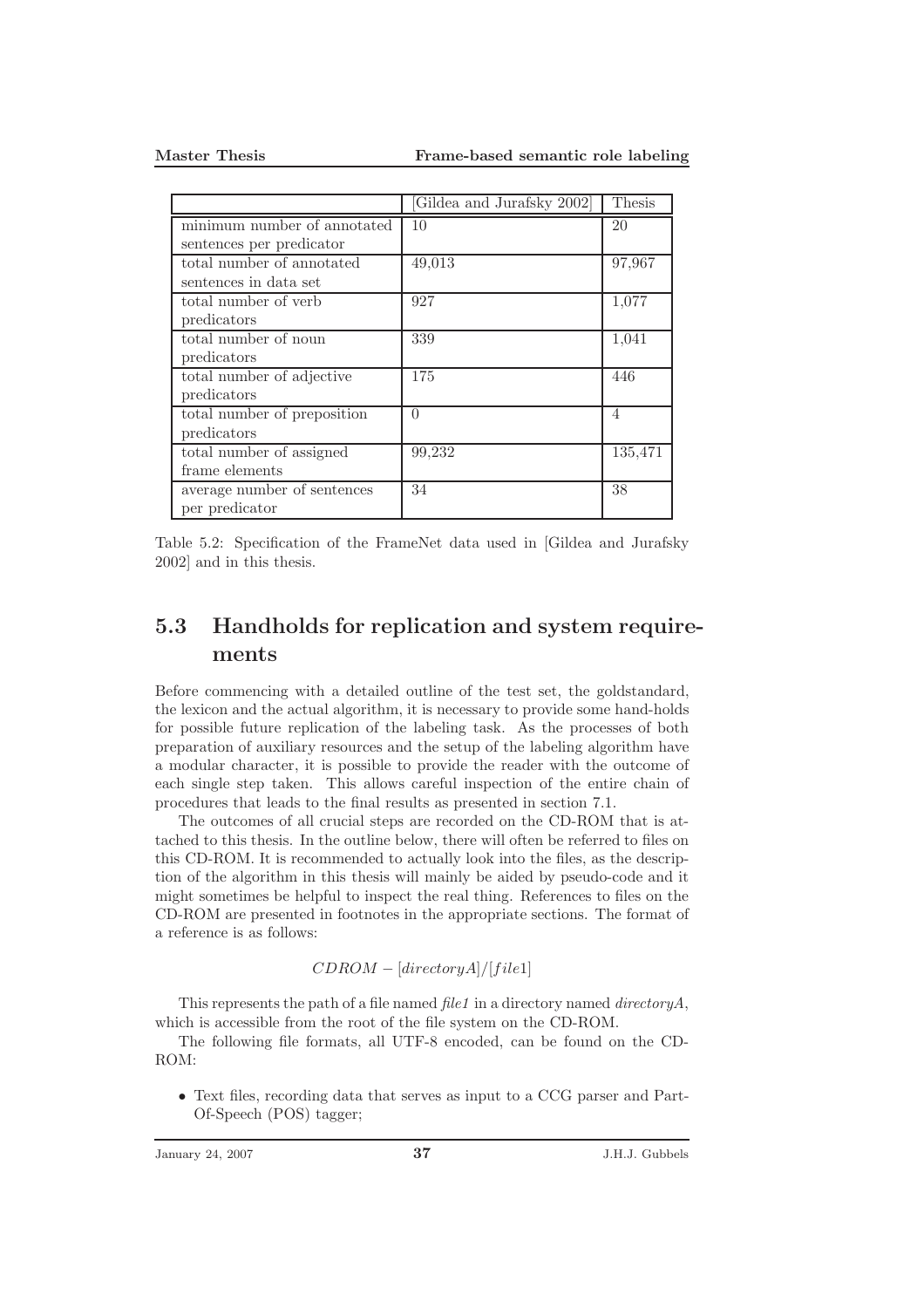- XML files, recording in- and output of XSL transformations;
- XSL files, containing instructions for transformation of one XML file into another;
- Bash scripts.

Scripts and XML transformations are carefully documented through comments in their code.

The presented software has proved to run smoothly on recent Linux distributions and is expected to run on basically any Unix-like platform that supports installation of the following software<sup>2</sup>:

- 1. Java Development Kit 1.5.0 (Sun);
- 2. A recent GNU Bourne Again SHell;
- 3. TENEX C Shell, an enhanced version of Berkeley csh;
- 4. Stanford Log-linear Part-Of-Speech Tagger;
- 5. StatCCG, a statistical parser for Combinatory Categorial Grammar;
- 6. XMLStarlet, a Command Line XML Toolkit;
- 7. SED streams editor.

Besides the software, about 1GB of disk space is needed to store the Frame-Net lexical database. This is only necessary when one wants to extract custom lexicons, gold standards and test sets. To obtain the FrameNet database one can request a license through the FrameNet website.

Finally it is recomended to run scripts on a system with at least 256 Mb RAM and a 1.5 ghz processor, as complicated XML transformations and loading of the probability models, take serious computational effort.

<sup>2</sup>Note that most software is available through pre-congured packages in the repositories of virtually any Linux distribution. The rather recent version of Java (1.5.0) is required to run the Stanford POS-tagger. Please refer to the documentation of the mentioned software packages for help on their installation.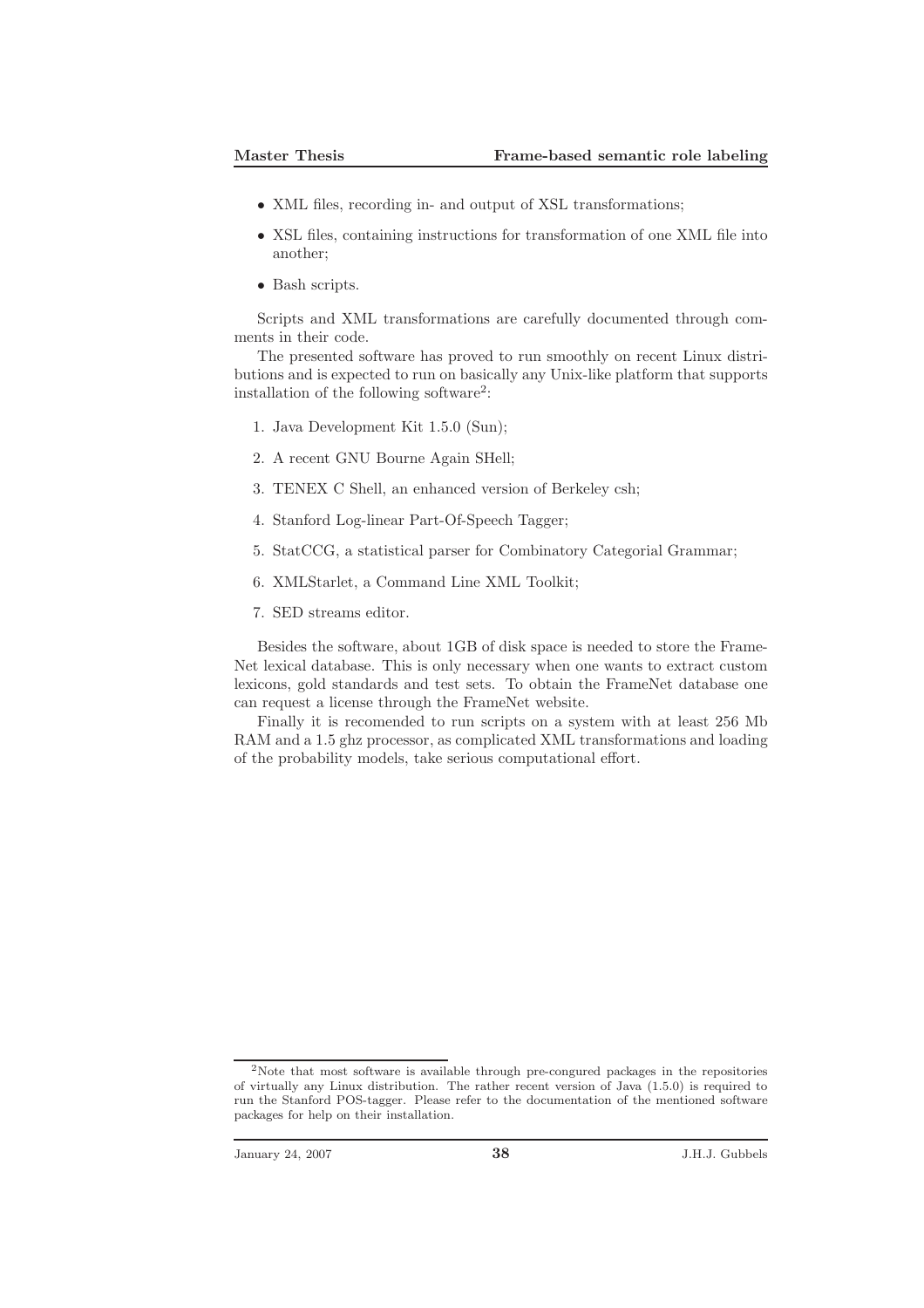## Chapter 6

## Algorithm

### 6.1 Short outline

In order to introduce the rule-based semantic role labeling algorithm this section provides a short walk-through of its elements. The algorithm is a cascade of procedures that process each other's output.

Given a sentence, the algorithm calculates the thematic roles evoked by a target verb in that sentence. The basic set-up of the I/O chain is depicted in table 6.1. The gray area in the bottom of the table indicates the parts of the algorithm that are developed as part of the thesis. The following parts are distinguished in the table:

- POS-tagging: The sentence is tagged with part-of-speech. This is done by the Stanford log-linear part-of-speech tagger, which tags all words and interpunction of the sentence with corresponding POS-tags. The widecoverage tagger adopts the set of POS-tags of the Penn Treebank [Santorini 2003];
- CCG Parsing: The POS-tagged sentence serves as input to  $StatCCG$ , a statistical Combinatory Categorial Grammar parser that produces a CCG derivation of the input sentence;
- Selection of PRFs: A PRF is a Potential Role Filler, a phrase that is predicted to fulfill a semantic role evoked by the target. PRFs are selected through analysis of the CCG derivation;
- Lexical look-up: The target word is looked up in a lexicon extracted from the FrameNet repositories. This produces a list of entries that represent the set of semantic and syntactic combinatory possibilities – valence patterns – of the target in each of its senses;
- Matching: The lexical entry with the valence pattern that best matches the predicted PRF pattern is selected to map its semantic roles onto the PRF pattern.

In the experiment described in section 6.4, sentence-target pairs are in fact not processed one by one. A large batch of pairs is processed in one run in order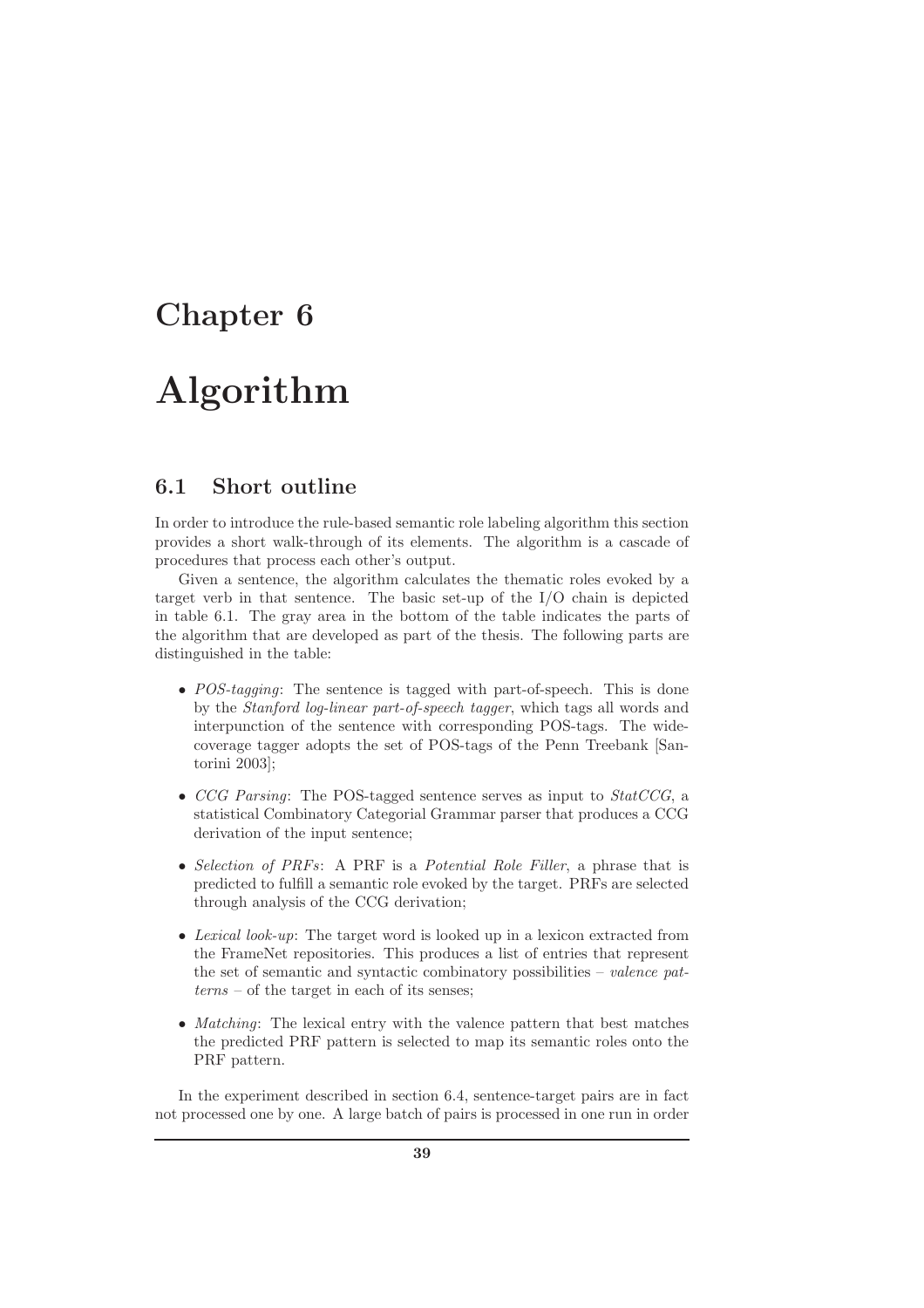

Table 6.1: The I/O chain of the annotation algorithm.

to prevent loading of the probability models of the tagger and parser for each pair individually. This drastically cuts processing time.

Below first the construction of the test set, the corresponding gold standard and the lexicon are described. After this, the selection of PRFs, lexical look-up and matching (the gray area in table 6.1) can be analyzed.

### 6.2 Test-set and gold standard

In order to experiment, a test-set is needed to conduct the experiment on. In order to be able to evaluate the experiment, the results of processing of the test-set will need to be compared to a gold standard. Both the test-set and gold standard are extracted from the FrameNet repositories. As indicated in section 5.2 one-tenth of the selected sentences that illustrate the valence patterns of predicators is used to create both sets. Random selection results in a set of 9799 (out of 97967) sentence-target pairs<sup>1</sup> with in total 6433 unique target tokens<sup>2</sup>.

The gold standard corresponding to the test-set of sentence-target pairs obviously also consists of 9799 records<sup>3</sup>. In the gold standard the phrases that fulfill frame elements evoked by the target are recorded as follows:

 $\rm ^1CDROM-test-set/testSentences.txt$  and CDROM–test-set/targets.txt and CDROM–testset/frameNetIDsTestSentences.txt

<sup>2</sup>CDROM–test-set/uniqueTargets.txt

<sup>3</sup>CDROM–gold standard/gold-standard.xml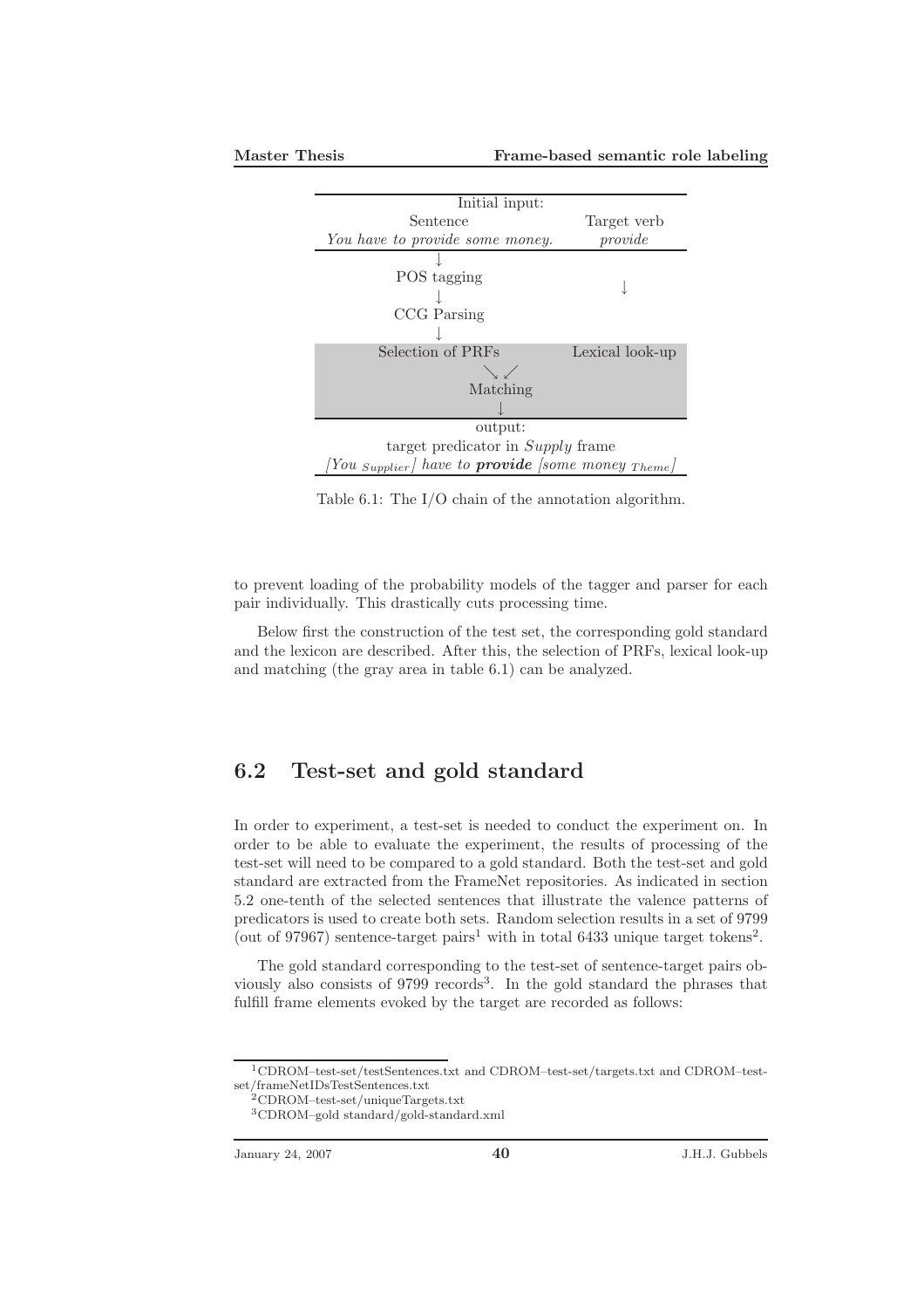```
<gold-unit>
  <text ID="1252024">We depend upon others for this kind
   of social education throughout life .</text>
  <target frame="Reliance" pos="V">depend</target>
  <fe role="Protagonist" pt="NP">We</fe>
  <fe role="Intermediary" pt="PP[upon]">upon others</fe>
  <fe role="Benefit" pt="PP[for]">for this kind of social
    education</fe>
</gold-unit>
```
The gold standard is stored in XML as it is input to future comparison with the output of the algorithm. The element  $fe$  indicates a frame element, a semantic role filler. The attribute pt indicates the FrameNet phrase type of the phrase fulfilling this frame element and the role attribute records the label of the semantic role. The nature of the FrameNet phrase type will be extensively discussed in section 6.4.2.

### 6.3 Lexicon

The training data used by [Gildea and Jurafsky 2002] to determine probability distributions of valence patterns of frame elements, are, in this thesis, used to create a lexicon. 80% of the selected annotated sentences is translated into lexical entries (recall 20% was used for the test and tuning sets). Each lexical entry combines a token with a valence pattern based on the FrameNet annotation of a sentence-target pair. From, for instance, the FrameNet annotation of the sentence We depend upon others for this kind of social education throughout life, the following verbal lexical entry can be derived:

```
<entry>
  <target frame="Reliance">depend</target>
  <fe role="Protagonist" pt="NP" location="-1"/>
  <fe role="Intermediary" pt="PP[upon]" location="1"/>
  <fe role="Benefit" pt="PP[for]" location="2"/>
</entry>
```
From the sentence Then it is not scepticism but a withdrawal from reality the following nominal lexical entry can be derived:

```
<entry>
  <target frame="Departing">withdrawal</target>
  <fe role="Source" pt="PP[from]" location="1"/>
</entry>
```
And from the sentence Find out how old the place is the following adjective lexical entry can be derived:

```
<entry>
 <target frame="Age">old</target>
 <fe role="Degree" pt="AVP" location="-1"/>
  <fe role="Entity" pt="NP" location="1"/>
</entry>
```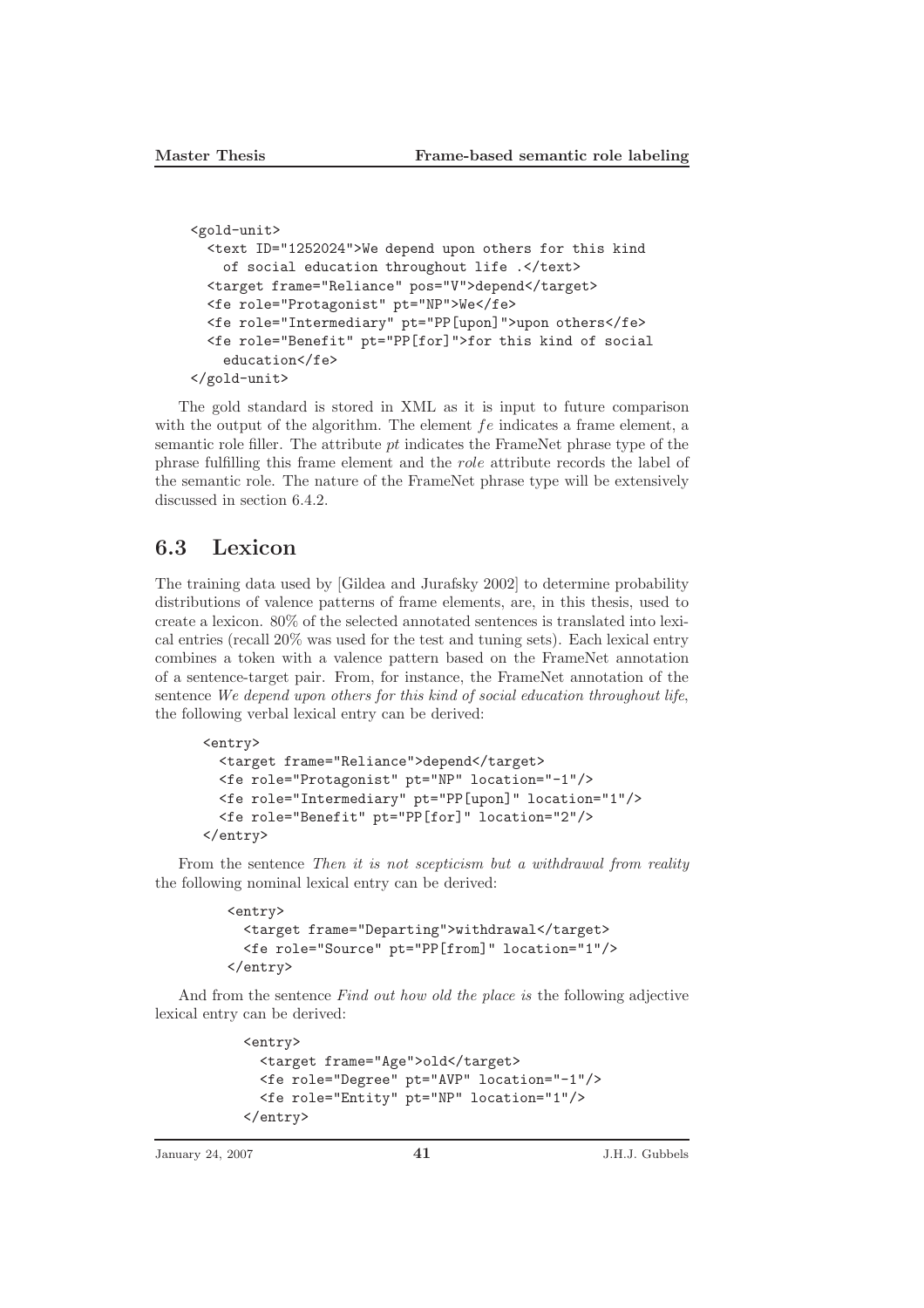The lexicon that is extracted from the entire set of training data comprises of  $41840$  of such entries<sup>4</sup>. All entries have a unique combination of target (token) and valence pattern. The valence pattern consists of triples of a role label, a FrameNet phrase type  $(pt)$  and a *location*.

Location is not explicitly recorded in FrameNet, but is calculated based on the sentence that illustrates the valence pattern: A positive integer indicates a frame element realized to the right of the target, a negative integer a frame element to the left. A larger positive integer indicates a frame element further of to the right and vice versa. This abstract notion of location will later be used, together with the phrase type feature, to match lexical entries to analyses of CCG parses. The choice for these features is fundamental to the performance of the labeling algorithm.

Now it may seem strange at first sight that there is no recollection of CCG categories in the lexical entries. Although chapter 4 introduced CCG categories as accurate syntactic indicators of predicate argument structure, the less informative notion of location is used instead. This has a practical reason. In order to calculate the CCG categories of the target predicators all sentences in the training data would need to be parsed by StatCCG. The phrases determined to fulfill the arguments of the target predicator in the CCG derivations would then need to be matched with the phrases annotated with semantic roles in FrameNet in order to produce the desired lexical entries. This process will run into two main problems. For one, the StatCCG parser will not always produce correct syntactic analysis of a test sentence. StatCCG has a reported coverage and accuracy of 98% and 90% respectively [Hockenmaier and Steedman 2002]. This means the resulting lexicon will contain erroneous lexical entries. It would require extensive research to determine the role of erroneous entries in failing performance of the semantic role labeler. Second, and more prominent, will be the problem of mismatches between the found argument phrases in the CCG derivations and the annotated phrases in FrameNet and vice versa. Mismatches will occur due to different phrase boundaries or whenever phrases are not indicated as argument fillers in the CCG parse, but are assigned a semantic role in FrameNet. The latter will happen quite frequently as FrameNet, for example, often annotates phrases that are considered modifiers, not arguments, of the target predicator in the CCG derivations. One needs to think only of the semantic roles FrameNet indicates for withdrawal and old in the example sentences above. Both the Source of the Departing (withdrawal) and the Degree of the Age (old) will never be considered arguments of the indicated target predicators in a CCG derivation and will therefor never be assigned the corresponding semantic role.

All in all the desired recollection of CCG categories in the lexical entries would cause great difficulties in constructing (automatically) a sound lexicon. The proposed approach, using the location feature, does not encounter these difficulties as the lexicon is extracted directly from the FrameNet annotated sentences. This does at the same time not mean no use of CCG is made by the role labeling algorithm. The perhaps expected process of matching CCG categories of lexical entries with CCG categories found for target predicators in the test sentences is replaced by a process in which CCG derivations of the test set are used to determine phrase boundaries of phrases that might fill semantic roles. Which phrases these are, is determined by a set of rules (thus a rule-based

<sup>4</sup>CDROM–lexicon/lexicon.xml

January 24, 2007 **42** J.H.J. Gubbels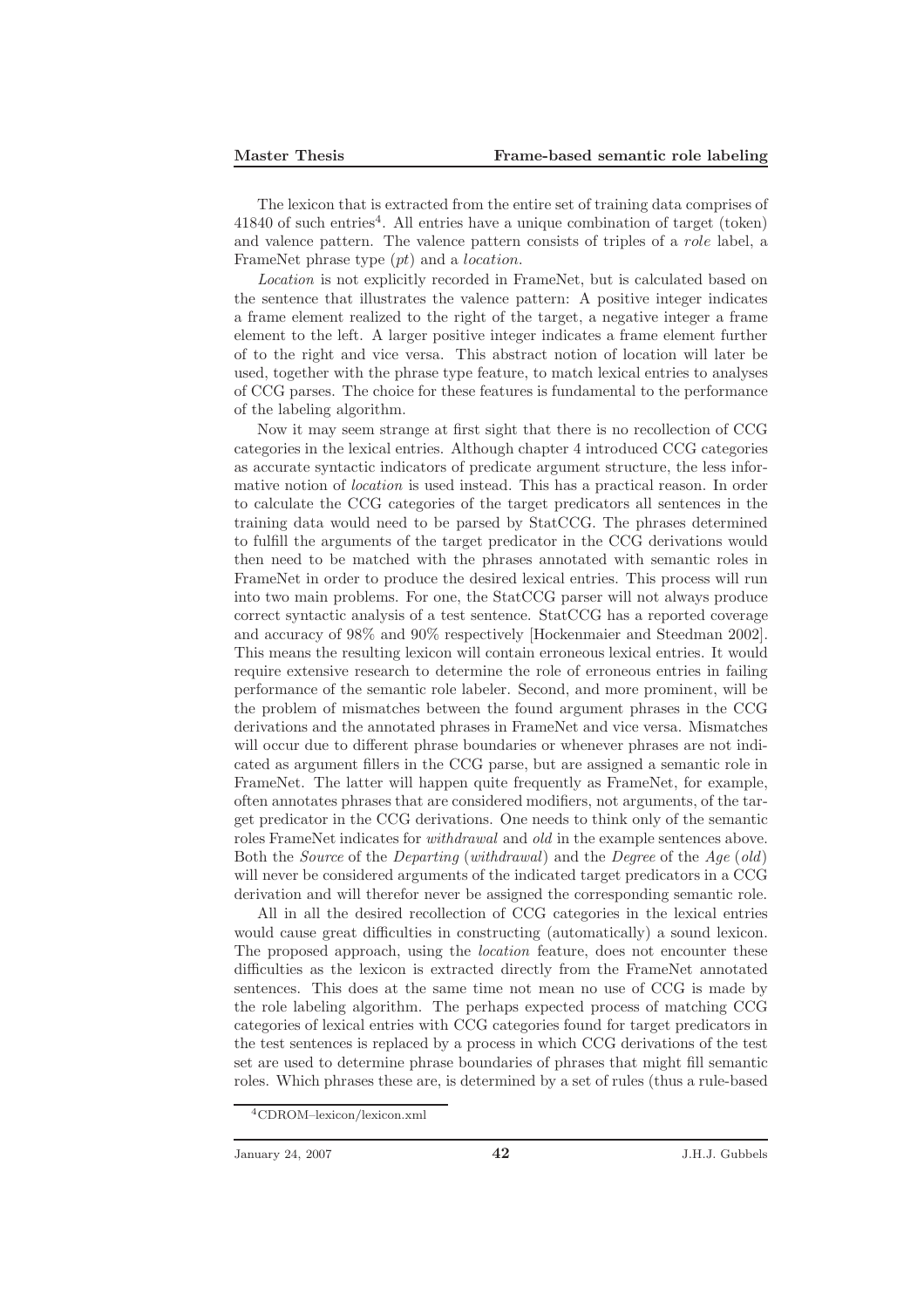

Figure 6.1: Analysis of We depend upon others for this kind of social education by the statistical CCG parser.

approach).

### 6.4 The algorithm

In section 6.1 the crucial steps of the algorithm were put forward. These were: the selection of potential frame elements (PRFs), lexical look-up and matching with lexical entries. All three steps and their relation are described in detail in this section.

In order to select PRFs, the sentences of the test-set are first POS-tagged by the Stanford log-linear part-of-speech tagger<sup>5</sup>. The POS-tagged sentences than serve as input to StatCCG, the statistical CCG parser. Result of parsing are 9772 CCG derivation trees for the 9799 test sentences<sup>6</sup> (27 or 0.3% of the sentences could not be parsed). Figure 6.1 depicts such a parse tree for the example sentence We depend upon others for this kind of social education.

#### 6.4.1 Selection of Potential Role Fillers

First step of the actual algorithm is to determine which phrases in the sentence are PRFs. The phrase boundaries and the relation between phrases are determined by the CCG parser. Also the location of the target word in the derivation tree is known (and thus the abstract location of the PRFs). The algorithm in figure 6.2 determines the PRFs for each derivation tree.

Most steps of the algorithm are self-explanatory. The steps in lines 09 and 13 are treated extensively in section 6.4.2. The abstract location of a node, mentioned in line 12, is determined in parallel with the description in section 6.3. Steps 03 to 05 express the thought that only elements that are detemined to be arguments of the functional category of the target are allowed as PRFs.

<sup>5</sup>CDROM–test-set/taggedTestSentences.txt

<sup>6</sup>CDROM–test-set/parsedTestSentences.txt and CDROM–test-set/parsedTestSentencesXML/\*

January 24, 2007 **43** J.H.J. Gubbels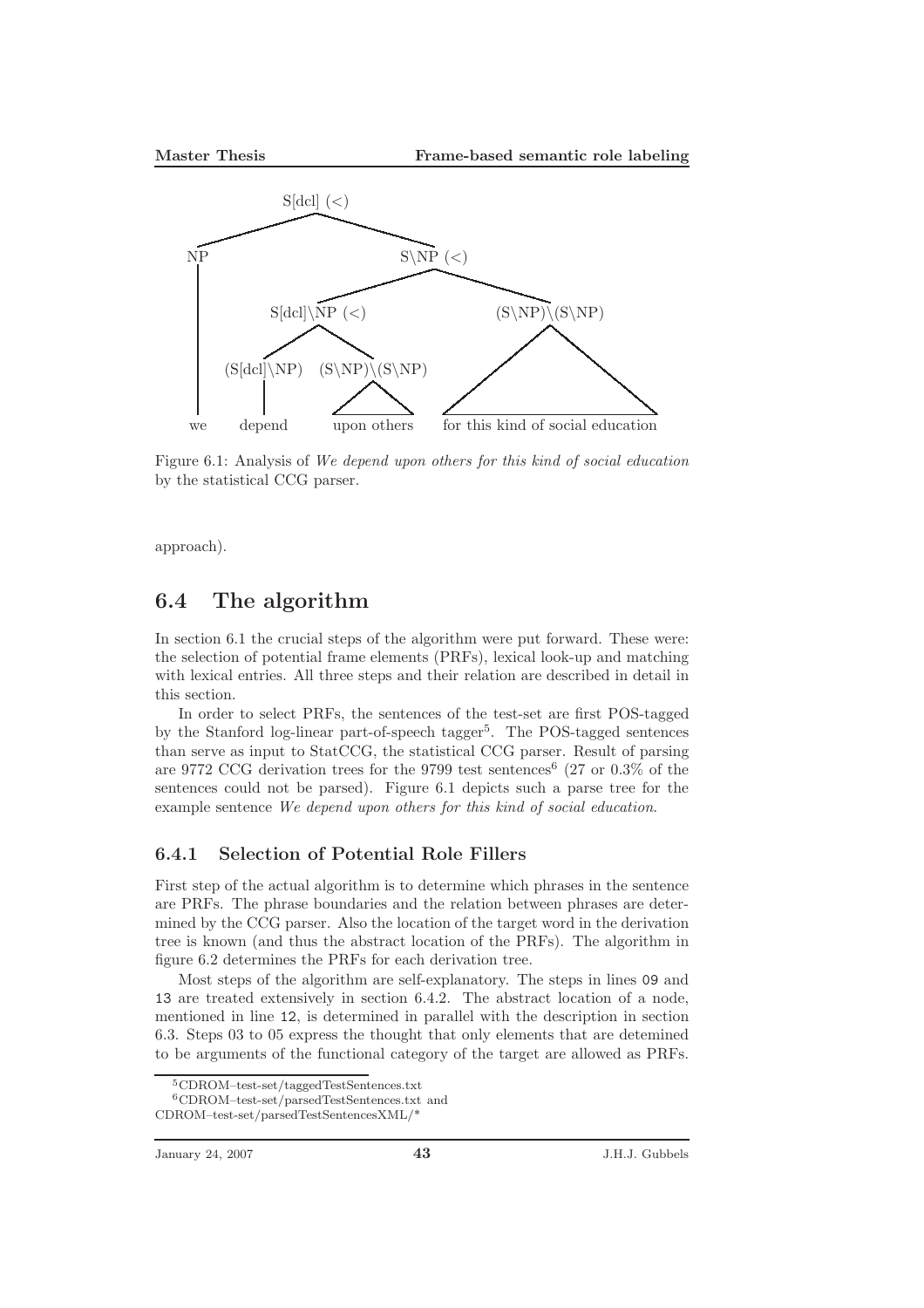| 01 | select the leaf node that is marked with the target |
|----|-----------------------------------------------------|
| 02 | for each ascendant node do                          |
| 03 | check whether this node is marked with              |
|    | an atomic CCG category S or NP                      |
| 04 | if so: quit.                                        |
| 05 | if not:                                             |
| 06 | for each child node do                              |
| 07 | check whether this child node has a descendant      |
|    | node that is marked with the target                 |
| 08 | if so: ignore this child node.                      |
| 09 | if not: check whether the category of that node     |
|    | is a category of a PRF                              |
| 10 | if not: ignore the node.                            |
| 11 | if so:                                              |
| 12 | determine its astract location;                     |
| 13 | determine its FrameNet phrase type;                 |
| 14 | determine the phrase that is captured by all        |
|    | descendant leaf nodes of that node;                 |

Figure 6.2: Algorithm for selection of potential role fillers.

The algorithm will extract the following from the example derivation tree of the previous section:

```
<output>
  <text ID="1252024">We depend upon others for this kind
     of social education throughout life .</text>
  <target>depend</target>
  <fe pt="NP" location="-1">we</fe>
  <fe pt="PP[upon]" location="1">upon others</fe>
  <fe pt="PP[for]" location="2">for this kind of social
      education</fe>
</output>
```
### 6.4.2 CCG categories and FrameNet phrase types

At two points in the algorithm presented in the previous section, the CCG category of a phrase is decisive to the selection of this phrase as a PRF. First, in line 09 a CCG category has to possibly be the category of a PRF in order to be selected. This raises the question of what CCG categories might possibly denote PRFs. Secondly, in line 13 the FrameNet phrase type of the CCG category needs to be determined. This in turn demands for a possible translation of the CCG category into such a FrameNet phrase type.

As mentioned before, FrameNet has developed its own set of phrase types. These types are recorded as frame element features in the lexicon. In order to later be able to match the algorithms output with entries in the lexicon, it is necessary to translate CCG categories into FrameNet phrase types. An opposite translation, FrameNet phrase types to CCG categories, is less attractive from the perspective of the run-time of the experiment. This is due to the fact that the CCG parsing of sentences is the most time consuming step in the pro-

January 24, 2007 **44** J.H.J. Gubbels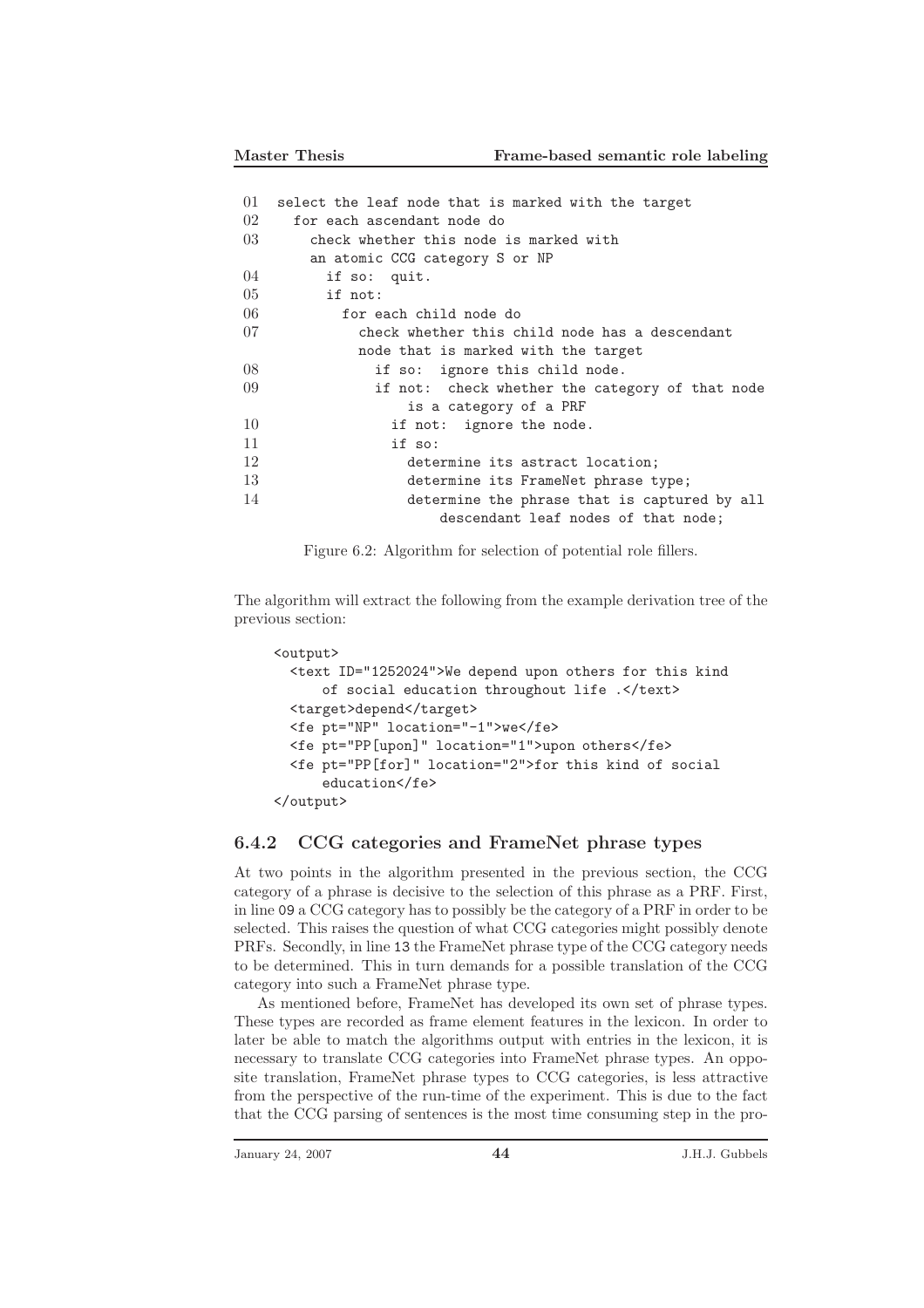posed algorithm for semantic role labeling. The context of a CCG category, its composition and position in the derivation tree, are to be taken into account when translating the category into the corresponding FrameNet phrase type. In other words, CCG derivations of all sentences (80% of the FrameNet repositories) from which the lexicon was extracted would need to have been constructed and analyzed before being able to assign the 'CCG phrase type' feature to the frame elements in the lexicon. This opposed to the analysis of only the test-set sentences (10% of the selection of the FrameNet respositories).

The rules for determining whether a CCG category possibly denotes a PRF and if so, to what FrameNet phrase type it corresponds, are listed in table  $6.3<sup>7</sup>$ . This set of rules is far from complete. Translations were chosen based on analysis of the CCG derivation trees of the tuning set combined with the documentation of the FrameNet phrase types in [Ruppenhofer et al. 2005] and CCG category features in [Hockenmaier and Steedman 2005]. The sections on experiment results and conclusions will elaborate on the shortcommings of the presented translation rules.

Before presenting the rules for translation, the coverage of the rules is illustrated by table 6.2. In this table all FrameNet phrase types are listed. If a translation rule for that phrase type exists, the phrase type is 'covered'. The percentage of covered phrase types gives an insight in both the extend of the translation and the effect missing translations are likely to cause on overall results in the experiment.

### 6.5 Lexical look-up and matching

Considering the output of selection of PRFs from the CCG derivations and the format of the lexical entries, it is not hard to imagine the possibility of matching the two:

```
<output>
 <text ID="1252024">We depend upon others for this kind
     of social education throughout life .</text>
 <target>depend</target>
 <fe pt="NP" location="-1">we</fe>
 <fe pt="PP[upon]" location="1">upon others</fe>
 <fe pt="PP[for]" location="2">for this kind of social
     education</fe>
</output>
<entry>
 <target frame="Reliance">depend</target>
 <fe role="Protagonist" pt="NP" location="-1"/>
 <fe role="Intermediary" pt="PP[upon]" location="1"/>
  <fe role="Benefit" pt="PP[for]" location="2"/>
</entry>
```
The matching algorithm is presented in figure 6.3<sup>8</sup>. Lexical look-up is part

<sup>8</sup>The matching is carried out by applying four subsequent XSL transformations. The trans-

<sup>7</sup>These rules are applied through an XSL transformation of the CCG derivation tree. CDROM–xsl/selectPRFs.xsl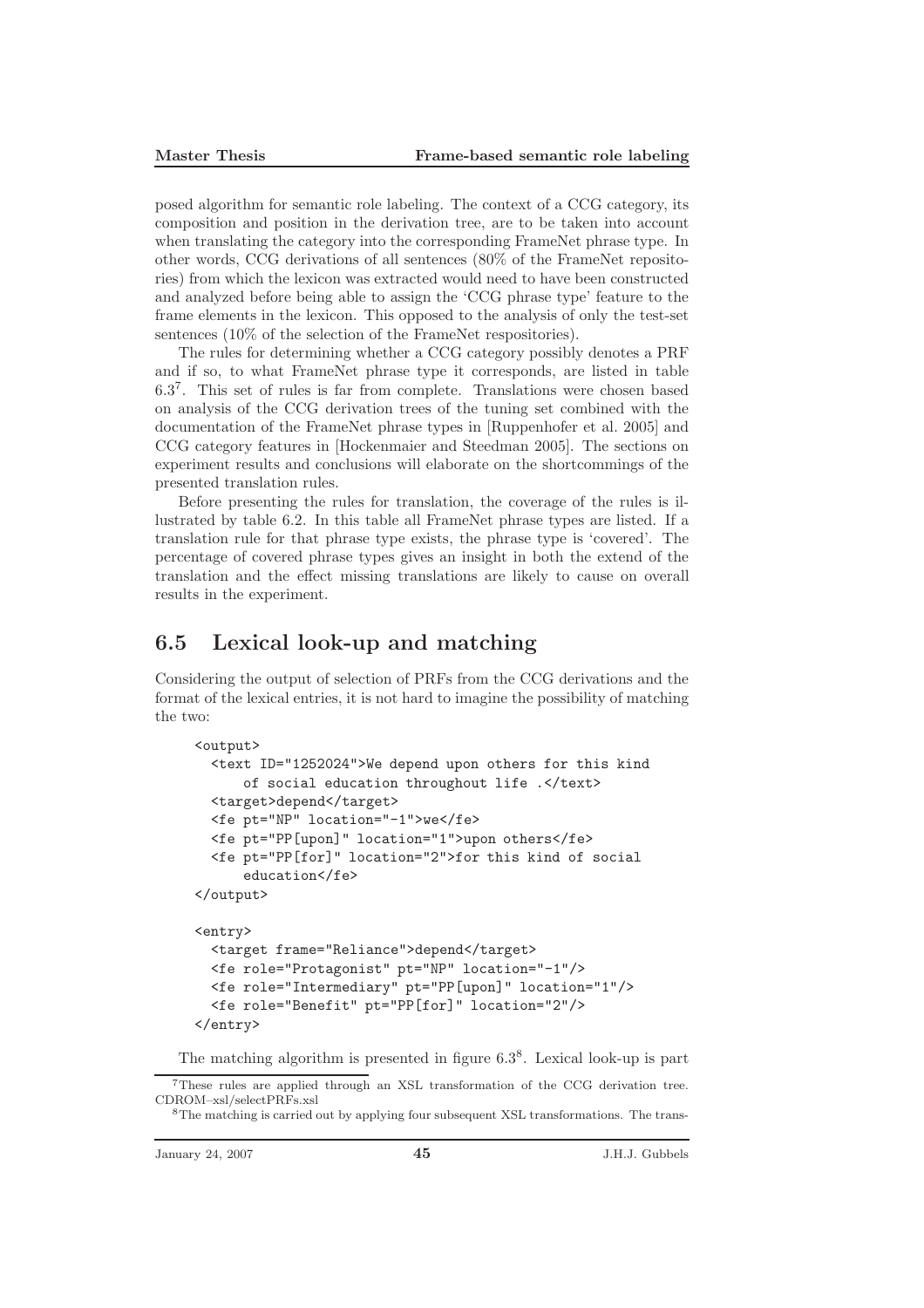| $#$ fe   | phrase type    |                                  | % covered         |
|----------|----------------|----------------------------------|-------------------|
| (abs)    |                |                                  | (cummulative)     |
| 179      | A              | Non-maximal adjective            |                   |
| 975      | AJP            | Standard adjective phrase        | .7                |
| 1574     | AVP            | Adverb phrase                    | 1.9               |
| 8936     | N              | Non-maximal nominal              | 8.5               |
| 72755    | NP             | Standard noun phrase             | 62.4              |
| 5849     | Poss           | Possesive noun phrase            |                   |
| 34254    | PP             | Standard prepositional phrase    | 87.7              |
| 1817     | PPing          | Preposition with a gerund object | 89.0              |
| 1        | PPinterrog     | Preposition with governing a     |                   |
|          |                | wh-clause                        |                   |
| 1784     | QUO            | Quote                            |                   |
| 3159     | Sfin           | Finite clause                    | 91.3              |
| 11       | <b>S</b> brst  | Finite clause                    | 91.3              |
| 121      | Sforto         | For-to-marked clause             | 91.4              |
| $18\,$   | Sing           | Gerundive clause                 |                   |
| 534      | Sinterrog      | Wh-clause                        | 91.5              |
| 11       | Sto            | to-marked clause                 |                   |
| 111      | Sub            | Subordinate clause               |                   |
| 61       | Swhether       | Whether/if clause                | 91.5              |
| 138      | <b>VP</b> brst | Bare stem verb phrase            | 91.5              |
| $\theta$ | <b>VPed</b>    | Participial verb phrase          | 91.5              |
| 5        | VPfin          | Finite verb phrase               | 91.5              |
| 366      | <b>VPing</b>   | Gerundive verb phrase            | 91.6              |
| 2343     | VPto           | To-marked infinitive verb phrase | 93.3              |
| 135002   | total          |                                  | $\overline{9}3.3$ |

Table 6.2: FrameNet frame elements in the selected test, tuning and training sets. The percentage of covered FrameNet phrase types, 93.3%, provides an upperbound to the algorithm performance. Only phrases with a phrase type that can be subject to some tranlation rule are possibly selected as PRFs.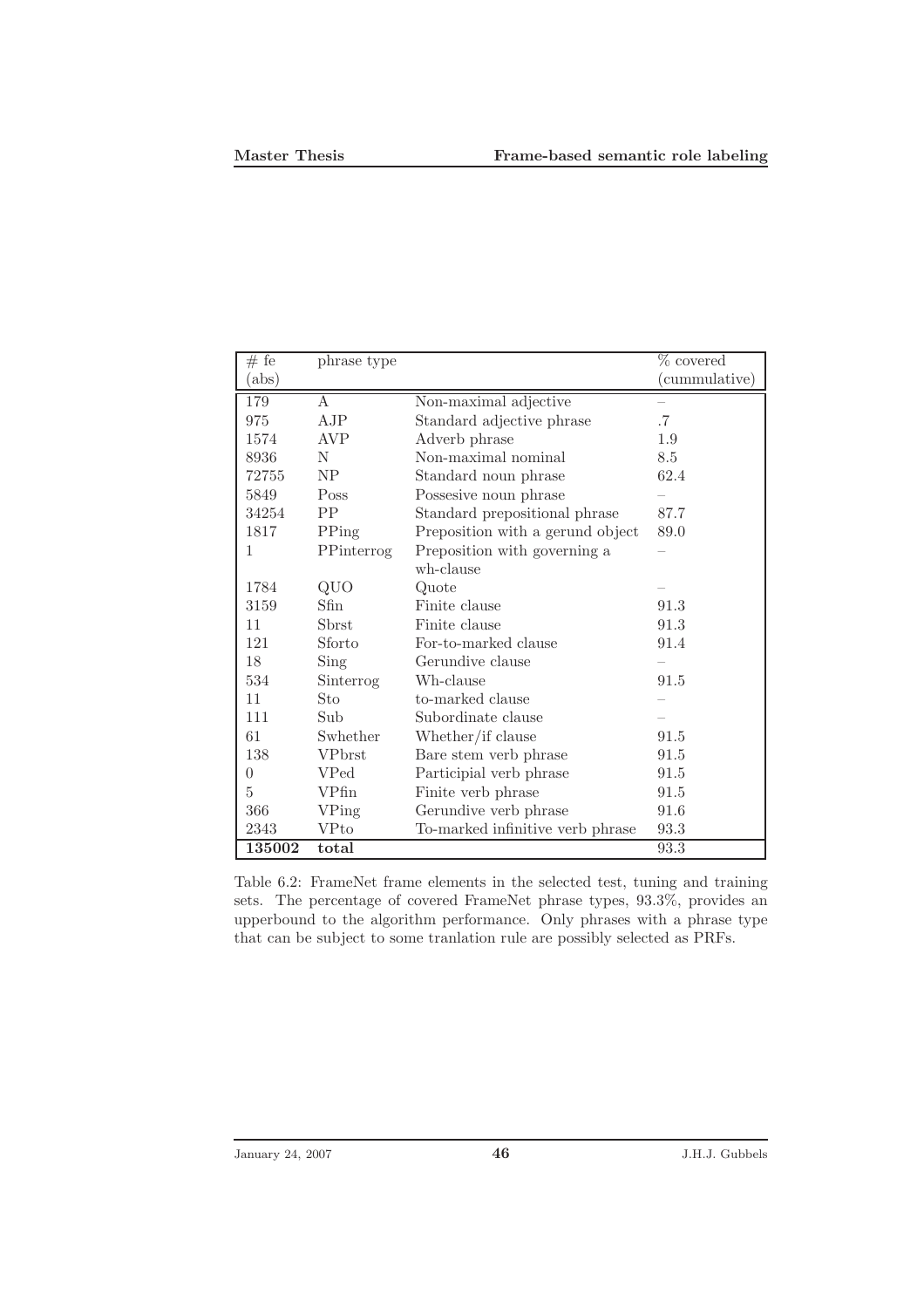| $\overline{CC}G$ category                     | restriction(s)                       | FrameNet             |
|-----------------------------------------------|--------------------------------------|----------------------|
|                                               |                                      | phrase type          |
| $S[adj]\backslash NP$                         |                                      | AJP                  |
| $(S\backslash NP)\backslash(S\backslash NP)$  | CCG category of a leaf node          | AVP                  |
| N                                             | phrase does not start with           | N                    |
|                                               | it or there                          |                      |
| NP                                            |                                      | NP                   |
| $S\backslash (S/NP)$                          |                                      | NP                   |
| $S/(S\backslash NP)$                          |                                      | NP                   |
| PP                                            | Phrase starts with a preposition     | $\Pr[prep]$          |
| $N\backslash N$                               | Phrase starts with a preposition     | PP[prep]             |
| $(S\backslash NP)\backslash (S\backslash NP)$ | not composed from $S[to]\ NP$ or     | PP[prep]             |
|                                               | $S[ng]\backslash NP$ and             |                      |
|                                               | Phrase starts with a preposition     |                      |
| PP                                            | composed from $S[ng]\ NP$            | PPing[prep]          |
| $(S\setminus NP)\setminus (S\setminus NP)$    | composed from $S[ng]\ NP$            | $P\text{Ping}[prep]$ |
| S[em]                                         | not composed from $S[em]/S[b]$ ,     | Sfin                 |
|                                               | $S[bem]/S[b]$ or $S[b]/S[b]$         |                      |
| S[bem]                                        | not composed from $S[em]/S[b]$ ,     | Sfin                 |
|                                               | $S[bem]/S[b]$ or $S[b]/S[b]$         |                      |
| S[b]                                          | not composed from $S[em]/S[b]$ ,     | Sfin                 |
|                                               | $S[bem]/S[b]$ or $S[b]/S[b]$         |                      |
| S[b]                                          |                                      | Sbrst                |
| S[for]                                        |                                      | Sforto               |
| $S[\overline{wh}]$                            |                                      | Sinterrog            |
| S[qem]                                        | phrase does not start with $if$ or   | Sinterrog            |
|                                               | whether                              |                      |
| S[qem]                                        | phrase starts with if or whether     | Swhether             |
| $S[b]\backslash NP$                           |                                      | <b>VPbrst</b>        |
| S[pss]                                        |                                      | <b>VPed</b>          |
| S[pt]                                         |                                      | <b>VPed</b>          |
| $S[dcl]\backslash NP$                         | CCG category of a non-leaf node      | VPfin                |
| $S[dcl]\setminus S[wq]$                       | CCG category of a non-leaf node      | <b>VPfin</b>         |
| $S[ng]\backslash NP$                          |                                      | <b>VPing</b>         |
| $(S\backslash NP)\backslash(S\backslash NP)$  | composed from $S[to]\ NP$            | <b>VPto</b>          |
| $S[to]\backslash NP$                          | not composed from $S[b]\setminus NP$ | <b>VPto</b>          |

Table 6.3: Translation of CCG categories into FrameNet phrase types. PRFs are those phrases that are selected by the PRF selection algorithm, have a CCG category listed in this table ánd can be translated into a FrameNet phrase type. For information on the CCG categories and their features, the reader should refer to [Hockenmaier and Steedman 2005].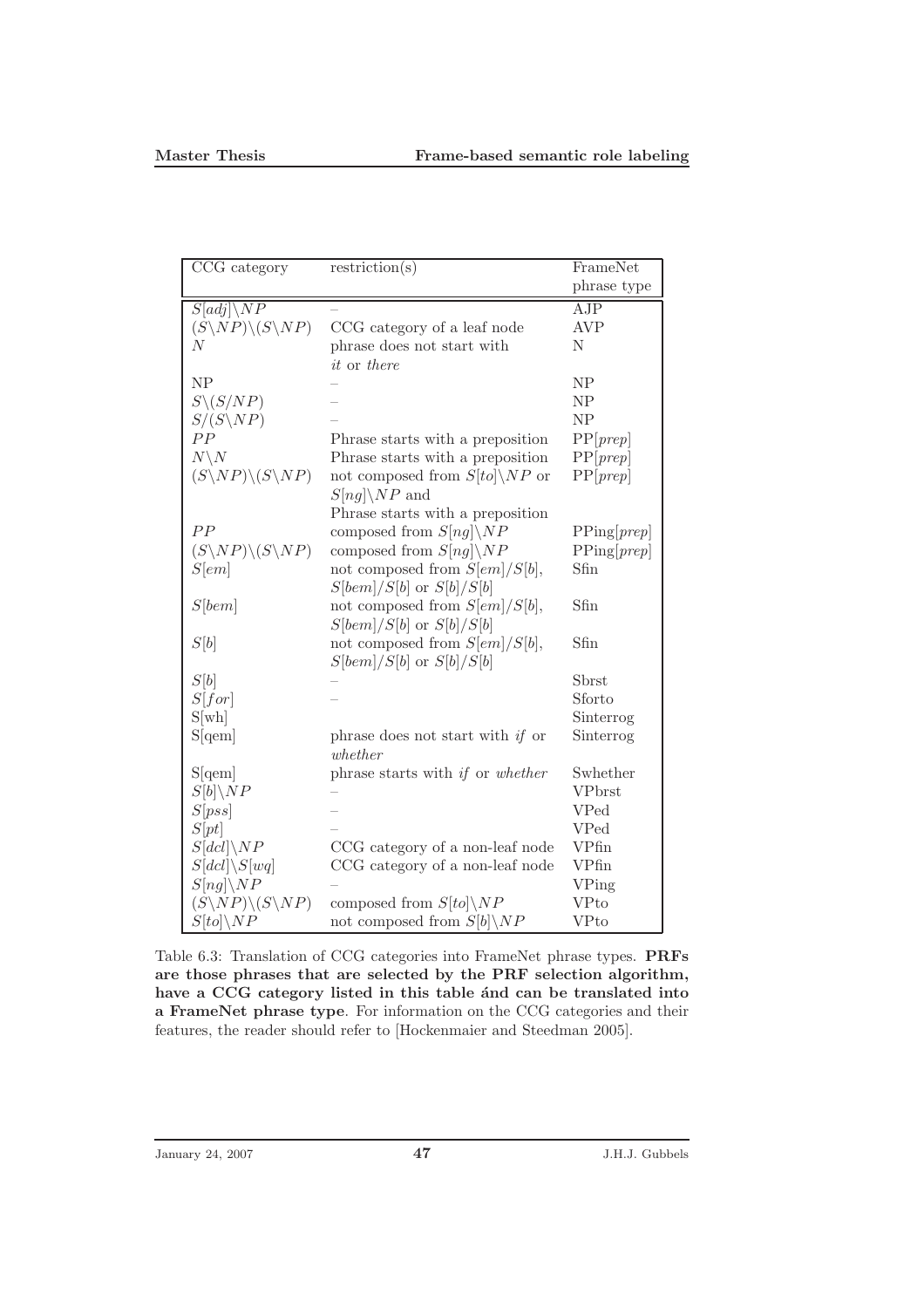| 01     | select those lexical entries that have a target that is |
|--------|---------------------------------------------------------|
|        | equal to the target that evokes the PRFs                |
| 02     | for each entry do                                       |
| 03     | for each frame element x of that entry do               |
| 04     | for each PRF y do                                       |
| $05\,$ | check whether the phrase type of y is equal to the      |
|        | phrase type of x                                        |
| 06     | if not: ignore y                                        |
| 07     | if so: check whether the abstract location of x         |
|        | and y are both less than 0 AND whether                  |
|        | the abstract location of x is larger or                 |
|        | equal to that of y                                      |
| 08     | if so: store a record of the matching phrase            |
|        | type, role and location of x and the                    |
|        | phrase of y                                             |
| 09     | if not: check whether the abstract location of          |
|        | x and y are both larger than 0 AND whether the          |
|        | abstract location of y is larger or equal to            |
|        | that of x                                               |
| 10     | if so: store a record of the matching phrase            |
|        | type, role and location of x and the                    |
|        | phrase of y                                             |
| 11     | if not: ignore y                                        |
| 12     | choose the entry with the largest number of records of  |
|        | role, phrase type, location and phrase, the largest     |
|        | number of matched frame elements                        |

Figure 6.3: Algorithm for the matching of PRFs with lexical entries.

of this algorithm. Target, phrase type and abstract location are the features of the valence pattern that have to be matched.

Due to the complexity of the algorithm it will be hard to judge the consequences of its adoption at first sight. First consequence that can be easily checked, is the fact that matching the example entry for depend with the example of selected PRFs for we depend upon others for this kind of social education, produces a perfect match: Each frame element of the entry can be matched with a PRF.

Second consequence is the following: If two lexical entries with identical targets and valence patterns, but belonging to different frames, would be matched with a set of selected PRFs, they would have the same number of records of matched frame elements. In this case the valence patterns recorded in the lexicon would not be sufficient to distinguish between two meanings (frames) of the target<sup>9</sup>. If this would happen often, the chosen features for the valence pattern would need to be extended. Section 7.1 considers the extent of this problem.

The third consequence considers a multitude of situations of imperfect matches

formations are stored in CDROM–xsl/findPartTwo.xsl, CDROM–xsl/assignLE.xsl, CDROM– xsl/sortMatches.xsl and CDROM–xsl/pickBestMatch.xsl. The first file corresponds to steps  $01, 02 - 11$ . The other two represent step 12.

<sup>&</sup>lt;sup>9</sup>In fact this situation causes a random selection of one of the best matches in step 12.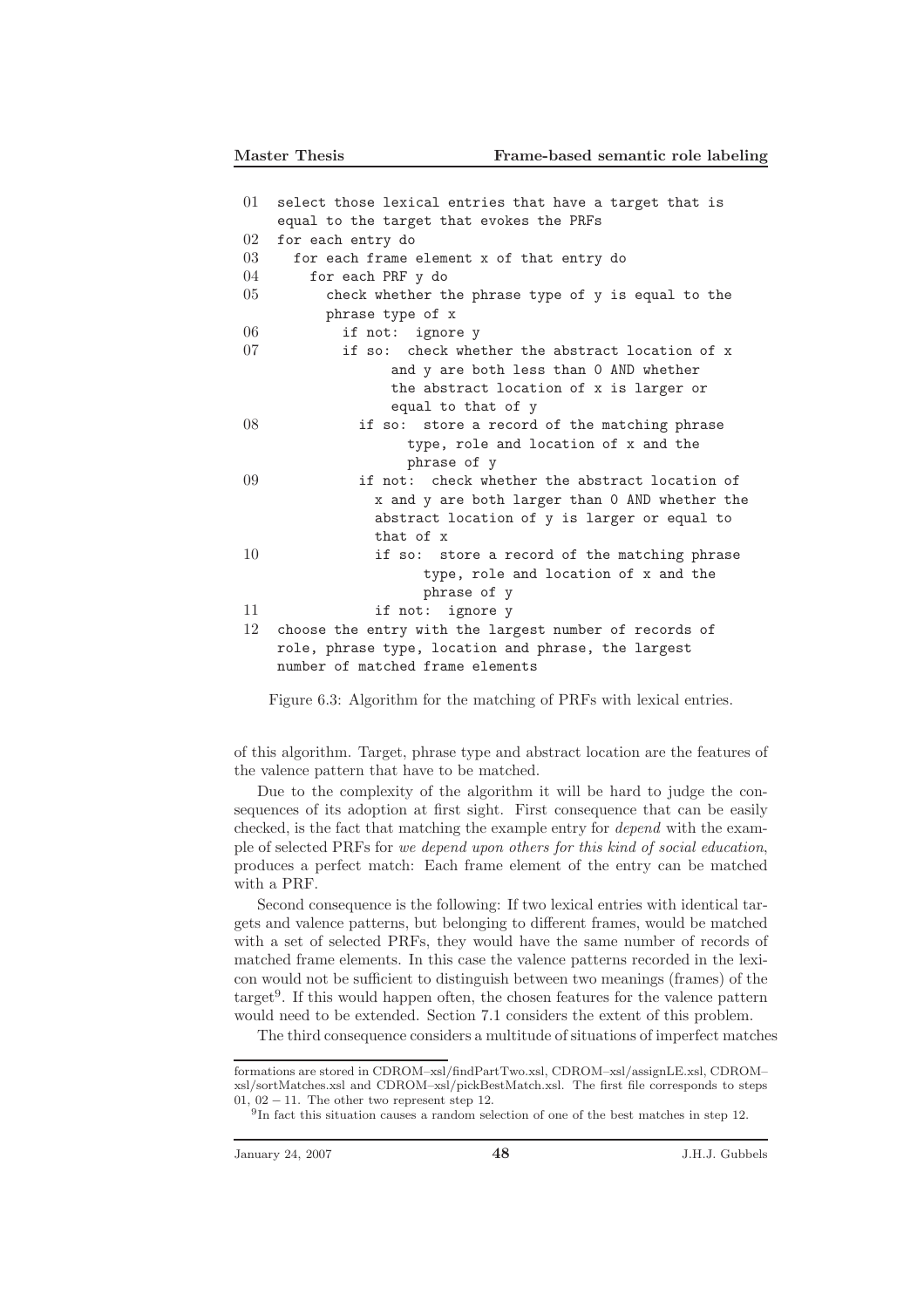in which the number of frame elements of the lexical entry is smaller or larger than the number of predicted PRFs. The algorithm setup ensures no frame element of a lexical entry can be assigned twice. There is however another problem: The premises of steps 07 and 09 determine that if two PRFs can be matched to one frame element of a lexical entry, the first that occurs in the sentence will be chosen. Vice versa, if two frame elements of a lexical entry can be matched to one PRF, the PRF that occurs first in the sentence is chosen to match. Both situations are illustrated below. a is an abstract pattern of phrase type and location of a frame element in the lexical entry or PRF.

|                    | lexical entry PRF   lexical entry PRF |      |
|--------------------|---------------------------------------|------|
| fe a $\frac{ }{ }$ | fe a $\qquad$ fe a $\qquad$           | fe a |
| fe a               |                                       | fe a |

The validity of the choices made is determined in section 7.1. The problem of course only exists if no perfect match is available.

If all goes well, the matching procedure produces exactly the output that is desired from the perspective of the task at hand. Phrases of a sentence are annotated with the semantic roles evoked by the semantic frame assigned to the  $tare^{10}$ . Recall the perfect match of the example lexical entry with the PRFs of the example sentence:

```
<match>
 <target frame="Reliance">depend</target>
 <text ID="1252024">We depend upon others for this kind
     of social education throughout life .</text>
 <fe role="Protagonist" pt="NP" location="-1">we</fe>
 <fe role="Intermediary" pt="PP[upon]" location="1">upon
   others</fe>
  <fe role="Benefit" pt="PP[for]" location="2">for this kind of
   social education</fe>
</match>
```
### 6.6 Qualitative evaluation of the algorithm

Before presenting accuracy and recall results for the overall performance of the semantic role labeler, some qualitative analysis of the performance of the algorithm should be presented. It is beyond the scope, or better time-schedule, of this thesis to back-up this qualitative analysis with quantitative proof. Nevertheless the qualitative analysis should indicate the main problems of the labeling algorithm and determine whether they are of fundamental nature or not.

The algorithm considers both verbal and non-verbal target predicators. Analysis should distinguish between the two, as reasons for failing role assignment can be categorized accordingly. Second dimension of failing or problematic role assignment considers the part of the algorithm that causes the mentioned problem. Four crucial parts can be distinguished:

1. The determining of phrase boundaries and phrase relations by the CCG parser;

<sup>10</sup>the matching results for the test set are recorded in CDROM–results/annotatedSentences.xml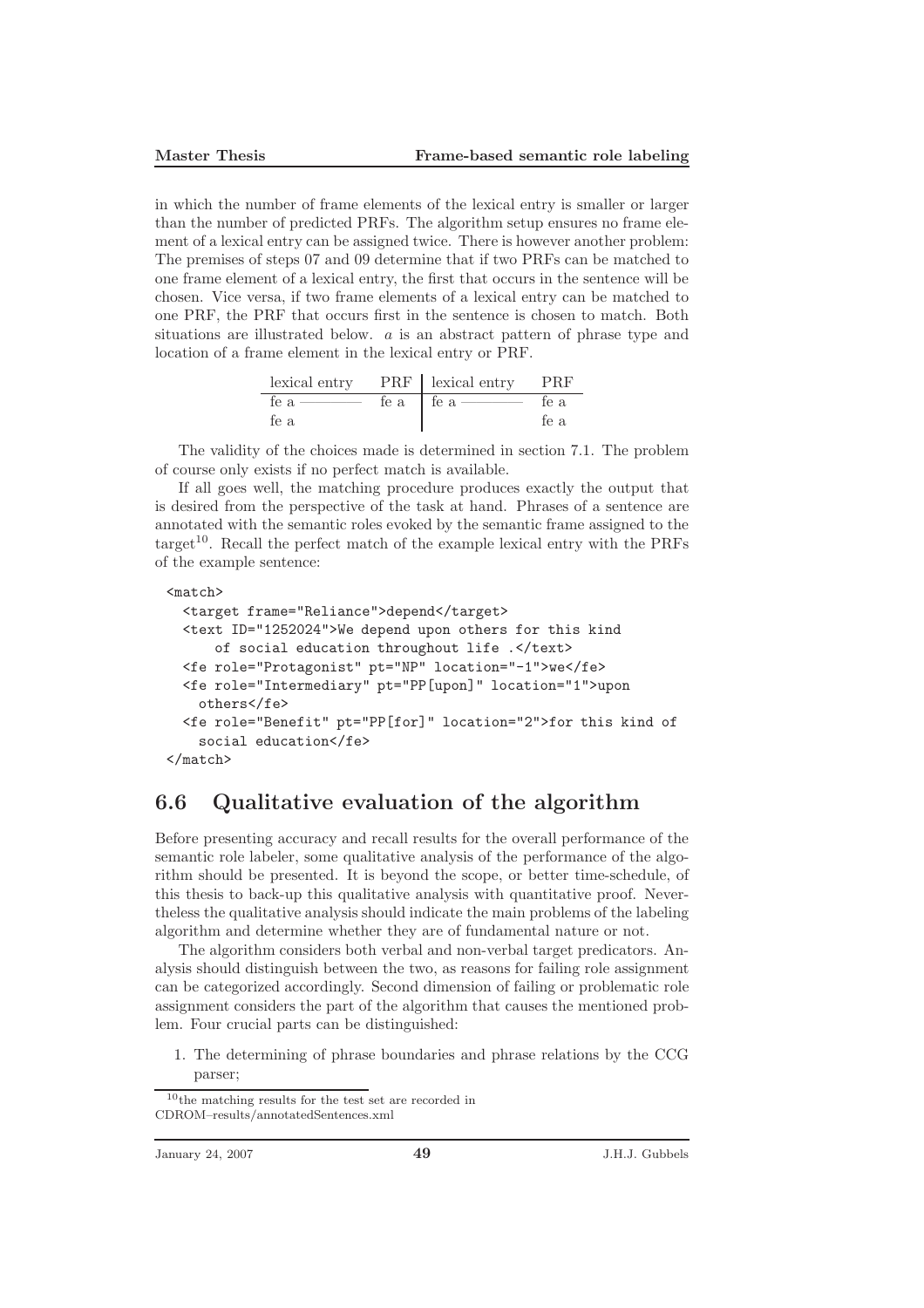- 2. The 'climbing' of the derivation tree (from the node marked with the target to a node with an atomic category NP or S) that serves the PRF selection process;
- 3. The selection of PRFs based the existence of a fitting rule to translate a CCG category into a FrameNet phrase type;
- 4. The matching of PRF patterns with lexical entries.

The first item considers a part of the algorithm that was not designed as part of this thesis. Imperfect CCG derivations nevertheless occur and cause not only incorrect detection of phrase boundaries, but also subsequent incorrect relations in derivation trees. These relations affect the part of the algorithm that is indicated by the second item of the list above. If phrase boundaries are detected incorrectly, the CCG parser will most likely have determined rare categories for these phrases and determined very uncommon relations between the phrases. This means not the right phrases are tested for being a PRF in the third mentioned part of the algorithm. In this third part the set of rules for determining whether a phrase is a PRF is far from complete. Open question is whether this list can ever be perfect, but the imperfection causes PRFs to be missed or selected mistakenly. The matching of lexical entries with the found PRF patterns only (partly) fails if no perfect match exists. Alas this is all too often the case: Either the token denoting the target predicator does not exist in the lexicon or the PRF pattern is not (exactly) found in any of the lexical entries for a certain token.

Incorrect assignment of semantic roles evoked by a verbal target predicator is mainly caused by incorrect detection of phrase boundaries on the one hand and incorrect or no matching with a lexical entry on the other. Consider the selected PRFs for the sentence We depend upon others for this kind of social education throughout life:

```
<output>
  <text ID="1252024">We depend upon others for this kind
     of social education throughout life .</text>
  <target>depend</target>
  <fe pt="NP" location="-1">we</fe>
  <fe pt="PP[upon]" location="1">upon others</fe>
  <fe pt="PP[for]" location="2">for this kind of social
      education</fe>
</output>
```
The CCG derivation of this sentence indicates throughout life as a modifier of depend in stead of of for this kind of social education. FrameNet on the other hand labels the entire phrase for this kind of social education throughout life with the Benefit role. Whether FrameNet or CCG correctly analyzes the sentence is up to the reader to decide. This kind of analysis mismatch nevertheless causes many labeling errors with verbal target predicators.

The second problem of verbal target predicators considers the matching with lexical entries. As verbal targets have many different tokens that denote the same predicate, it is quite likely that an encountered token does not exist in the lexicon. If the token of the target predicator does exist not in the lexicon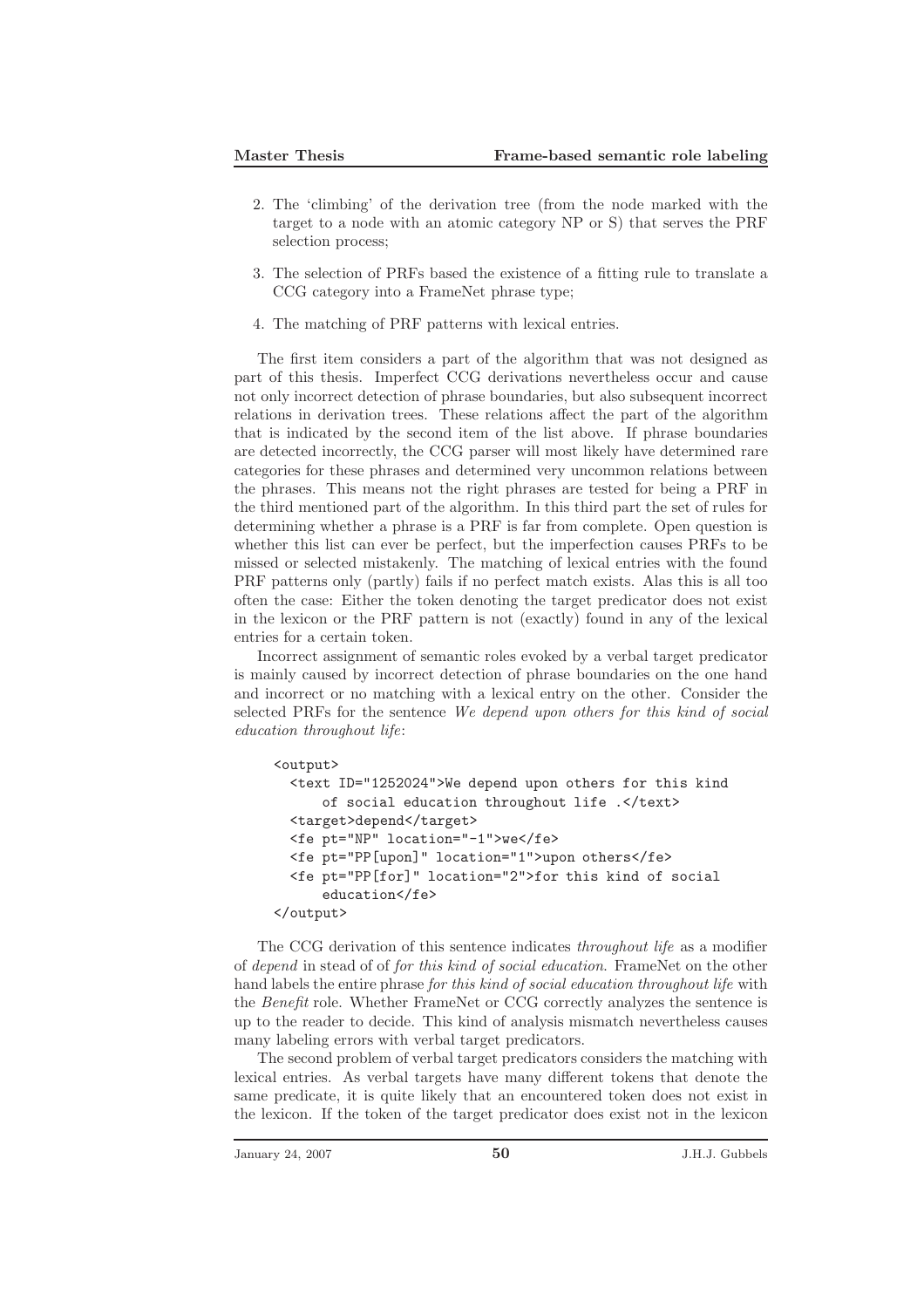no matching with a lexical entry is possible and the entire set of PRFs is not assigned any semantic role label.

The failing detection of roles evoked by non-verbal target predicators (nouns, adjectives and prepositions) is mainly caused by the first and second mentioned parts of the algorithm, although differently from verbal predicators. In CCG derivations nouns do not have a functional category. This means CCG does not treat them as predicators in the sense that FrameNet does. Consider the semantic roles evoked by the noun *argument* from the *Evidence* frame in:

Another **argument** [for these diets<sub>proposition</sub>] was [their possible role in favoring bowel restsupport

for these diets is selected as a PRF as it is a modifier of the noun *argument* that combines with this noun before it is combined with another to form the NP Another argument for these diets. At the moment the 'climbing' part of the algorithm reaches a CCG category NP it stops considering phrases that are related to the target predicator through branches higher up in the derivation tree. This means their possible role in favoring bowel rest is not detected as a PRF. Many nouns that do not only denote an instance of a certain frame but do actually evoke semantic roles suffer from this problem in sentences in which to be is the main verb. These nouns often have a 'verbal etymology'.

Adjectives also suffer from the same problem. youngish, an adjective belonging to the Age frame in FrameNet evokes a semantic role labeled *Entity*. This semantic role is correctly assigned to lady in The youngish lady sang a song, but he is not selected as a PRF, and therefore not assigned a semantic role, in He was youngish, energetic and a good orator.

This problem of non-verbal predicators proofs that the implementation of the climbing part of the algorithm is perhaps too simplistic. The role of the verb to be in sentences would need to be accommodated in order to overcome this problem.

General conclusion of this short qualitative analysis should be that the failing of the algorithm is mainly caused by a mismatch between the CCG analysis of predicate argument structure and that of FrameNet. It would be all too simple to state this mismatch is caused by the difference between semantically motivated valence patterns and a syntactic analysis of a sentence. There are many ways in which the addition of extra rules could overcome large portions of the set failed role assignments.

This qualitative analysis of course only touches the tip of the iceberg and it would be very informative to spend more effort into the research of the annotation results.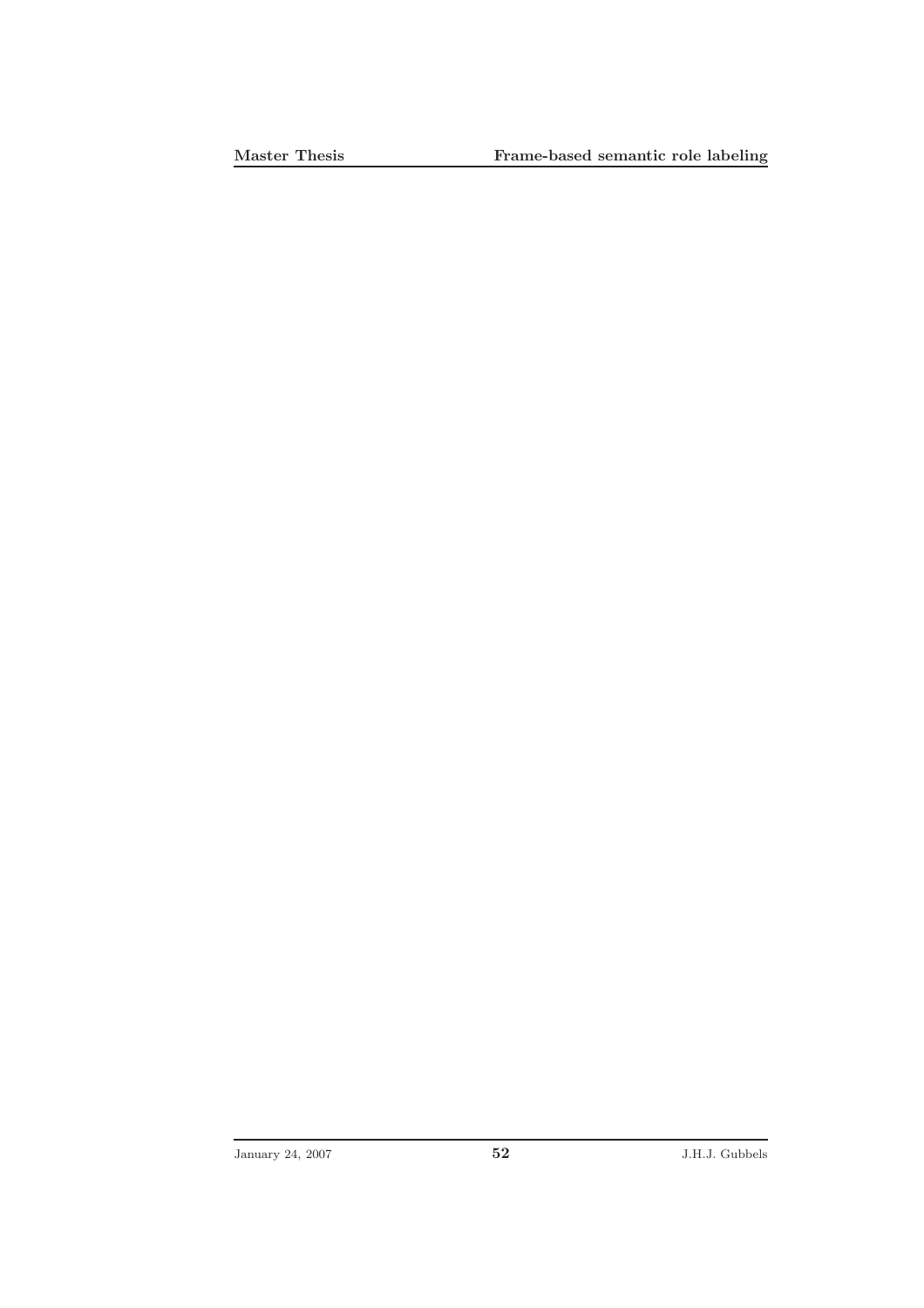## Chapter 7

# Performance and conclusions

### 7.1 Results

The algorithm presented in the previous sections represents an extensive exercise in rule-based semantic role labeling. Motivated by the fundamental sparsity problems of the stochastic approach, this exercise outlined the basic preconditions of rule-based semantic role labeling given the set of fine-grained semantic roles and their illustrations by a resource like FrameNet.

FrameNet is not a balanced corpus of English text. The annotated sentences serve as examples of valence patterns for certain frame elements, and do not record their frequency in every day English.

Despite sparsity and frequency issues, a stochastic approach has its advantages. One might argue that the (optimal) set of rules of a rule-based system are implicitly stored in the probability distributions resulting from a simple successful training procedure. No extensive linguistic knowledge is needed to retrieve these probability distributions and experimenting with the features that can be taken into account is relatively easy and informative.

The algorithm presented in this thesis has profited from the feature experiments in [Gildea and Jurafsky 2002]. Especially the influence of the path feature, expressing the syntactic relation of a phrase to the target predicator, is investigated in many research projects regarding semantic role labeling. In fact [Gildea and Hockenmaier 2003] already prove how the performance of a stochastic role labeler benefits from the adoption of the CCG parser in stead of the tree parser of [Gildea and Jurafsky 2002]. The approach presented here can be considered to have had a head start over the stochastic approach due the adoption of the CCG grammar formalism. Table 7.1 presents the performance of both approaches on the 'common' labeling task described in section 5.2.

Recall is calculated by dividing the number of correctly labeled frame elements in the task (7538, rule-based) by the total number of frame elements that should have been labeled according to the gold standard (13460). Precision is calculated by dividing the correctly labeled frame elements by the total number of labeled frame elements (9667). The results indicate that the rulebased approach detects less frame elements, but is more successful in labeling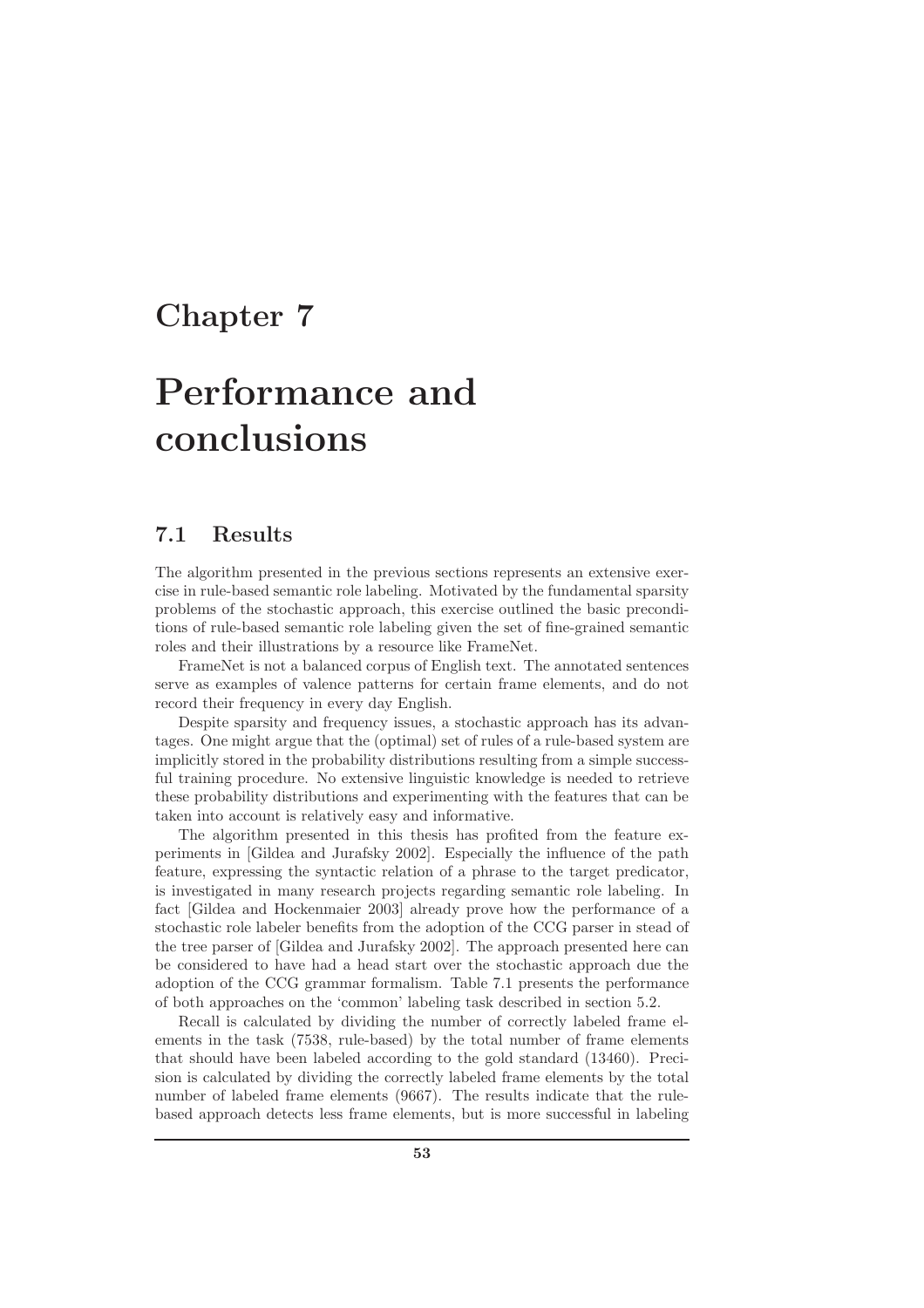|                  | [Gildea and Jurafsky 2002] | The approach of this thesis |
|------------------|----------------------------|-----------------------------|
| precision $65\%$ |                            | 78%                         |
| recall           | $61\%$                     | 56\%                        |

Table 7.1: Precision and recall on the common labeling task.

|                  | precision                 | recall                   |
|------------------|---------------------------|--------------------------|
| Phrase detection | 81\% (7807 out of 9667)   | 58\% (7807 out of 13460) |
| Role detection   | $94\%$ (9152 out of 9667) | 68\% (9152 out of 13460) |
| Frame detection  | $96\%$ (9407 out of 9799) | 94\% (9212 out of 9799)  |

Table 7.2: Precision and recall on phrase, role and frame detection in the testset.

the actually detected frame elements.

From the figures in table 7.2, separating detection of frames, roles and phrases, it can again be concluded, that if a phrase, role or frame is detected. it is most likely to be correctly detected. Precision is higher than coverage. Most striking is the fact that precision and recall of phrase detection are lower than those of role detection. This indicates that roles are often detected, based on a correctly found phrase type and abstract location, despite of incorrectly predicted phrase boundaries.

All different parts of the algorithm influence the result. It would require extensive study to examine the precise role of each and every part of the cascade of procedures that annotate the sentence with semantic roles. Some basic outline of the (negative) effect of the different parts can however be provided when examining the output of the algorithm.

For one, incorrect POS tagging might cause incorrect or failing CCG parses and incorrect CCG parses might in turn cause incorrect or no PRF selection. Literature reports an accuracy of 97% for the Stanford log-linear POS tagger [Toutanova and Manning 2000] and about 90% for the CCG parser [Hockenmaier and Steedman 2002]. This means tagging and parsing will cause a loss of at most  $13\%$  (100 –  $(0.97 \times 0.90 \times 100)$ ) of correctly assigned frame elements. In reality this figure will be much lower because it will often be possible to select some correct PRFs even from incorrect CCG parses.

Second, incorrect translation of CCG categories to FrameNet phrase types might cause incorrect or no PRF selection. After PRF selection and before matching, the precision of detected phrase boundaries is about 60%, while recall is about 83%. This is only slightly better than the precision and recall of phrase detection after matching (see table 7.2): Almost every found PRF is assigned a frame element in the matching procedure. This proves the validity of the developed matching algorithm. The small difference is mainly caused by the fact that some tokens denoting a predicate are not in the lexicon. This is due to the fact that a target token occurring in the test-set, might not have occurred in the training data and is therefor not in the lexicon. If a target token is not in the lexicon, no entry can be selected to match with the found PRFs.

Overall conclusion of the experiment should be that the (incorrect) selection of PRFs has the highest (negative) influence on the overall performance of the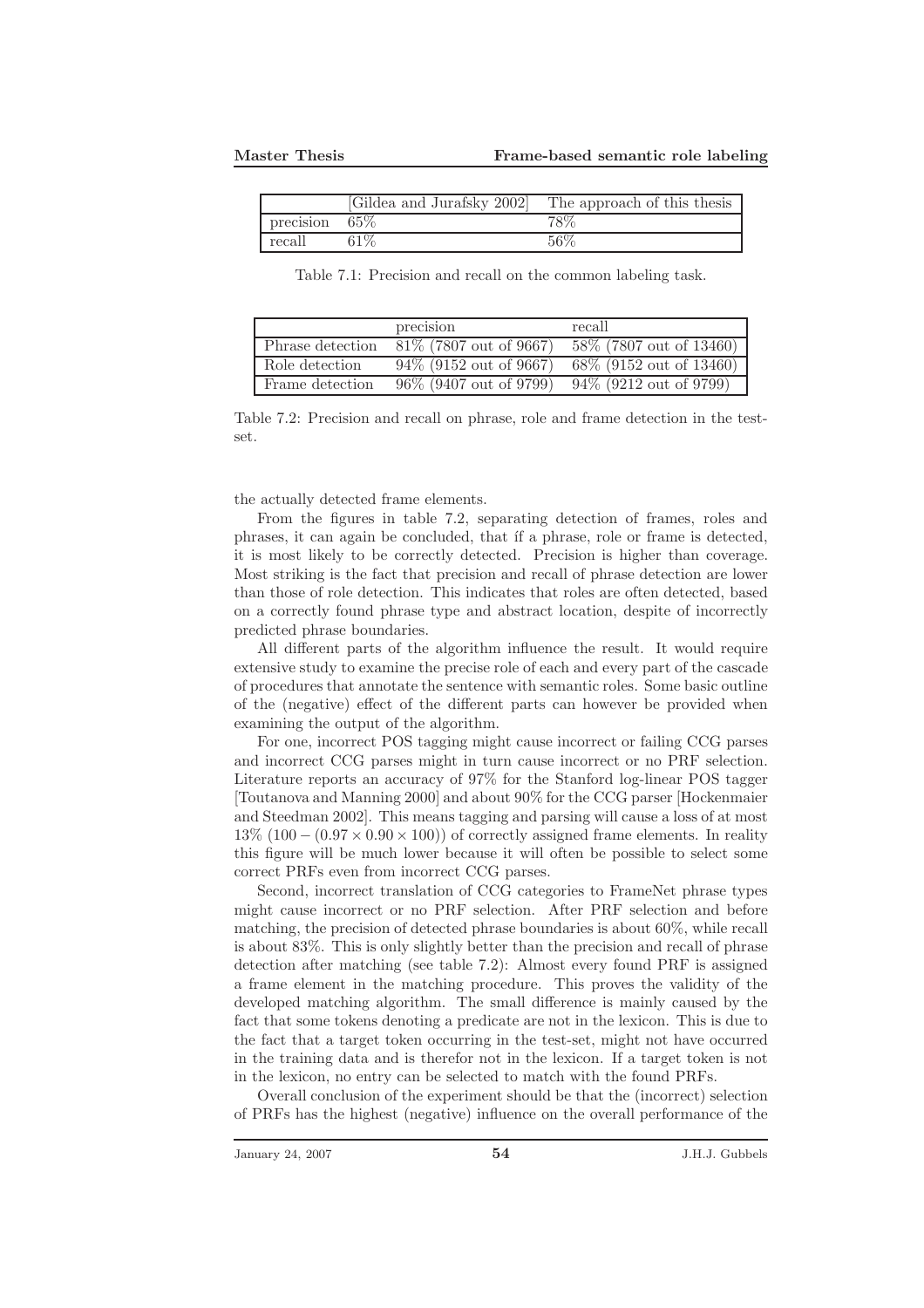role labeling algorithm.

### 7.2 Conclusions

The sparsity of training data caused poor estimation of probability distributions of valence patterns in [Gildea and Jurafsky 2002] and thus difficulties in semantic role assignment. This problem has not been solved by the growth of the FrameNet repository over the last few years. Table 5.2 in section 5.2 shows that the average number of illustrating annotated sentences per predicator has stayed almost equal. As thematic roles in the defined task are almost predicator specific, the stochastic approach will keep ending up with sparsity problems, a fundamental problem of stochastic approaches to NLP.

The approach presented in this thesis also runs into a rather fundamental problem, this time fundamental to rule-based approaches to NLP. It is hard to increase the extent to which a set of rules covers a problem. At some point the refinement of rules starts taking more and more effort and the benefit to the performance of the apparatus decreases with the same extend.

The results presented in the previous section do not oppose nor confirm the idea that the automatic assignment of fine-grained semantic roles is best facilitated by a rule-based approach. It has proven to be possible to achieve almost the same results with the approach presented in this thesis as was achieved by the stochastic approach of [Gildea and Jurafsky 2002].

It is fair to state that the stochastic approach has little possibility of improving its results in the future as the sparsity issue is only resolved by a much larger and more balanced corpus. FrameNet will not be that corpus as the goal of FrameNet – creating an ontology of predicators and illustrating valence patterns of semantic role fillers – will need to change in order to create the corpus desired by the stochastic approach. It is also fair to state that refinement of the rules presented for the approach of this thesis will most likely result in an considerable increase of performance of the semantic role labeler. This statement is not backed by research on refining the rules but by the assessment that a very basic set of rules, known to be incomplete, already produces results comparable to those of the stochastic approach.

Overall conclusion of this thesis should be that a resource like FrameNet, only illustrating syntactic realization of a semantically motivated set of semantic roles, is more useful to a rule-based approach to automated semantic role labeling than it is to a stochastic approach.

### 7.3 Future work

This thesis provided theoretical background to modern approaches to automated semantic role labeling. It further provided an exercise in putting this theory into practice. The algorithm for rule-based semantic role labeling was developed rather ad hoc. For this reason it is not recommended to try to improve the results of this particulare algorithm. It is recommended (and needed) to further study the results of the algorithm as qualitative and quantitative analysis of the results of all different steps of the algorithm will provide incentives for future approaches to rule-based semantic role labeling.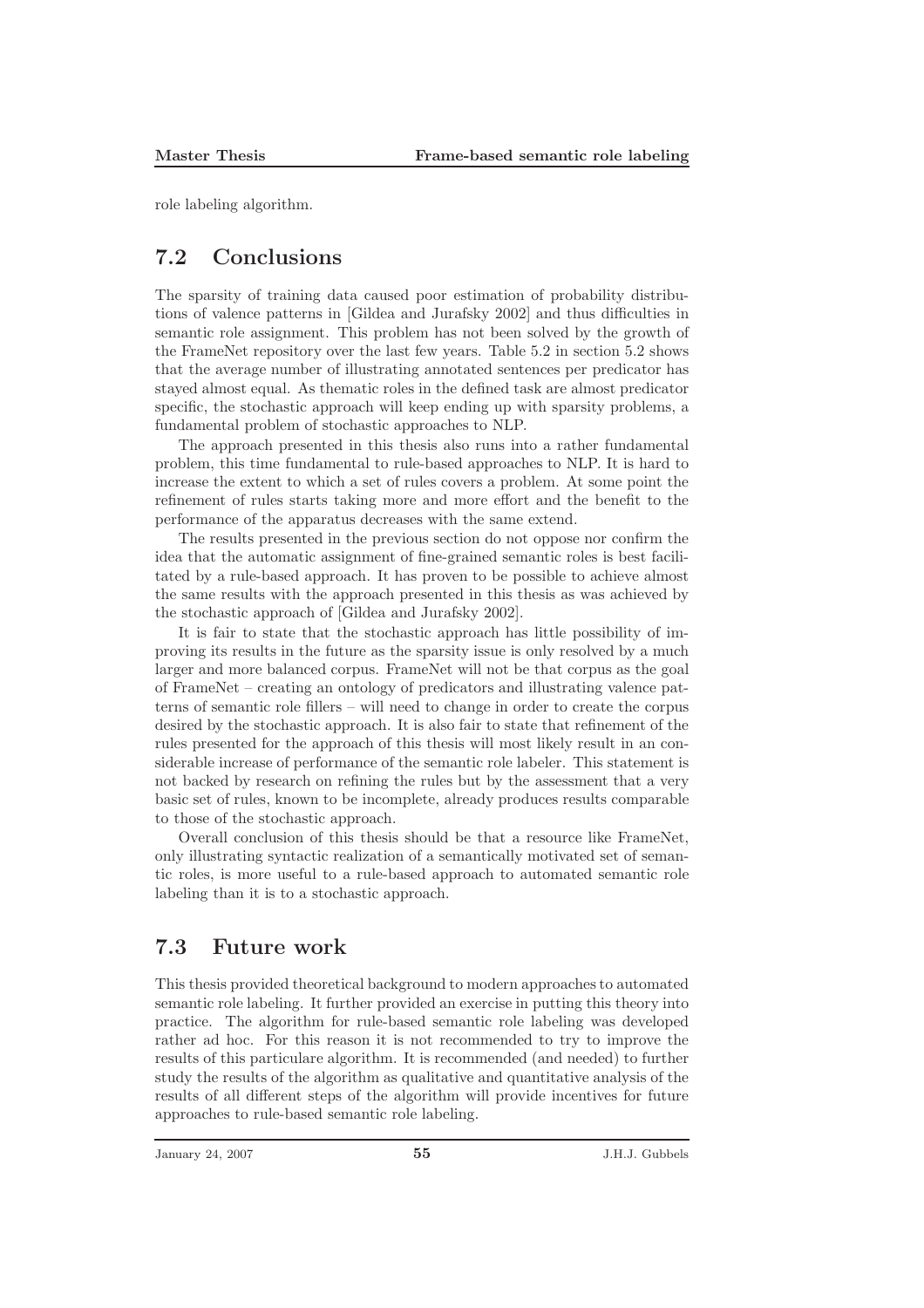This thesis and the 'opposing' research in [Gildea and Jurafsky 2002] call for future research on a topic not touched by this thesis: semantic role assignment to roles evoked by unknown predicators. As semantic roles, or frame elements, in FrameNet are almost predicator specific, experiments on this issue should be carried out using a small set of broad semantic roles. These experiments should determine the use of rule-based and stochastic approaches to semantic role labeling in this context.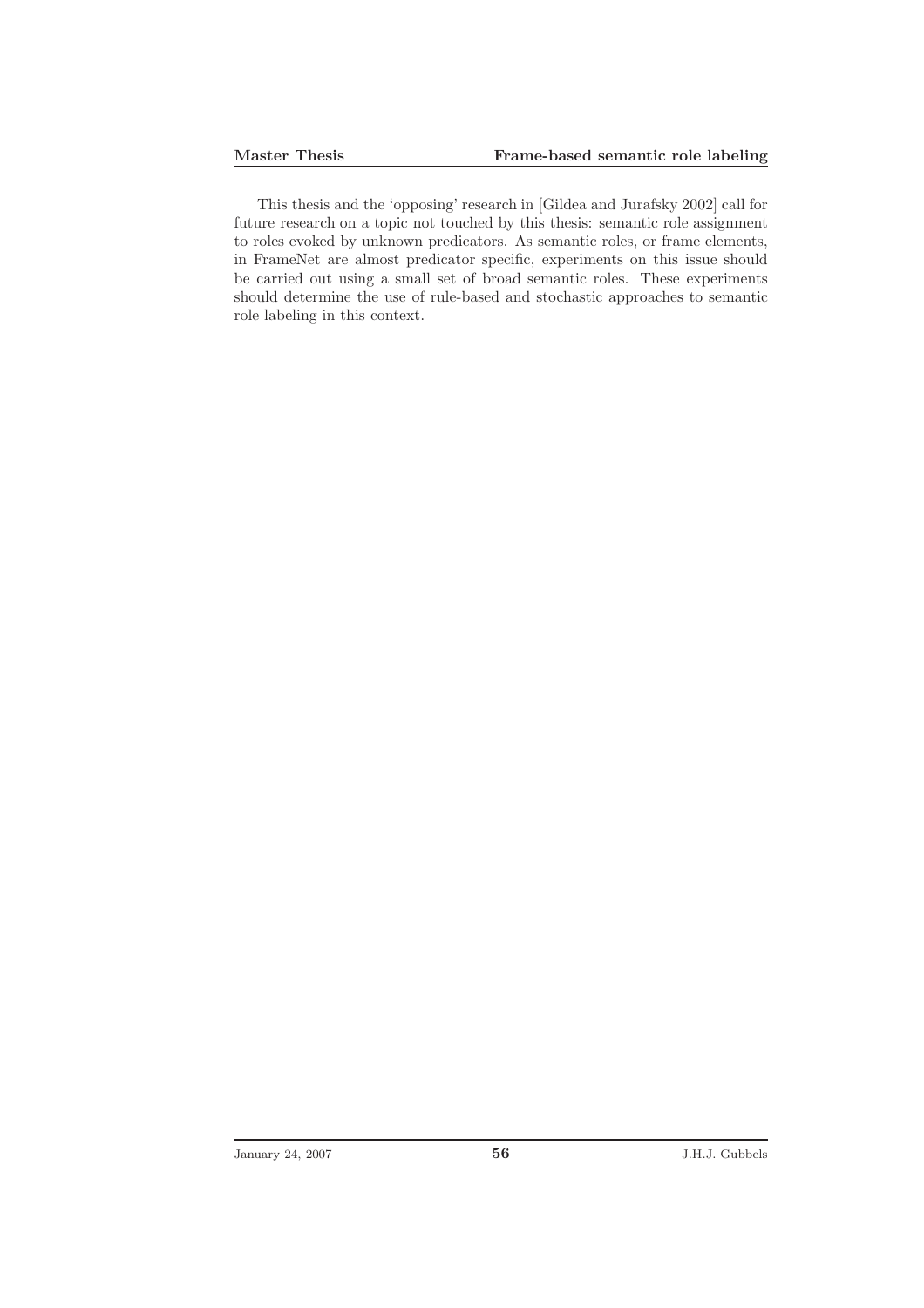## Bibliography

- Collin Baker and Josef Ruppenhofer. Framenets frames vs. levins verb classes, 2002. International Computer Science Institute and University of California, Berkeley.
- Patrick Blackburn. Computational semantics. Theoria, 18(1):27–45, 2005.
- Johan Bos. Towards wide-coverage semantic interpretation. In Proceedings of Sixth International Workshop on Computational Semantics, 2005.
- Noam Chomsky. Syntactic Structures. Mouton, The Hague, 1957.
- Michael Collins. Three generative, lexicalised models for statistical parsing. In In Proceedings of the 35th Annual Meeting of the ACL, pages 16–23, Madrid, Spain, 1997. ACL02.
- Haskell Curry and Robert Feys. Combinatory Logic I. North Holland, 1958.
- Michael Ellsworth, Katrin Erk, Paul Kingsbury, and Sebastian Pad. Propbank, salsa, and framenet: How design determines product, 2005.
- Charles Fillmore and Collin Baker. Framenet: Frame semantics meets the corpus, January 2000. In Poster presentation, 74th Annual Meeting of the Linguistic Society of America.
- Daniel Gildea and Julia Hockenmaier. Identifying semantic roles using combinatory categorial grammar, 2003.
- Daniel Gildea and Daniel Jurafsky. Automatic labeling of semantic roles. Computational Linguistics, 28(3):245–288, September 2002.
- Daniel Gildea and Martha Palmer. The necessity of parsing for predicate argument recognition, 2002.
- Ana-Maria Giuglea and Alessandro Moschitti. Knowledge discovering using framenet, verbnet and propbank, 2004.
- Jerry Hobbs, Douglas Appelt, John Bear, David Israel, Megumi Kameyama, Mark Stickel, and Mabry Tyson. Fastus: A cascaded finite-state transducer for extracting information from natural-language text. Finite-State Language Processing, pages 383–406, 1997.
- Julia Hockenmaier. Data and Models for Statistical Parsing with Combinatory Categorial Grammar. PhD thesis, Institute for Communicating and Collaborative Systems, School of Informatics, University of Edinburgh, 2003.